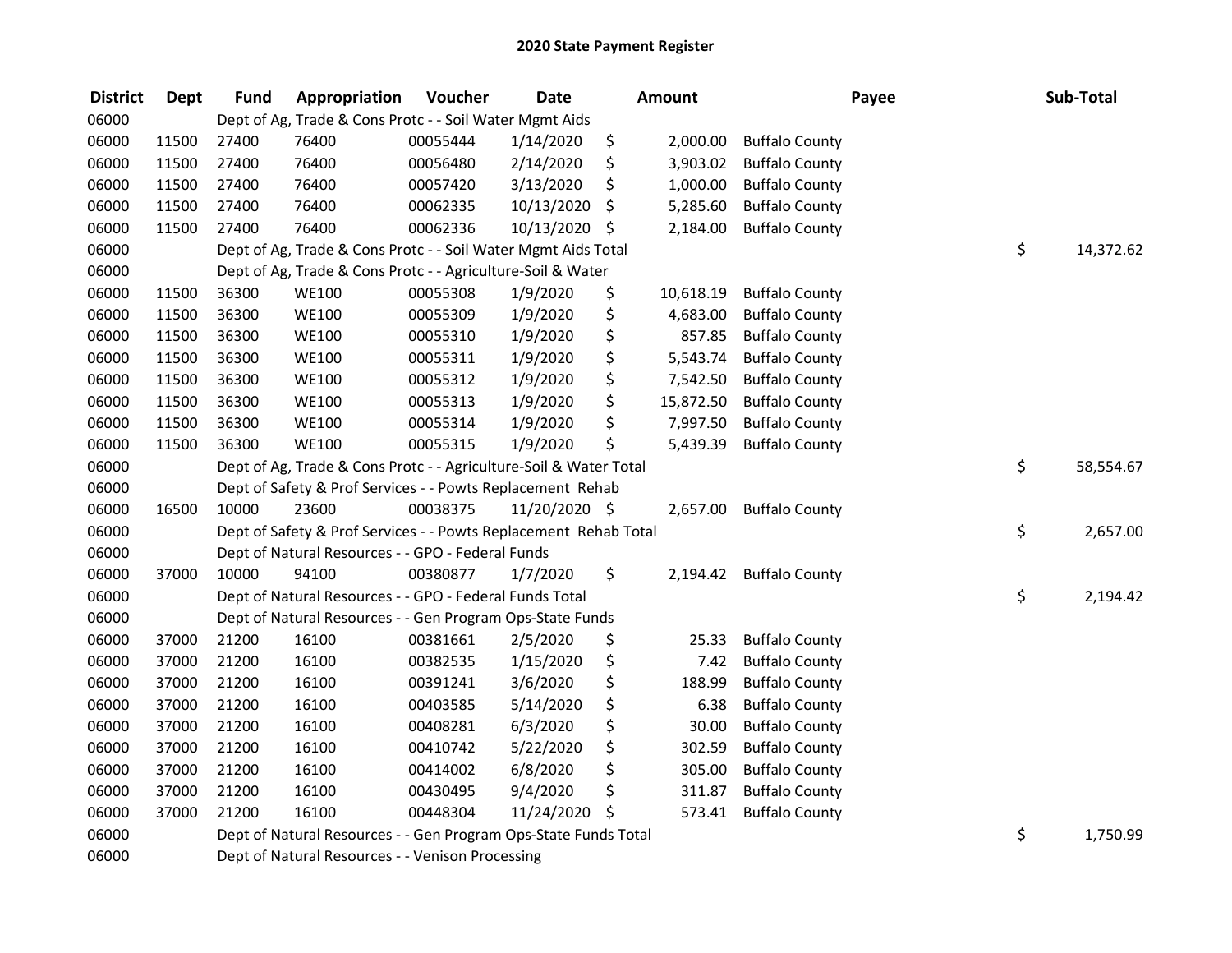| <b>District</b> | <b>Dept</b> | Fund  | Appropriation                                                      | Voucher  | <b>Date</b>   |     | Amount     |                          | Payee | Sub-Total  |
|-----------------|-------------|-------|--------------------------------------------------------------------|----------|---------------|-----|------------|--------------------------|-------|------------|
| 06000           | 37000       | 21200 | 54900                                                              | 00402618 | 4/28/2020     | \$  | 7,240.84   | <b>Buffalo County</b>    |       |            |
| 06000           |             |       | Dept of Natural Resources - - Venison Processing Total             |          |               |     |            |                          | \$    | 7,240.84   |
| 06000           |             |       | Dept of Natural Resources - - Wildlife Damage Claims & Abat        |          |               |     |            |                          |       |            |
| 06000           | 37000       | 21200 | 55300                                                              | 00402618 | 4/28/2020     | \$  |            | 12,849.72 Buffalo County |       |            |
| 06000           |             |       | Dept of Natural Resources - - Wildlife Damage Claims & Abat Total  |          |               |     |            |                          | \$    | 12,849.72  |
| 06000           |             |       | Dept of Natural Resources - - Resaids - County Cons Aids           |          |               |     |            |                          |       |            |
| 06000           | 37000       | 21200 | 56300                                                              | 00392185 | 2/27/2020     | \$  |            | 1,888.33 Buffalo County  |       |            |
| 06000           |             |       | Dept of Natural Resources - - Resaids - County Cons Aids Total     |          |               |     |            |                          | \$    | 1,888.33   |
| 06000           |             |       | Dept of Natural Resources - - Resaids - Forest Croplnd & Mfl       |          |               |     |            |                          |       |            |
| 06000           | 37000       | 21200 | 56600                                                              | 00436085 | 9/18/2020     | \$  |            | 36,118.16 Buffalo County |       |            |
| 06000           |             |       | Dept of Natural Resources - - Resaids - Forest CropInd & Mfl Total |          |               |     |            |                          | \$    | 36,118.16  |
| 06000           |             |       | Dept of Natural Resources - - Ra- Suppl Snow Trail Aids            |          |               |     |            |                          |       |            |
| 06000           | 37000       | 21200 | 56900                                                              | 00405772 | 4/24/2020     | \$. | 6,335.10   | <b>Buffalo County</b>    |       |            |
| 06000           |             |       | Dept of Natural Resources - - Ra- Suppl Snow Trail Aids Total      |          |               |     |            |                          | \$    | 6,335.10   |
| 06000           |             |       | Dept of Natural Resources - - Ra- Cnty Snow Trail & Area Aid       |          |               |     |            |                          |       |            |
| 06000           | 37000       | 21200 | 57400                                                              | 00447835 | 11/18/2020 \$ |     | 5,250.00   | <b>Buffalo County</b>    |       |            |
| 06000           |             |       | Dept of Natural Resources - - Ra- Cnty Snow Trail & Area Aid Total |          |               |     |            |                          | \$    | 5,250.00   |
| 06000           |             |       | Dept of Natural Resources - - Ra- Snowmobile Trail Areas           |          |               |     |            |                          |       |            |
| 06000           | 37000       | 21200 | 57500                                                              | 00439721 | 10/7/2020     | \$  | 35,865.00  | <b>Buffalo County</b>    |       |            |
| 06000           | 37000       | 21200 | 57500                                                              | 00447835 | 11/18/2020    | \$  | 33,240.00  | <b>Buffalo County</b>    |       |            |
| 06000           |             |       | Dept of Natural Resources - - Ra- Snowmobile Trail Areas Total     |          |               |     |            |                          | \$    | 69,105.00  |
| 06000           |             |       | Dept of Natural Resources - - Rec & Resource Aids, Fed             |          |               |     |            |                          |       |            |
| 06000           | 37000       | 21200 | 58300                                                              | 00385095 | 1/27/2020     | \$  | 9,071.18   | <b>Buffalo County</b>    |       |            |
| 06000           | 37000       | 21200 | 58300                                                              | 00391020 | 2/19/2020     | \$  | 44,912.70  | <b>Buffalo County</b>    |       |            |
| 06000           | 37000       | 21200 | 58300                                                              | 00393986 | 3/6/2020      | \$  | 125,501.05 | <b>Buffalo County</b>    |       |            |
| 06000           | 37000       | 21200 | 58300                                                              | 00397606 | 3/24/2020     | \$  | 160,207.56 | <b>Buffalo County</b>    |       |            |
| 06000           | 37000       | 21200 | 58300                                                              | 00415864 | 6/11/2020     | \$  | 120,662.98 | <b>Buffalo County</b>    |       |            |
| 06000           | 37000       | 21200 | 58300                                                              | 00426033 | 7/23/2020     | \$  | 53,178.53  | <b>Buffalo County</b>    |       |            |
| 06000           |             |       | Dept of Natural Resources - - Rec & Resource Aids, Fed Total       |          |               |     |            |                          | \$    | 513,534.00 |
| 06000           |             |       | Dept of Natural Resources - - Resaids - Pymt In Lieu Tax Fed       |          |               |     |            |                          |       |            |
| 06000           | 37000       | 21200 | 58400                                                              | 00410769 | 5/22/2020     | \$  | 422.00     | <b>Buffalo County</b>    |       |            |
| 06000           | 37000       | 21200 | 58400                                                              | 00439053 | 10/1/2020     | \$  | 17,241.00  | <b>Buffalo County</b>    |       |            |
| 06000           | 37000       | 21200 | 58400                                                              | 00443349 | 10/22/2020    | \$  | 14,583.00  | <b>Buffalo County</b>    |       |            |
| 06000           |             |       | Dept of Natural Resources - - Resaids - Pymt In Lieu Tax Fed Total |          |               |     |            |                          | \$    | 32,246.00  |
| 06000           |             |       | Dept of Natural Resources - - GPO--State Funds                     |          |               |     |            |                          |       |            |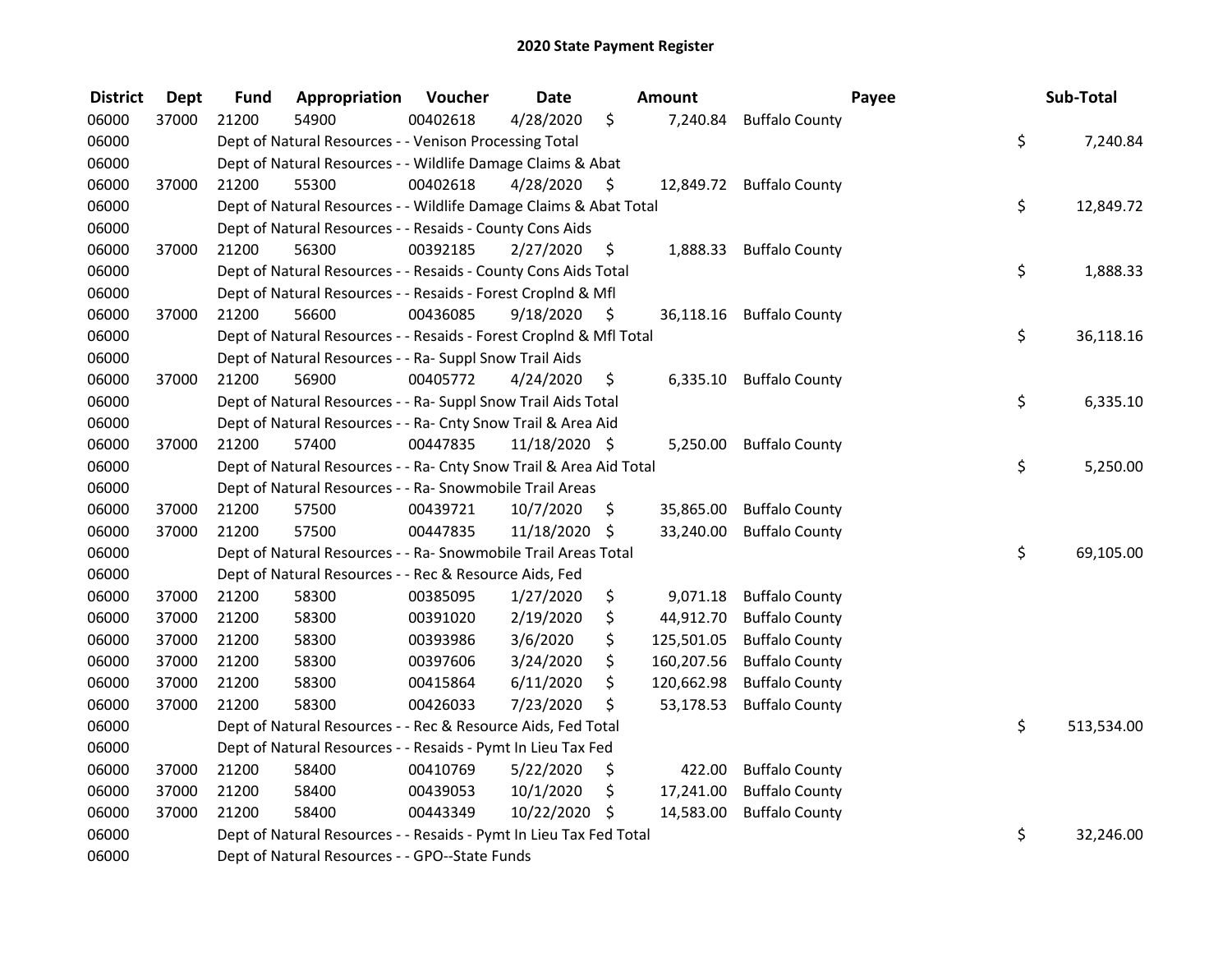| <b>District</b> | <b>Dept</b> | <b>Fund</b> | Appropriation                                                      | Voucher  | <b>Date</b> |               | <b>Amount</b> |                       | Payee | Sub-Total        |
|-----------------|-------------|-------------|--------------------------------------------------------------------|----------|-------------|---------------|---------------|-----------------------|-------|------------------|
| 06000           | 37000       | 21200       | 86100                                                              | 00386678 | 2/3/2020    | \$            | 2,120.58      | <b>Buffalo County</b> |       |                  |
| 06000           | 37000       | 21200       | 86100                                                              | 00389583 | 2/19/2020   | \$            | 2,120.58      | <b>Buffalo County</b> |       |                  |
| 06000           | 37000       | 21200       | 86100                                                              | 00397557 | 3/25/2020   | \$            | 2,120.58      | <b>Buffalo County</b> |       |                  |
| 06000           | 37000       | 21200       | 86100                                                              | 00407069 | 5/1/2020    | \$            | 2,120.58      | <b>Buffalo County</b> |       |                  |
| 06000           | 37000       | 21200       | 86100                                                              | 00412465 | 6/4/2020    | \$            | 2,120.58      | <b>Buffalo County</b> |       |                  |
| 06000           | 37000       | 21200       | 86100                                                              | 00421086 | 7/6/2020    | \$            | 2,120.58      | <b>Buffalo County</b> |       |                  |
| 06000           | 37000       | 21200       | 86100                                                              | 00427084 | 8/3/2020    | \$            | 2,120.58      | <b>Buffalo County</b> |       |                  |
| 06000           | 37000       | 21200       | 86100                                                              | 00433227 | 9/2/2020    | \$            | 2,120.58      | <b>Buffalo County</b> |       |                  |
| 06000           | 37000       | 21200       | 86100                                                              | 00439429 | 10/2/2020   | \$            | 2,120.58      | <b>Buffalo County</b> |       |                  |
| 06000           | 37000       | 21200       | 86100                                                              | 00445080 | 11/4/2020   | \$            | 2,120.58      | <b>Buffalo County</b> |       |                  |
| 06000           | 37000       | 21200       | 86100                                                              | 00449335 | 12/1/2020   | \$            | 2,120.58      | <b>Buffalo County</b> |       |                  |
| 06000           | 37000       | 21200       | 86100                                                              | 00452729 | 12/30/2020  | \$            | 2,120.58      | <b>Buffalo County</b> |       |                  |
| 06000           |             |             | Dept of Natural Resources - - GPO--State Funds Total               |          |             |               |               |                       |       | \$<br>25,446.96  |
| 06000           |             |             | Dept of Natural Resources - - Fin Asst For Responsible Units       |          |             |               |               |                       |       |                  |
| 06000           | 37000       | 27400       | 67000                                                              | 00412714 | 5/29/2020   | \$            | 96,030.01     | <b>Buffalo County</b> |       |                  |
| 06000           |             |             | Dept of Natural Resources - - Fin Asst For Responsible Units Total |          |             |               |               |                       |       | \$<br>96,030.01  |
| 06000           |             |             | Dept of Natural Resources - - Recycling Consolidation Grants       |          |             |               |               |                       |       |                  |
| 06000           | 37000       | 27400       | 67300                                                              | 00412714 | 5/29/2020   | \$            | 2,928.11      | <b>Buffalo County</b> |       |                  |
| 06000           |             |             | Dept of Natural Resources - - Recycling Consolidation Grants Total |          |             |               |               |                       |       | \$<br>2,928.11   |
| 06000           |             |             | Dept of Natural Resources - - Land Acquisition                     |          |             |               |               |                       |       |                  |
| 06000           | 37000       | 36300       | <b>TA100</b>                                                       | 00430088 | 8/19/2020   | $\ddot{\phi}$ | 4.00          | <b>Buffalo County</b> |       |                  |
| 06000           |             |             | Dept of Natural Resources - - Land Acquisition Total               |          |             |               |               |                       |       | \$<br>4.00       |
| 06000           |             |             | Dept of Natural Resources - - Property Develop/Local Assist        |          |             |               |               |                       |       |                  |
| 06000           | 37000       | 36300       | <b>TA200</b>                                                       | DFD10299 | 12/7/2020   | - \$          | 282,960.55    | <b>Buffalo County</b> |       |                  |
| 06000           |             |             | Dept of Natural Resources - - Property Develop/Local Assist Total  |          |             |               |               |                       |       | \$<br>282,960.55 |
| 06000           |             |             | Dept of Natural Resources - - Dnr-Nonpoint Source                  |          |             |               |               |                       |       |                  |
| 06000           | 37000       | 36300       | TF100                                                              | 00433664 | 9/9/2020    | \$            | 9,207.00      | <b>Buffalo County</b> |       |                  |
| 06000           | 37000       | 36300       | TF100                                                              | 00443450 | 10/28/2020  | \$            | 151,814.84    | <b>Buffalo County</b> |       |                  |
| 06000           |             |             | Dept of Natural Resources - - Dnr-Nonpoint Source Total            |          |             |               |               |                       |       | \$<br>161,021.84 |
| 06000           |             |             | Dept of Natural Resources - - GPO - Sd Water Loan Prog, Fed        |          |             |               |               |                       |       |                  |
| 06000           | 37000       | 57300       | 48200                                                              | 00384636 | 1/22/2020   | \$            | 5,154.00      | <b>Buffalo County</b> |       |                  |
| 06000           | 37000       | 57300       | 48200                                                              | 00400376 | 4/8/2020    | \$            | 2,788.00      | <b>Buffalo County</b> |       |                  |
| 06000           | 37000       | 57300       | 48200                                                              | 00418833 | 7/16/2020   | \$            | 2,788.00      | <b>Buffalo County</b> |       |                  |
| 06000           | 37000       | 57300       | 48200                                                              | 00436775 | 10/21/2020  | -\$           | 2,788.00      | <b>Buffalo County</b> |       |                  |
| 06000           |             |             | Dept of Natural Resources - - GPO - Sd Water Loan Prog, Fed Total  |          |             |               |               |                       |       | \$<br>13,518.00  |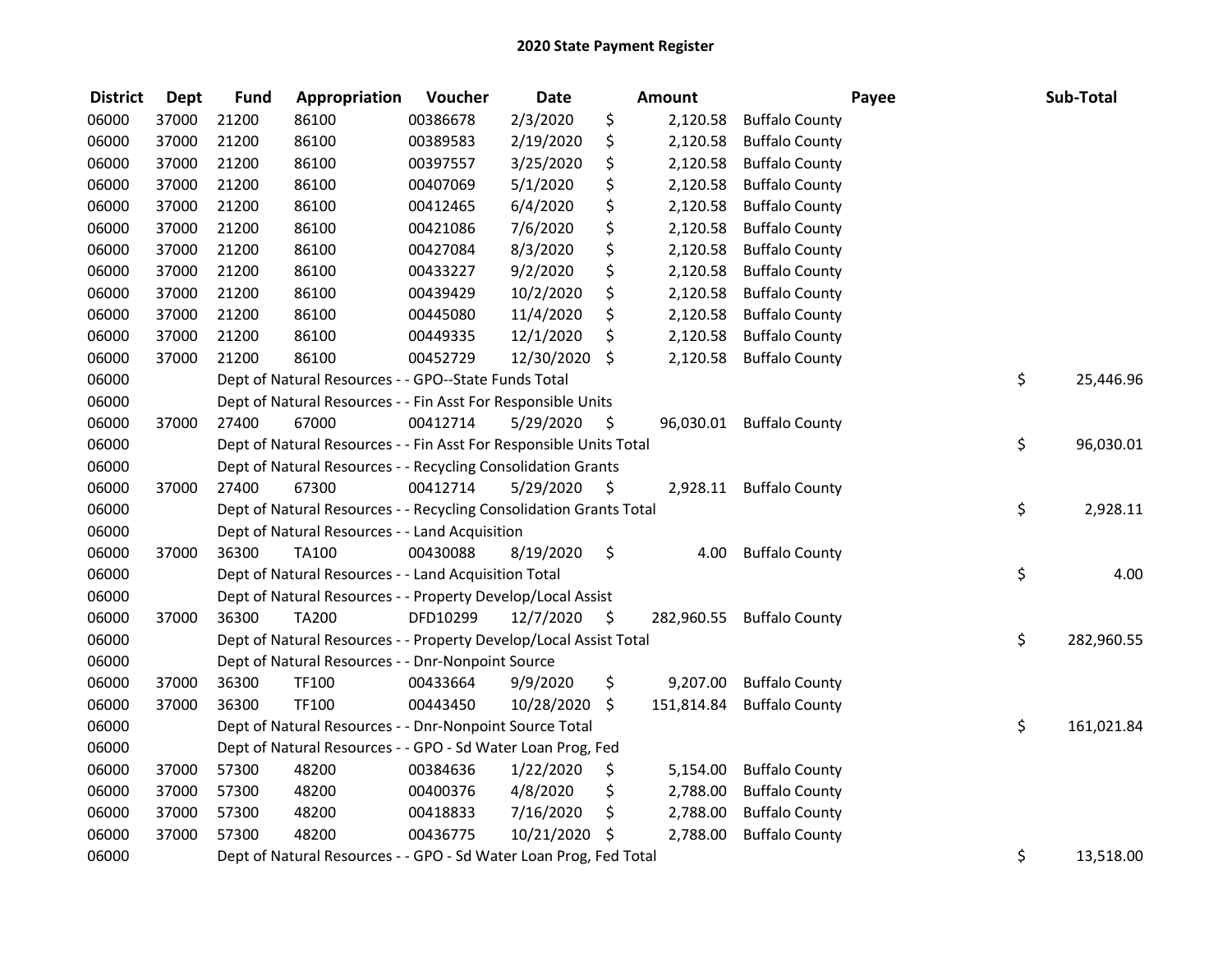| <b>District</b> | <b>Dept</b> | <b>Fund</b> | Appropriation                                            | Voucher  | <b>Date</b> |         | <b>Amount</b> |                           | Payee | Sub-Total    |
|-----------------|-------------|-------------|----------------------------------------------------------|----------|-------------|---------|---------------|---------------------------|-------|--------------|
| 06000           |             |             | WI Dept of Transportation - - Eldly&Disa Co/Aid Sf       |          |             |         |               |                           |       |              |
| 06000           | 39500       | 21100       | 16800                                                    | 00481633 | 1/16/2020   | \$      | 79,889.00     | <b>Buffalo County</b>     |       |              |
| 06000           | 39500       | 21100       | 16800                                                    | 00520774 | 5/4/2020    | \$      | 351.00        | <b>Buffalo County</b>     |       |              |
| 06000           |             |             | WI Dept of Transportation - - Eldly&Disa Co/Aid Sf Total |          |             |         |               |                           | \$    | 80,240.00    |
| 06000           |             |             | WI Dept of Transportation - - Disastr Damag Aid Sf       |          |             |         |               |                           |       |              |
| 06000           | 39500       | 21100       | 17400                                                    | 00562854 | 8/7/2020    | \$      | 16,243.55     | <b>Buffalo County</b>     |       |              |
| 06000           |             |             | WI Dept of Transportation - - Disastr Damag Aid Sf Total |          |             |         |               |                           | \$    | 16,243.55    |
| 06000           |             |             | WI Dept of Transportation - - Hwy Sfty Loc Aid Ffd       |          |             |         |               |                           |       |              |
| 06000           | 39500       | 21100       | 18500                                                    | 00583946 | 9/17/2020   | \$      | 3,618.33      | <b>Buffalo County</b>     |       |              |
| 06000           | 39500       | 21100       | 18500                                                    | 00597911 | 10/13/2020  | \$      | 3,245.96      | <b>Buffalo County</b>     |       |              |
| 06000           |             |             | WI Dept of Transportation - - Hwy Sfty Loc Aid Ffd Total |          |             |         |               |                           | \$    | 6,864.29     |
| 06000           |             |             | WI Dept of Transportation - - Trans Aids To Co.-Sf       |          |             |         |               |                           |       |              |
| 06000           | 39500       | 21100       | 19000                                                    | 00475429 | 1/6/2020    | \$      | 181,950.20    | <b>Buffalo County</b>     |       |              |
| 06000           | 39500       | 21100       | 19000                                                    | 00542276 | 7/6/2020    | \$      | 363,900.40    | <b>Buffalo County</b>     |       |              |
| 06000           | 39500       | 21100       | 19000                                                    | 00585102 | 10/5/2020   | \$      | 181,950.22    | <b>Buffalo County</b>     |       |              |
| 06000           |             |             | WI Dept of Transportation - - Trans Aids To Co.-Sf Total |          |             |         |               |                           | \$    | 727,800.82   |
| 06000           |             |             | WI Dept of Transportation - - Trnsprt Alternats Lf       |          |             |         |               |                           |       |              |
| 06000           | 39500       | 21100       | 22600                                                    | 00495848 | 2/24/2020   | \$      | 6,186.82      | <b>Buffalo County</b>     |       |              |
| 06000           | 39500       | 21100       | 22600                                                    | 00553388 | 7/17/2020   | \$      |               | (4,147.32) Buffalo County |       |              |
| 06000           | 39500       | 21100       | 22600                                                    | 00557105 | 7/28/2020   | \$      |               | (2,170.85) Buffalo County |       |              |
| 06000           | 39500       | 21100       | 22600                                                    | 00606878 | 10/28/2020  | \$      | 19,437.03     | <b>Buffalo County</b>     |       |              |
| 06000           | 39500       | 21100       | 22600                                                    | 00615983 | 11/16/2020  | $\zeta$ | 526.97        | <b>Buffalo County</b>     |       |              |
| 06000           |             |             | WI Dept of Transportation - - Trnsprt Alternats Lf Total |          |             |         |               |                           | \$    | 19,832.65    |
| 06000           |             |             | WI Dept of Transportation - - Trnsprt Alternats Ff       |          |             |         |               |                           |       |              |
| 06000           | 39500       | 21100       | 22700                                                    | 00480076 | 1/9/2020    | \$      | 36,284.74     | <b>Buffalo County</b>     |       |              |
| 06000           | 39500       | 21100       | 22700                                                    | 00486437 | 1/30/2020   | \$      | 188,428.49    | <b>Buffalo County</b>     |       |              |
| 06000           | 39500       | 21100       | 22700                                                    | 00496946 | 2/26/2020   | \$      | 502,004.22    | <b>Buffalo County</b>     |       |              |
| 06000           | 39500       | 21100       | 22700                                                    | 00500104 | 3/6/2020    | \$      | 640,830.25    | <b>Buffalo County</b>     |       |              |
| 06000           | 39500       | 21100       | 22700                                                    | 00525650 | 5/13/2020   | \$      | 428,309.31    | <b>Buffalo County</b>     |       |              |
| 06000           | 39500       | 21100       | 22700                                                    | 00553388 | 7/17/2020   | \$      | 20,736.61     | <b>Buffalo County</b>     |       |              |
| 06000           | 39500       | 21100       | 22700                                                    | 00557105 | 7/28/2020   | \$      | 10,854.24     | <b>Buffalo County</b>     |       |              |
| 06000           |             |             | WI Dept of Transportation - - Trnsprt Alternats Ff Total |          |             |         |               |                           | \$    | 1,827,447.85 |
| 06000           |             |             | WI Dept of Transportation - - Hwy/Loc Brdg Imp Sfd       |          |             |         |               |                           |       |              |
| 06000           | 39500       | 21100       | 26500                                                    | 00489979 | 3/6/2020    | \$      | 75,535.75     | <b>Buffalo County</b>     |       |              |
| 06000           |             |             | WI Dept of Transportation - - Hwy/Loc Brdg Imp Sfd Total |          |             |         |               |                           | \$    | 75,535.75    |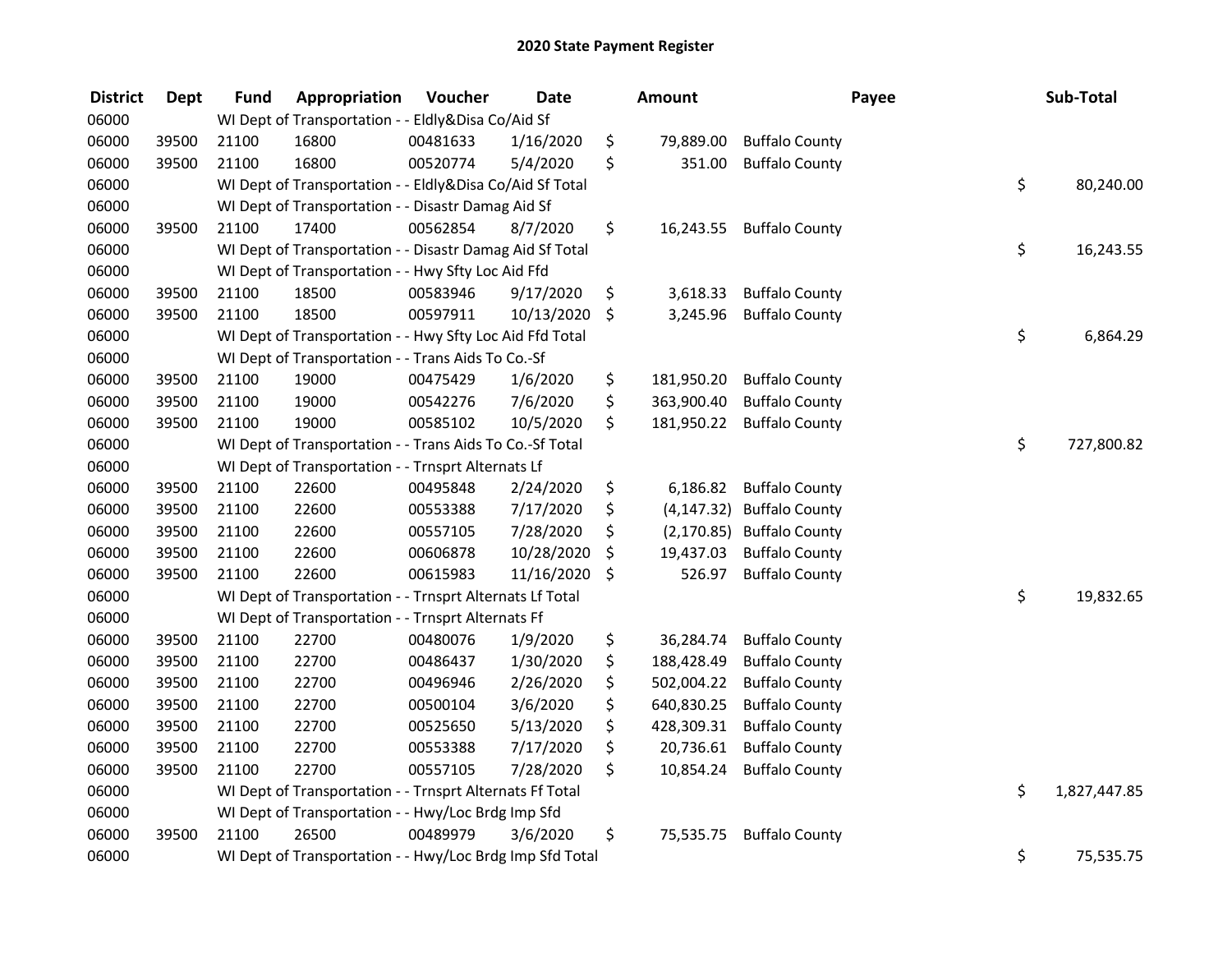| <b>District</b> | <b>Dept</b> | <b>Fund</b> | Appropriation                                            | Voucher  | <b>Date</b> | <b>Amount</b>    | Payee                 | Sub-Total        |
|-----------------|-------------|-------------|----------------------------------------------------------|----------|-------------|------------------|-----------------------|------------------|
| 06000           |             |             | WI Dept of Transportation - - Local Rds, Grants Sf       |          |             |                  |                       |                  |
| 06000           | 39500       | 21100       | 27000                                                    | 00537868 | 6/17/2020   | \$<br>185,181.79 | <b>Buffalo County</b> |                  |
| 06000           |             |             | WI Dept of Transportation - - Local Rds, Grants Sf Total |          |             |                  |                       | \$<br>185,181.79 |
| 06000           |             |             | WI Dept of Transportation - - Loc Rd Imp Prg St Fd       |          |             |                  |                       |                  |
| 06000           | 39500       | 21100       | 27800                                                    | 00537864 | 6/17/2020   | \$<br>59,126.20  | <b>Buffalo County</b> |                  |
| 06000           | 39500       | 21100       | 27800                                                    | 00537865 | 6/17/2020   | \$<br>35,000.00  | <b>Buffalo County</b> |                  |
| 06000           | 39500       | 21100       | 27800                                                    | 00537866 | 6/17/2020   | \$<br>8,895.47   | <b>Buffalo County</b> |                  |
| 06000           | 39500       | 21100       | 27800                                                    | 00555783 | 7/31/2020   | \$<br>2,623.62   | <b>Buffalo County</b> |                  |
| 06000           |             |             | WI Dept of Transportation - - Loc Rd Imp Prg St Fd Total |          |             |                  |                       | \$<br>105,645.29 |
| 06000           |             |             | WI Dept of Transportation - - St Hwy Rehab, Sf           |          |             |                  |                       |                  |
| 06000           | 39500       | 21100       | 36300                                                    | 00539927 | 6/19/2020   | \$<br>9.00       | <b>Buffalo County</b> |                  |
| 06000           | 39500       | 21100       | 36300                                                    | 00552076 | 7/14/2020   | \$<br>15.00      | <b>Buffalo County</b> |                  |
| 06000           | 39500       | 21100       | 36300                                                    | 00553421 | 7/17/2020   | \$<br>55,022.76  | <b>Buffalo County</b> |                  |
| 06000           | 39500       | 21100       | 36300                                                    | 00612641 | 11/6/2020   | \$<br>9.00       | <b>Buffalo County</b> |                  |
| 06000           |             |             | WI Dept of Transportation - - St Hwy Rehab, Sf Total     |          |             |                  |                       | \$<br>55,055.76  |
| 06000           |             |             | WI Dept of Transportation - - Hwy Mgmt & Opers Sf        |          |             |                  |                       |                  |
| 06000           | 39500       | 21100       | 36500                                                    | 00480212 | 1/10/2020   | \$<br>451.05     | <b>Buffalo County</b> |                  |
| 06000           | 39500       | 21100       | 36500                                                    | 00480632 | 1/10/2020   | \$<br>216.00     | <b>Buffalo County</b> |                  |
| 06000           | 39500       | 21100       | 36500                                                    | 00484181 | 1/23/2020   | \$<br>216.00     | <b>Buffalo County</b> |                  |
| 06000           | 39500       | 21100       | 36500                                                    | 00497390 | 3/2/2020    | \$<br>432.00     | <b>Buffalo County</b> |                  |
| 06000           | 39500       | 21100       | 36500                                                    | 00541873 | 6/25/2020   | \$<br>432.00     | <b>Buffalo County</b> |                  |
| 06000           | 39500       | 21100       | 36500                                                    | 00553429 | 7/17/2020   | \$<br>140.08     | <b>Buffalo County</b> |                  |
| 06000           | 39500       | 21100       | 36500                                                    | 00572454 | 8/21/2020   | \$<br>796.74     | <b>Buffalo County</b> |                  |
| 06000           | 39500       | 21100       | 36500                                                    | 00588793 | 9/23/2020   | \$<br>354.74     | <b>Buffalo County</b> |                  |
| 06000           | 39500       | 21100       | 36500                                                    | 00605554 | 10/26/2020  | \$<br>464.46     | <b>Buffalo County</b> |                  |
| 06000           | 39500       | 21100       | 36500                                                    | 00612003 | 11/5/2020   | \$<br>1,239.53   | <b>Buffalo County</b> |                  |
| 06000           | 39500       | 21100       | 36500                                                    | 00625057 | 12/9/2020   | \$<br>216.00     | <b>Buffalo County</b> |                  |
| 06000           |             |             | WI Dept of Transportation - - Hwy Mgmt & Opers Sf Total  |          |             |                  |                       | \$<br>4,958.60   |
| 06000           |             |             | WI Dept of Transportation - - Routine Maint Sf           |          |             |                  |                       |                  |
| 06000           | 39500       | 21100       | 36800                                                    | 00480212 | 1/10/2020   | \$<br>66,650.80  | <b>Buffalo County</b> |                  |
| 06000           | 39500       | 21100       | 36800                                                    | 00492527 | 2/20/2020   | \$<br>46,076.94  | <b>Buffalo County</b> |                  |
| 06000           | 39500       | 21100       | 36800                                                    | 00492528 | 2/20/2020   | \$<br>7,768.87   | <b>Buffalo County</b> |                  |
| 06000           | 39500       | 21100       | 36800                                                    | 00496460 | 2/25/2020   | \$<br>125,315.86 | <b>Buffalo County</b> |                  |
| 06000           | 39500       | 21100       | 36800                                                    | 00509710 | 3/31/2020   | \$<br>1,828.69   | <b>Buffalo County</b> |                  |
| 06000           | 39500       | 21100       | 36800                                                    | 00510259 | 4/1/2020    | \$<br>7,749.11   | <b>Buffalo County</b> |                  |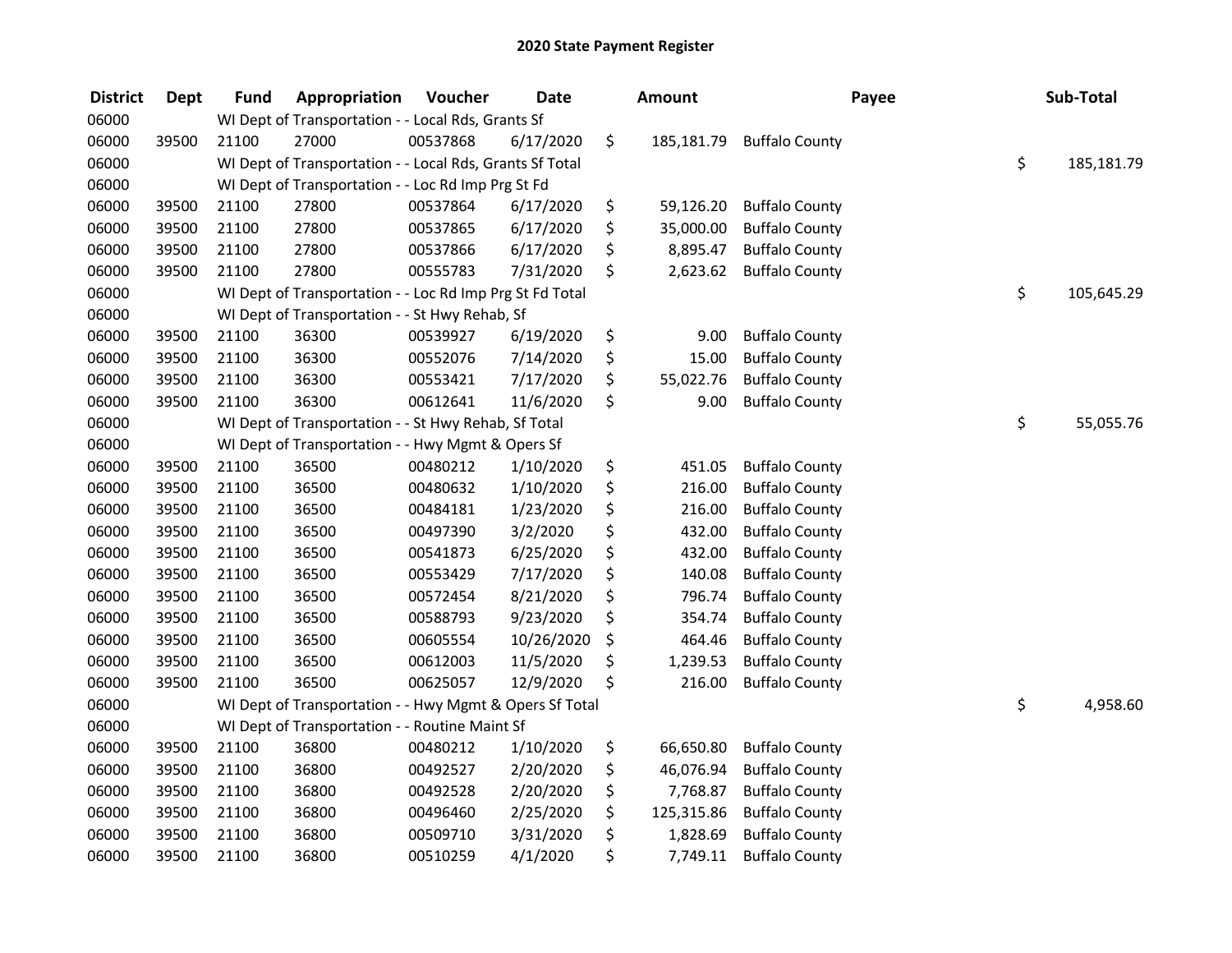| <b>District</b> | <b>Dept</b> | <b>Fund</b> | Appropriation                                           | Voucher  | <b>Date</b>   | <b>Amount</b>    |                       | Payee | Sub-Total          |
|-----------------|-------------|-------------|---------------------------------------------------------|----------|---------------|------------------|-----------------------|-------|--------------------|
| 06000           | 39500       | 21100       | 36800                                                   | 00521913 | 5/4/2020      | \$<br>20,268.00  | <b>Buffalo County</b> |       |                    |
| 06000           | 39500       | 21100       | 36800                                                   | 00522899 | 5/5/2020      | \$<br>124,395.05 | <b>Buffalo County</b> |       |                    |
| 06000           | 39500       | 21100       | 36800                                                   | 00522954 | 5/7/2020      | \$<br>1,874.80   | <b>Buffalo County</b> |       |                    |
| 06000           | 39500       | 21100       | 36800                                                   | 00523088 | 5/6/2020      | \$<br>96,957.78  | <b>Buffalo County</b> |       |                    |
| 06000           | 39500       | 21100       | 36800                                                   | 00524020 | 5/8/2020      | \$<br>62,937.15  | <b>Buffalo County</b> |       |                    |
| 06000           | 39500       | 21100       | 36800                                                   | 00524361 | 5/11/2020     | \$<br>7,431.44   | <b>Buffalo County</b> |       |                    |
| 06000           | 39500       | 21100       | 36800                                                   | 00553420 | 7/17/2020     | \$<br>1,865.66   | <b>Buffalo County</b> |       |                    |
| 06000           | 39500       | 21100       | 36800                                                   | 00559348 | 7/31/2020     | \$<br>67,949.75  | <b>Buffalo County</b> |       |                    |
| 06000           | 39500       | 21100       | 36800                                                   | 00571230 | 8/20/2020     | \$<br>67,607.65  | <b>Buffalo County</b> |       |                    |
| 06000           | 39500       | 21100       | 36800                                                   | 00572454 | 8/21/2020     | \$<br>1,879.87   | <b>Buffalo County</b> |       |                    |
| 06000           | 39500       | 21100       | 36800                                                   | 00588793 | 9/23/2020     | \$<br>4,899.31   | <b>Buffalo County</b> |       |                    |
| 06000           | 39500       | 21100       | 36800                                                   | 00588860 | 9/23/2020     | \$<br>76,730.98  | <b>Buffalo County</b> |       |                    |
| 06000           | 39500       | 21100       | 36800                                                   | 00605554 | 10/26/2020    | \$<br>735.91     | <b>Buffalo County</b> |       |                    |
| 06000           | 39500       | 21100       | 36800                                                   | 00605623 | 10/27/2020    | \$<br>62,477.49  | <b>Buffalo County</b> |       |                    |
| 06000           | 39500       | 21100       | 36800                                                   | 00612003 | 11/5/2020     | \$<br>351.51     | <b>Buffalo County</b> |       |                    |
| 06000           | 39500       | 21100       | 36800                                                   | 00612147 | 11/6/2020     | \$<br>65,317.91  | <b>Buffalo County</b> |       |                    |
| 06000           | 39500       | 21100       | 36800                                                   | 00625057 | 12/9/2020     | \$<br>3,961.86   | <b>Buffalo County</b> |       |                    |
| 06000           | 39500       | 21100       | 36800                                                   | 00628113 | 12/16/2020    | \$<br>94,280.79  | <b>Buffalo County</b> |       |                    |
| 06000           | 39500       | 21100       | 36800                                                   | 00633821 | 12/28/2020    | \$<br>44,057.41  | <b>Buffalo County</b> |       |                    |
| 06000           | 39500       | 21100       | 36800                                                   | 00633823 | 12/28/2020    | \$<br>19,783.20  | <b>Buffalo County</b> |       |                    |
| 06000           | 39500       | 21100       | 36800                                                   | 00633824 | 12/28/2020    | \$<br>116,381.11 | <b>Buffalo County</b> |       |                    |
| 06000           | 39500       | 21100       | 36800                                                   | 00634676 | 12/29/2020    | \$<br>557.69     | <b>Buffalo County</b> |       |                    |
| 06000           | 39500       | 21100       | 36800                                                   | 00634677 | 12/29/2020 \$ | 250.42           | <b>Buffalo County</b> |       |                    |
| 06000           |             |             | WI Dept of Transportation - - Routine Maint Sf Total    |          |               |                  |                       |       | \$<br>1,198,343.01 |
| 06000           |             |             | WI Dept of Transportation - - Hwy Mgmt & Opers Lf       |          |               |                  |                       |       |                    |
| 06000           | 39500       | 21100       | 37500                                                   | 00588793 | 9/23/2020     | \$<br>645.03     | <b>Buffalo County</b> |       |                    |
| 06000           | 39500       | 21100       | 37500                                                   | 00605554 | 10/26/2020    | \$<br>450.03     | <b>Buffalo County</b> |       |                    |
| 06000           | 39500       | 21100       | 37500                                                   | 00612003 | 11/5/2020     | \$<br>63.74      | <b>Buffalo County</b> |       |                    |
| 06000           |             |             | WI Dept of Transportation - - Hwy Mgmt & Opers Lf Total |          |               |                  |                       |       | \$<br>1,158.80     |
| 06000           |             |             | WI Dept of Transportation - - Dept Mgt & Oper St Fd     |          |               |                  |                       |       |                    |
| 06000           | 39500       | 21100       | 46100                                                   | 00482616 | 1/17/2020     | \$<br>1,379.73   | <b>Buffalo County</b> |       |                    |
| 06000           | 39500       | 21100       | 46100                                                   | 00492918 | 2/14/2020     | \$<br>1,379.73   | <b>Buffalo County</b> |       |                    |
| 06000           | 39500       | 21100       | 46100                                                   | 00502940 | 3/17/2020     | \$<br>1,379.73   | <b>Buffalo County</b> |       |                    |
| 06000           | 39500       | 21100       | 46100                                                   | 00514638 | 4/13/2020     | \$<br>1,379.73   | <b>Buffalo County</b> |       |                    |
| 06000           | 39500       | 21100       | 46100                                                   | 00527470 | 5/15/2020     | \$<br>1,379.73   | <b>Buffalo County</b> |       |                    |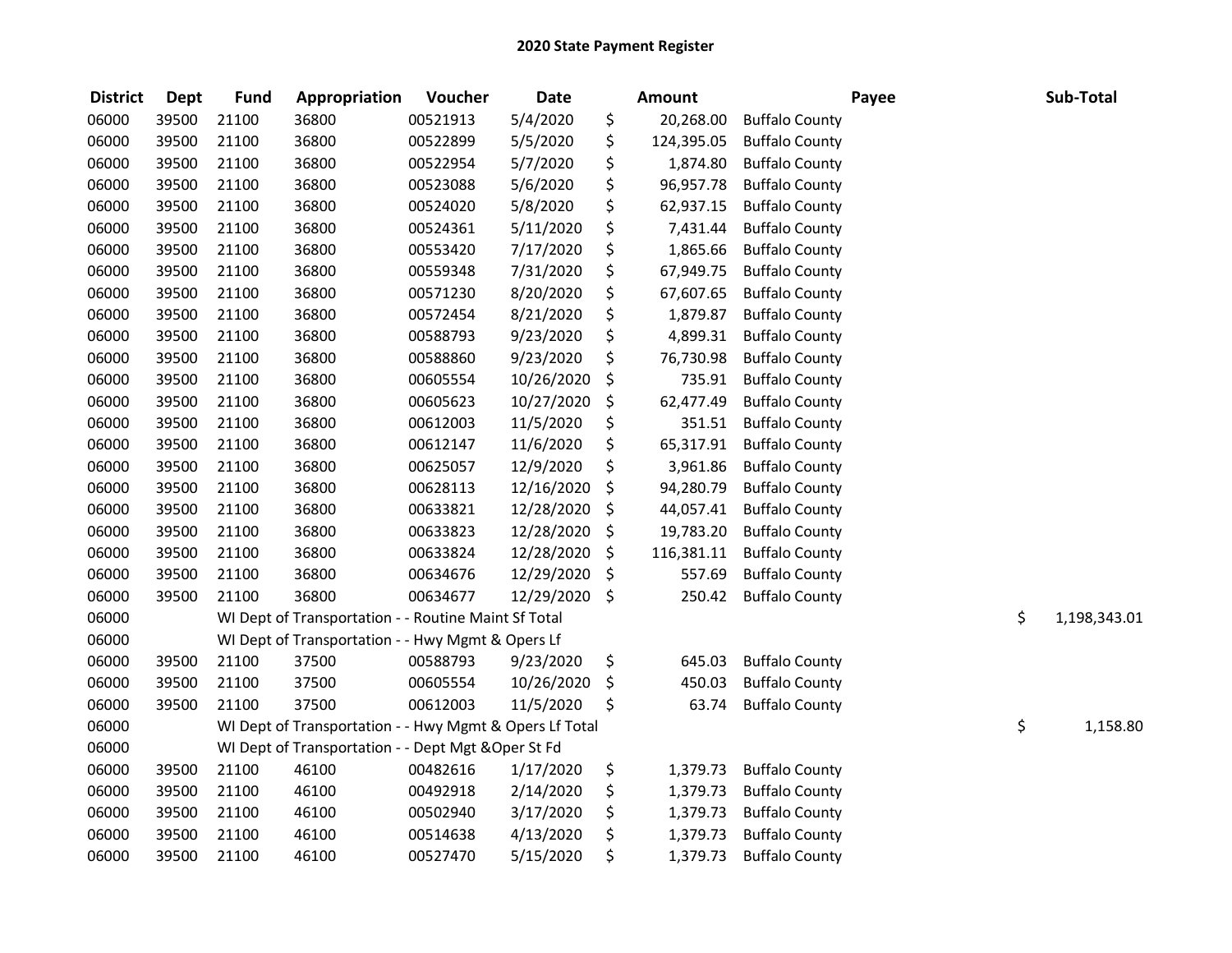| <b>District</b> | <b>Dept</b> | <b>Fund</b> | Appropriation                                                      | Voucher  | <b>Date</b>   | <b>Amount</b>  |                                                                                                               | Payee | Sub-Total       |
|-----------------|-------------|-------------|--------------------------------------------------------------------|----------|---------------|----------------|---------------------------------------------------------------------------------------------------------------|-------|-----------------|
| 06000           | 39500       | 21100       | 46100                                                              | 00554591 | 7/23/2020     | \$<br>1,379.73 | <b>Buffalo County</b>                                                                                         |       |                 |
| 06000           | 39500       | 21100       | 46100                                                              | 00557071 | 7/28/2020     | \$<br>1,379.73 | <b>Buffalo County</b>                                                                                         |       |                 |
| 06000           | 39500       | 21100       | 46100                                                              | 00565548 | 8/27/2020     | \$<br>1,379.73 | <b>Buffalo County</b>                                                                                         |       |                 |
| 06000           | 39500       | 21100       | 46100                                                              | 00581151 | 9/28/2020     | \$<br>1,379.73 | <b>Buffalo County</b>                                                                                         |       |                 |
| 06000           | 39500       | 21100       | 46100                                                              | 00599856 | 10/23/2020    | \$<br>1,379.73 | <b>Buffalo County</b>                                                                                         |       |                 |
| 06000           | 39500       | 21100       | 46100                                                              | 00615938 | 11/24/2020    | \$<br>1,407.67 | <b>Buffalo County</b>                                                                                         |       |                 |
| 06000           | 39500       | 21100       | 46100                                                              | 00629258 | 12/23/2020 \$ | 1,407.67       | <b>Buffalo County</b>                                                                                         |       |                 |
| 06000           |             |             | WI Dept of Transportation - - Dept Mgt & Oper St Fd Total          |          |               |                |                                                                                                               |       | \$<br>16,612.64 |
| 06000           |             |             | Department of Corrections - - Services For Community Correct       |          |               |                |                                                                                                               |       |                 |
| 06000           | 41000       | 10000       | 10200                                                              | 00337681 | 1/29/2020     | \$<br>379.44   | <b>Buffalo County</b>                                                                                         |       |                 |
| 06000           | 41000       | 10000       | 10200                                                              | 00343918 | 2/26/2020     | \$<br>379.44   | <b>Buffalo County</b>                                                                                         |       |                 |
| 06000           | 41000       | 10000       | 10200                                                              | 00349544 | 3/27/2020     | \$<br>3,560.00 | <b>Buffalo County</b>                                                                                         |       |                 |
| 06000           | 41000       | 10000       | 10200                                                              | 00356354 | 4/29/2020     | \$<br>412.50   | <b>Buffalo County</b>                                                                                         |       |                 |
| 06000           | 41000       | 10000       | 10200                                                              | 00361396 | 5/26/2020     | \$<br>412.50   | <b>Buffalo County</b>                                                                                         |       |                 |
| 06000           | 41000       | 10000       | 10200                                                              | 00370095 | 7/7/2020      | \$<br>412.50   | <b>Buffalo County</b>                                                                                         |       |                 |
| 06000           | 41000       | 10000       | 10200                                                              | 00374603 | 7/29/2020     | \$<br>412.50   | <b>Buffalo County</b>                                                                                         |       |                 |
| 06000           | 41000       | 10000       | 10200                                                              | 00380240 | 8/28/2020     | \$<br>412.50   | <b>Buffalo County</b>                                                                                         |       |                 |
| 06000           | 41000       | 10000       | 10200                                                              | 00385117 | 9/28/2020     | \$<br>412.50   | <b>Buffalo County</b>                                                                                         |       |                 |
| 06000           | 41000       | 10000       | 10200                                                              | 00391228 | 10/28/2020    | \$<br>412.50   | <b>Buffalo County</b>                                                                                         |       |                 |
| 06000           | 41000       | 10000       | 10200                                                              | 00396522 | 11/27/2020    | \$<br>412.50   | <b>Buffalo County</b>                                                                                         |       |                 |
| 06000           | 41000       | 10000       | 10200                                                              | 00401464 | 12/23/2020 \$ | 412.50         | <b>Buffalo County</b>                                                                                         |       |                 |
| 06000           |             |             | Department of Corrections - - Services For Community Correct Total |          |               |                |                                                                                                               |       | \$<br>8,031.38  |
| 06000           |             |             | Department of Corrections - - Corrections Contracts And Agre       |          |               |                |                                                                                                               |       |                 |
| 06000           | 41000       | 10000       | 11400                                                              | 00376524 | 8/10/2020     | \$<br>566.06   | <b>Buffalo County</b>                                                                                         |       |                 |
| 06000           | 41000       | 10000       | 11400                                                              | 00379613 | 8/27/2020     | \$<br>1,595.26 | <b>Buffalo County</b>                                                                                         |       |                 |
| 06000           | 41000       | 10000       | 11400                                                              | 00387292 | 10/7/2020     | \$<br>463.14   | <b>Buffalo County</b>                                                                                         |       |                 |
| 06000           |             |             | Department of Corrections - - Corrections Contracts And Agre Total |          |               |                |                                                                                                               |       | \$<br>2,624.46  |
| 06000           |             |             |                                                                    |          |               |                | Department of Corrections - - Reimbursing Counties For Probation, Extended Supervision And Parole Holds       |       |                 |
| 06000           | 41000       | 10000       | 11600                                                              | 00392520 | 11/5/2020     | \$             | 3,640.00 Buffalo County                                                                                       |       |                 |
| 06000           |             |             |                                                                    |          |               |                | Department of Corrections - - Reimbursing Counties For Probation, Extended Supervision And Parole Holds Total |       | \$<br>3,640.00  |
| 06000           |             |             | Child Abuse & Neglect Prev Bd - - General Aids                     |          |               |                |                                                                                                               |       |                 |
| 06000           | 43300       | 10000       | 99000                                                              | 00002351 | 4/24/2020     | \$<br>5,326.95 | <b>Buffalo County</b>                                                                                         |       |                 |
| 06000           |             |             | Child Abuse & Neglect Prev Bd - - General Aids Total               |          |               |                |                                                                                                               |       | \$<br>5,326.95  |
| 06000           |             |             | Department of Health Services - - State/Federal Aids               |          |               |                |                                                                                                               |       |                 |
| 06000           | 43500       | 10000       | 00000                                                              | 92007    | $1/1/2020$ \$ | 175,604.00     | <b>Buffalo County</b>                                                                                         |       |                 |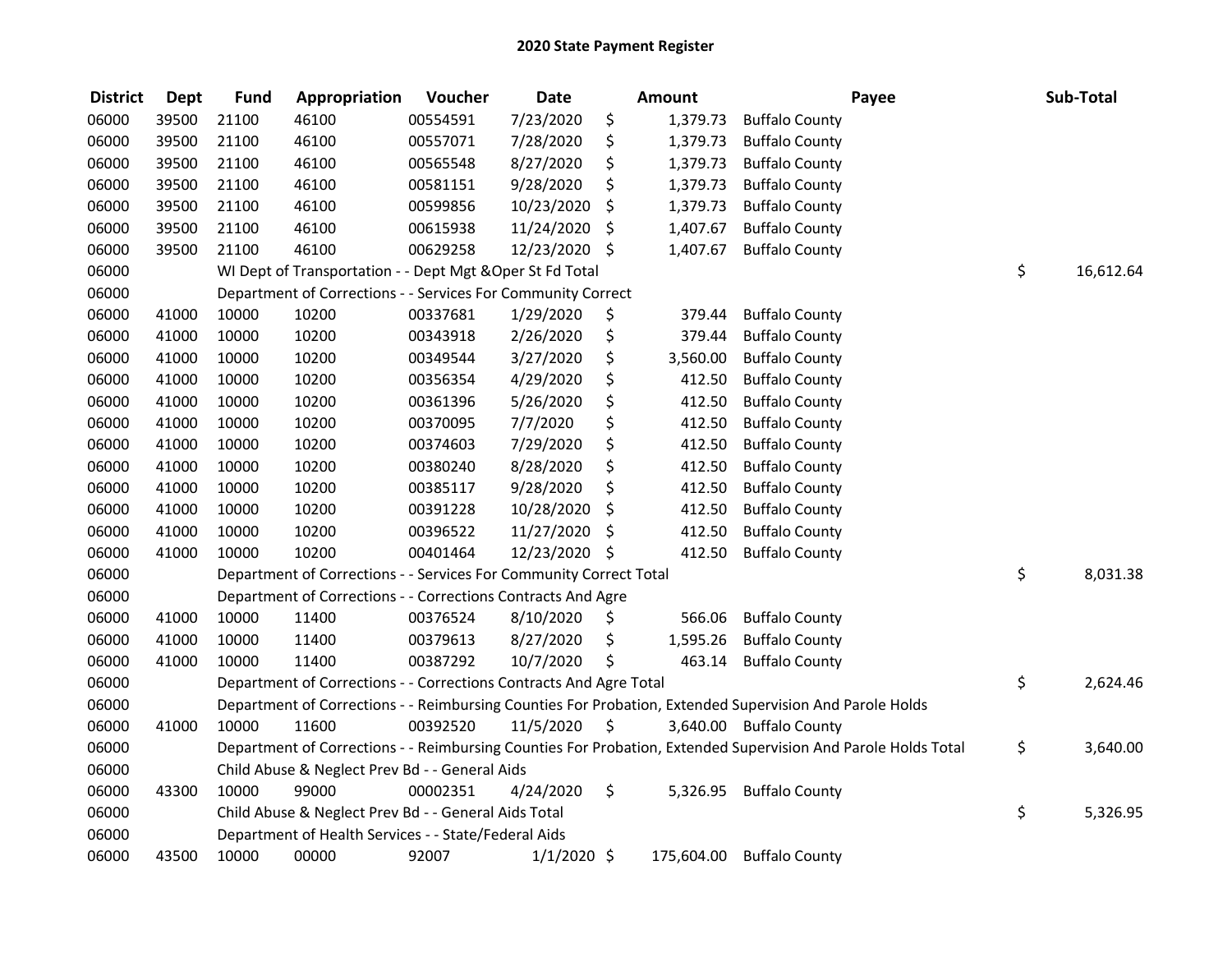| <b>District</b> | <b>Dept</b> | <b>Fund</b> | Appropriation                                                          | Voucher  | <b>Date</b>    | <b>Amount</b> |                       | Payee | Sub-Total    |
|-----------------|-------------|-------------|------------------------------------------------------------------------|----------|----------------|---------------|-----------------------|-------|--------------|
| 06000           | 43500       | 10000       | 00000                                                                  | 92008    | 2/1/2020 \$    | 67,494.00     | <b>Buffalo County</b> |       |              |
| 06000           | 43500       | 10000       | 00000                                                                  | 92009    | $3/1/2020$ \$  | 97,318.00     | <b>Buffalo County</b> |       |              |
| 06000           | 43500       | 10000       | 00000                                                                  | 92010    | $4/1/2020$ \$  | 61,351.00     | <b>Buffalo County</b> |       |              |
| 06000           | 43500       | 10000       | 00000                                                                  | 92011    | $5/1/2020$ \$  | 363,857.00    | <b>Buffalo County</b> |       |              |
| 06000           | 43500       | 10000       | 00000                                                                  | 92012    | $6/1/2020$ \$  | 22,107.00     | <b>Buffalo County</b> |       |              |
| 06000           | 43500       | 10000       | 00000                                                                  | 92013    | $6/1/2020$ \$  | 5,323.00      | <b>Buffalo County</b> |       |              |
| 06000           | 43500       | 10000       | 00000                                                                  | 92100    | 7/1/2020 \$    | 63,298.00     | <b>Buffalo County</b> |       |              |
| 06000           | 43500       | 10000       | 00000                                                                  | 92101    | $8/1/2020$ \$  | 113,821.00    | <b>Buffalo County</b> |       |              |
| 06000           | 43500       | 10000       | 00000                                                                  | 92102    | $9/1/2020$ \$  | 254,740.00    | <b>Buffalo County</b> |       |              |
| 06000           | 43500       | 10000       | 00000                                                                  | 92103    | 10/1/2020 \$   | 186,568.00    | <b>Buffalo County</b> |       |              |
| 06000           | 43500       | 10000       | 00000                                                                  | 92104    | $11/1/2020$ \$ | 90,137.00     | <b>Buffalo County</b> |       |              |
| 06000           | 43500       | 10000       | 00000                                                                  | 92105    | 12/1/2020 \$   | 70,064.00     | <b>Buffalo County</b> |       |              |
| 06000           |             |             | Department of Health Services - - State/Federal Aids Total             |          |                |               |                       | \$    | 1,571,682.00 |
| 06000           |             |             | Department of Health Services - - Public Health Dispensaries And       |          |                |               |                       |       |              |
| 06000           | 43500       | 10000       | 10700                                                                  | 00333166 | 1/10/2020      | \$<br>422.00  | <b>Buffalo County</b> |       |              |
| 06000           | 43500       | 10000       | 10700                                                                  | 00394356 | 12/29/2020 \$  | 274.05        | <b>Buffalo County</b> |       |              |
| 06000           |             |             | Department of Health Services - - Public Health Dispensaries And Total |          |                |               |                       | \$    | 696.05       |
| 06000           |             |             | Department of Health Services - - Federal Wic Operations               |          |                |               |                       |       |              |
| 06000           | 43500       | 10000       | 14800                                                                  | 00331435 | 4/22/2020      | \$<br>67.50   | <b>Buffalo County</b> |       |              |
| 06000           | 43500       | 10000       | 14800                                                                  | 00342997 | 2/18/2020      | \$<br>361.25  | <b>Buffalo County</b> |       |              |
| 06000           | 43500       | 10000       | 14800                                                                  | 00350056 | 3/26/2020      | \$<br>47.50   | <b>Buffalo County</b> |       |              |
| 06000           | 43500       | 10000       | 14800                                                                  | 00363173 | 6/18/2020      | \$<br>158.50  | <b>Buffalo County</b> |       |              |
| 06000           | 43500       | 10000       | 14800                                                                  | 00363197 | 6/18/2020      | \$<br>15.00   | <b>Buffalo County</b> |       |              |
| 06000           | 43500       | 10000       | 14800                                                                  | 00368072 | 7/15/2020      | \$<br>55.00   | <b>Buffalo County</b> |       |              |
| 06000           | 43500       | 10000       | 14800                                                                  | 00373373 | 8/17/2020      | \$<br>37.40   | <b>Buffalo County</b> |       |              |
| 06000           | 43500       | 10000       | 14800                                                                  | 00386746 | 10/27/2020     | \$<br>165.50  | <b>Buffalo County</b> |       |              |
| 06000           | 43500       | 10000       | 14800                                                                  | 00392924 | 11/24/2020     | \$<br>131.50  | <b>Buffalo County</b> |       |              |
| 06000           |             |             | Department of Health Services - - Federal Wic Operations Total         |          |                |               |                       | \$    | 1,039.15     |
| 06000           |             |             | Department of Health Services - - General Program Operations           |          |                |               |                       |       |              |
| 06000           | 43500       | 10000       | 40100                                                                  | 00334434 | 1/8/2020       | \$<br>1.50    | <b>Buffalo County</b> |       |              |
| 06000           | 43500       | 10000       | 40100                                                                  | 00340127 | 2/7/2020       | \$<br>15.00   | <b>Buffalo County</b> |       |              |
| 06000           | 43500       | 10000       | 40100                                                                  | 00374755 | 8/26/2020      | \$<br>1.50    | <b>Buffalo County</b> |       |              |
| 06000           |             |             | Department of Health Services - - General Program Operations Total     |          |                |               |                       | \$    | 18.00        |
| 06000           |             |             | Department of Health Services - - Medical Assistance State Admin       |          |                |               |                       |       |              |
| 06000           | 43500       | 10000       | 44000                                                                  | 00334434 | 1/8/2020       | \$<br>1.50    | <b>Buffalo County</b> |       |              |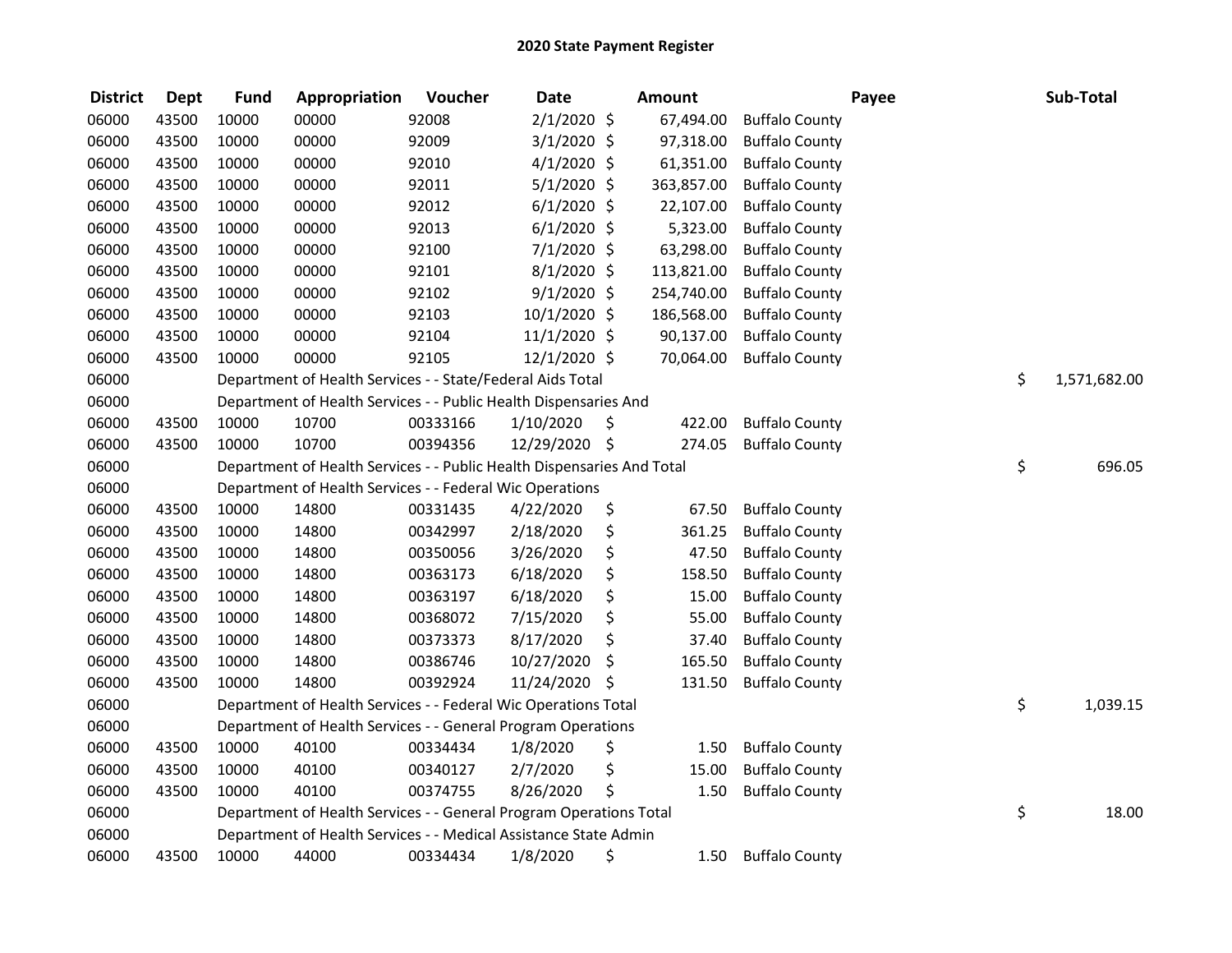| <b>District</b> | <b>Dept</b> | <b>Fund</b> | Appropriation                                                          | Voucher  | <b>Date</b> |     | <b>Amount</b> |                       | Payee | Sub-Total   |
|-----------------|-------------|-------------|------------------------------------------------------------------------|----------|-------------|-----|---------------|-----------------------|-------|-------------|
| 06000           | 43500       | 10000       | 44000                                                                  | 00340127 | 2/7/2020    | \$  | 15.00         | <b>Buffalo County</b> |       |             |
| 06000           | 43500       | 10000       | 44000                                                                  | 00374755 | 8/26/2020   | \$  | 1.50          | <b>Buffalo County</b> |       |             |
| 06000           |             |             | Department of Health Services - - Medical Assistance State Admin Total |          |             |     |               |                       |       | \$<br>18.00 |
| 06000           |             |             | Dept of Children and Families - - Fees For Administrative Servic       |          |             |     |               |                       |       |             |
| 06000           | 43700       | 10000       | 23100                                                                  | 00065082 | 1/27/2020   | \$  | 25.00         | <b>Buffalo County</b> |       |             |
| 06000           | 43700       | 10000       | 23100                                                                  | 00069695 | 5/1/2020    | \$  | 25.00         | <b>Buffalo County</b> |       |             |
| 06000           | 43700       | 10000       | 23100                                                                  | 00076503 | 10/22/2020  | -\$ | 20.00         | <b>Buffalo County</b> |       |             |
| 06000           |             |             | Dept of Children and Families - - Fees For Administrative Servic Total |          |             |     |               |                       |       | \$<br>70.00 |
| 06000           |             |             | Dept of Children and Families - - General Aids                         |          |             |     |               |                       |       |             |
| 06000           | 43700       | 10000       | 99000                                                                  | 00064483 | 1/6/2020    | \$  | 3,273.48      | <b>Buffalo County</b> |       |             |
| 06000           | 43700       | 10000       | 99000                                                                  | 00065334 | 1/30/2020   | \$  | 19,479.13     | <b>Buffalo County</b> |       |             |
| 06000           | 43700       | 10000       | 99000                                                                  | 00065633 | 2/5/2020    | \$  | 2,164.08      | <b>Buffalo County</b> |       |             |
| 06000           | 43700       | 10000       | 99000                                                                  | 00066328 | 2/26/2020   | \$  | 3,144.12      | <b>Buffalo County</b> |       |             |
| 06000           | 43700       | 10000       | 99000                                                                  | 00066836 | 3/5/2020    | \$  | 30,017.36     | <b>Buffalo County</b> |       |             |
| 06000           | 43700       | 10000       | 99000                                                                  | 00066903 | 3/5/2020    | \$  | 216.56        | <b>Buffalo County</b> |       |             |
| 06000           | 43700       | 10000       | 99000                                                                  | 00067837 | 3/31/2020   | \$  | 4,313.62      | <b>Buffalo County</b> |       |             |
| 06000           | 43700       | 10000       | 99000                                                                  | 00068230 | 4/6/2020    | \$  | 86,403.71     | <b>Buffalo County</b> |       |             |
| 06000           | 43700       | 10000       | 99000                                                                  | 00068980 | 4/14/2020   | \$  | 142.19        | <b>Buffalo County</b> |       |             |
| 06000           | 43700       | 10000       | 99000                                                                  | 00069346 | 4/30/2020   | \$  | 26,890.21     | <b>Buffalo County</b> |       |             |
| 06000           | 43700       | 10000       | 99000                                                                  | 00069879 | 5/5/2020    | \$  | 9,218.23      | <b>Buffalo County</b> |       |             |
| 06000           | 43700       | 10000       | 99000                                                                  | 00070024 | 5/8/2020    | \$  | 2,800.00      | <b>Buffalo County</b> |       |             |
| 06000           | 43700       | 10000       | 99000                                                                  | 00070423 | 5/22/2020   | \$  | 2,684.53      | <b>Buffalo County</b> |       |             |
| 06000           | 43700       | 10000       | 99000                                                                  | 00070843 | 6/5/2020    | \$  | 3,531.21      | <b>Buffalo County</b> |       |             |
| 06000           | 43700       | 10000       | 99000                                                                  | 00072297 | 7/6/2020    | \$  | 3,589.66      | <b>Buffalo County</b> |       |             |
| 06000           | 43700       | 10000       | 99000                                                                  | 00073304 | 7/30/2020   | \$  | 12,608.49     | <b>Buffalo County</b> |       |             |
| 06000           | 43700       | 10000       | 99000                                                                  | 00073406 | 7/30/2020   | \$  | 5,768.11      | <b>Buffalo County</b> |       |             |
| 06000           | 43700       | 10000       | 99000                                                                  | 00073539 | 8/5/2020    | \$  | 1,837.43      | <b>Buffalo County</b> |       |             |
| 06000           | 43700       | 10000       | 99000                                                                  | 00073857 | 8/12/2020   | \$  | 6,986.00      | <b>Buffalo County</b> |       |             |
| 06000           | 43700       | 10000       | 99000                                                                  | 00073926 | 8/12/2020   | \$  | 3,169.08      | <b>Buffalo County</b> |       |             |
| 06000           | 43700       | 10000       | 99000                                                                  | 00074646 | 9/8/2020    | \$  | 3,920.79      | <b>Buffalo County</b> |       |             |
| 06000           | 43700       | 10000       | 99000                                                                  | 00074770 | 9/10/2020   | \$  | 322,234.39    | <b>Buffalo County</b> |       |             |
| 06000           | 43700       | 10000       | 99000                                                                  | 00075063 | 9/17/2020   | \$  | 35,361.00     | <b>Buffalo County</b> |       |             |
| 06000           | 43700       | 10000       | 99000                                                                  | 00075064 | 9/17/2020   | \$  | 710.00        | <b>Buffalo County</b> |       |             |
| 06000           | 43700       | 10000       | 99000                                                                  | 00075191 | 9/18/2020   | \$  | 7,030.86      | <b>Buffalo County</b> |       |             |
| 06000           | 43700       | 10000       | 99000                                                                  | 00075886 | 10/5/2020   | \$  | 9,306.58      | <b>Buffalo County</b> |       |             |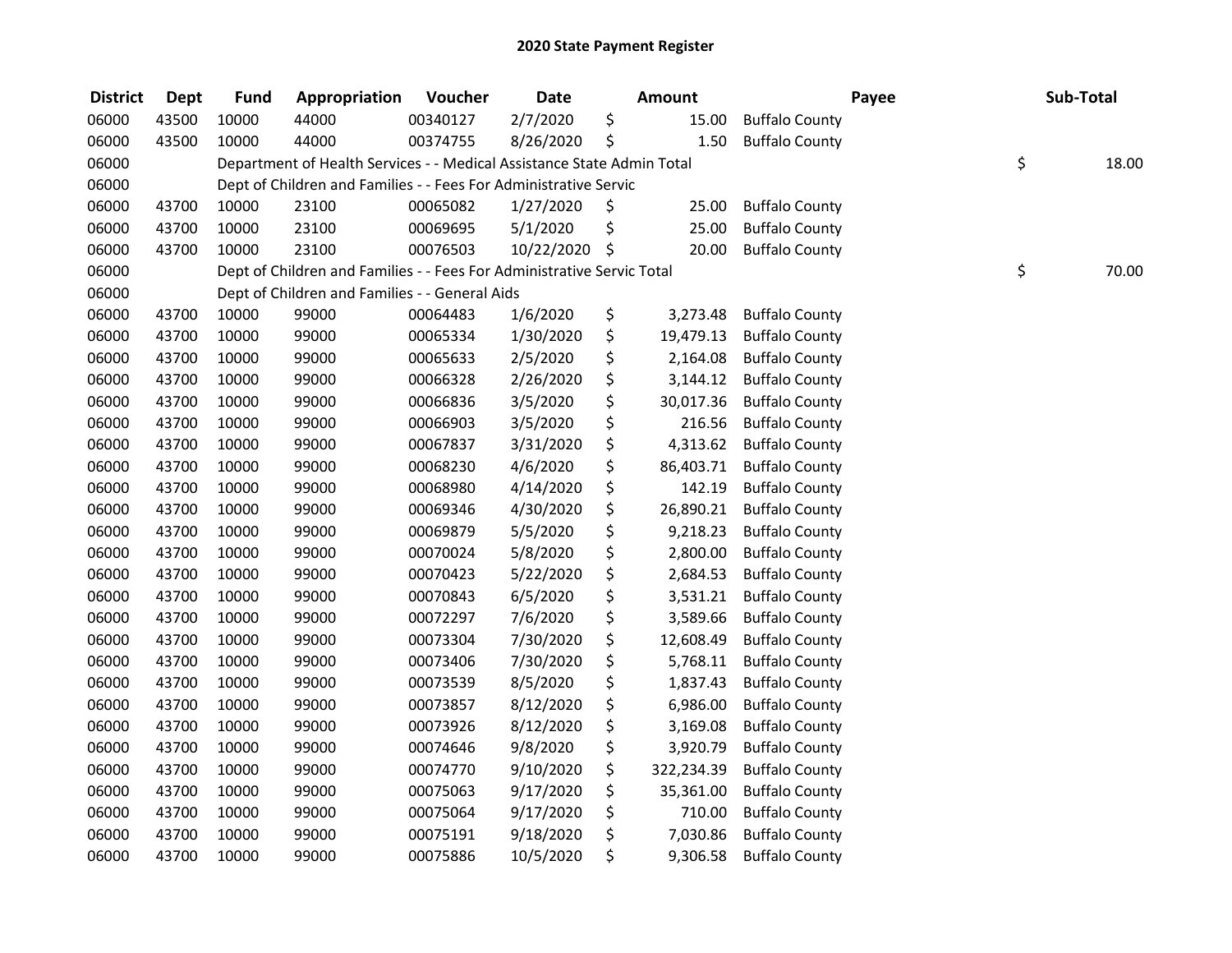| <b>District</b> | <b>Dept</b> | <b>Fund</b> | Appropriation                                                 | Voucher  | <b>Date</b> | <b>Amount</b>   |                       | Payee | Sub-Total  |
|-----------------|-------------|-------------|---------------------------------------------------------------|----------|-------------|-----------------|-----------------------|-------|------------|
| 06000           | 43700       | 10000       | 99000                                                         | 00076779 | 10/30/2020  | \$<br>17,836.69 | <b>Buffalo County</b> |       |            |
| 06000           | 43700       | 10000       | 99000                                                         | 00076855 | 10/30/2020  | \$<br>2,543.38  | <b>Buffalo County</b> |       |            |
| 06000           | 43700       | 10000       | 99000                                                         | 00077006 | 11/5/2020   | \$<br>50,455.95 | <b>Buffalo County</b> |       |            |
| 06000           | 43700       | 10000       | 99000                                                         | 00077138 | 11/6/2020   | \$<br>5,022.00  | <b>Buffalo County</b> |       |            |
| 06000           | 43700       | 10000       | 99000                                                         | 00077234 | 11/10/2020  | \$<br>281.00    | <b>Buffalo County</b> |       |            |
| 06000           | 43700       | 10000       | 99000                                                         | 00078139 | 12/4/2020   | \$<br>2,510.00  | <b>Buffalo County</b> |       |            |
| 06000           | 43700       | 10000       | 99000                                                         | 00078224 | 12/7/2020   | \$<br>3,459.02  | <b>Buffalo County</b> |       |            |
| 06000           |             |             | Dept of Children and Families - - General Aids Total          |          |             |                 |                       | \$    | 688,908.86 |
| 06000           |             |             | Dept of Workforce Development - - Auxiliary Services          |          |             |                 |                       |       |            |
| 06000           | 44500       | 10000       | 13000                                                         | 00304239 | 11/3/2020   | \$<br>5.00      | <b>Buffalo County</b> |       |            |
| 06000           | 44500       | 10000       | 13000                                                         | 00307369 | 12/2/2020   | \$<br>5.00      | <b>Buffalo County</b> |       |            |
| 06000           |             |             | Dept of Workforce Development - - Auxiliary Services Total    |          |             |                 |                       | \$    | 10.00      |
| 06000           |             |             | Dept of Workforce Development - - Ui Admin Fed                |          |             |                 |                       |       |            |
| 06000           | 44500       | 10000       | 15100                                                         | 00270853 | 2/4/2020    | \$<br>5.00      | <b>Buffalo County</b> |       |            |
| 06000           | 44500       | 10000       | 15100                                                         | 00275583 | 3/3/2020    | \$<br>5.00      | <b>Buffalo County</b> |       |            |
| 06000           | 44500       | 10000       | 15100                                                         | 00280567 | 4/2/2020    | \$<br>5.00      | <b>Buffalo County</b> |       |            |
| 06000           | 44500       | 10000       | 15100                                                         | 00284465 | 5/4/2020    | \$<br>10.00     | <b>Buffalo County</b> |       |            |
| 06000           | 44500       | 10000       | 15100                                                         | 00287313 | 6/2/2020    | \$<br>15.00     | <b>Buffalo County</b> |       |            |
| 06000           | 44500       | 10000       | 15100                                                         | 00290133 | 7/2/2020    | \$<br>5.00      | <b>Buffalo County</b> |       |            |
| 06000           |             |             | Dept of Workforce Development - - Ui Admin Fed Total          |          |             |                 |                       | \$    | 45.00      |
| 06000           |             |             | Department of Justice - - Crime Laboratories, Dna             |          |             |                 |                       |       |            |
| 06000           | 45500       | 10000       | 22100                                                         | 00085802 | 7/16/2020   | \$<br>480.00    | <b>Buffalo County</b> |       |            |
| 06000           |             |             | Department of Justice - - Crime Laboratories, Dna Total       |          |             |                 |                       | \$    | 480.00     |
| 06000           |             |             | Department of Justice - - Law Enforcement Train, Local        |          |             |                 |                       |       |            |
| 06000           | 45500       | 10000       | 23100                                                         | 00083072 | 7/16/2020   | \$<br>3,833.44  | <b>Buffalo County</b> |       |            |
| 06000           | 45500       | 10000       | 23100                                                         | 00091079 | 11/27/2020  | \$<br>3,360.00  | <b>Buffalo County</b> |       |            |
| 06000           |             |             | Department of Justice - - Law Enforcement Train, Local Total  |          |             |                 |                       | \$    | 7,193.44   |
| 06000           |             |             | Department of Justice - - Federal Aid, Local Assistance       |          |             |                 |                       |       |            |
| 06000           | 45500       | 10000       | 25100                                                         | 00078434 | 1/17/2020   | \$<br>15,360.00 | <b>Buffalo County</b> |       |            |
| 06000           | 45500       | 10000       | 25100                                                         | 00091011 | 11/24/2020  | \$<br>36,216.00 | <b>Buffalo County</b> |       |            |
| 06000           |             |             | Department of Justice - - Federal Aid, Local Assistance Total |          |             |                 |                       | \$    | 51,576.00  |
| 06000           |             |             | Department of Justice - - Alt Prosecution Alcohol Drugs       |          |             |                 |                       |       |            |
| 06000           | 45500       | 10000       | 27100                                                         | 00081025 | 3/4/2020    | \$<br>29,253.40 | <b>Buffalo County</b> |       |            |
| 06000           | 45500       | 10000       | 27100                                                         | 00083661 | 5/19/2020   | \$<br>27,900.82 | <b>Buffalo County</b> |       |            |
| 06000           | 45500       | 10000       | 27100                                                         | 00087023 | 8/12/2020   | \$<br>36,969.36 | <b>Buffalo County</b> |       |            |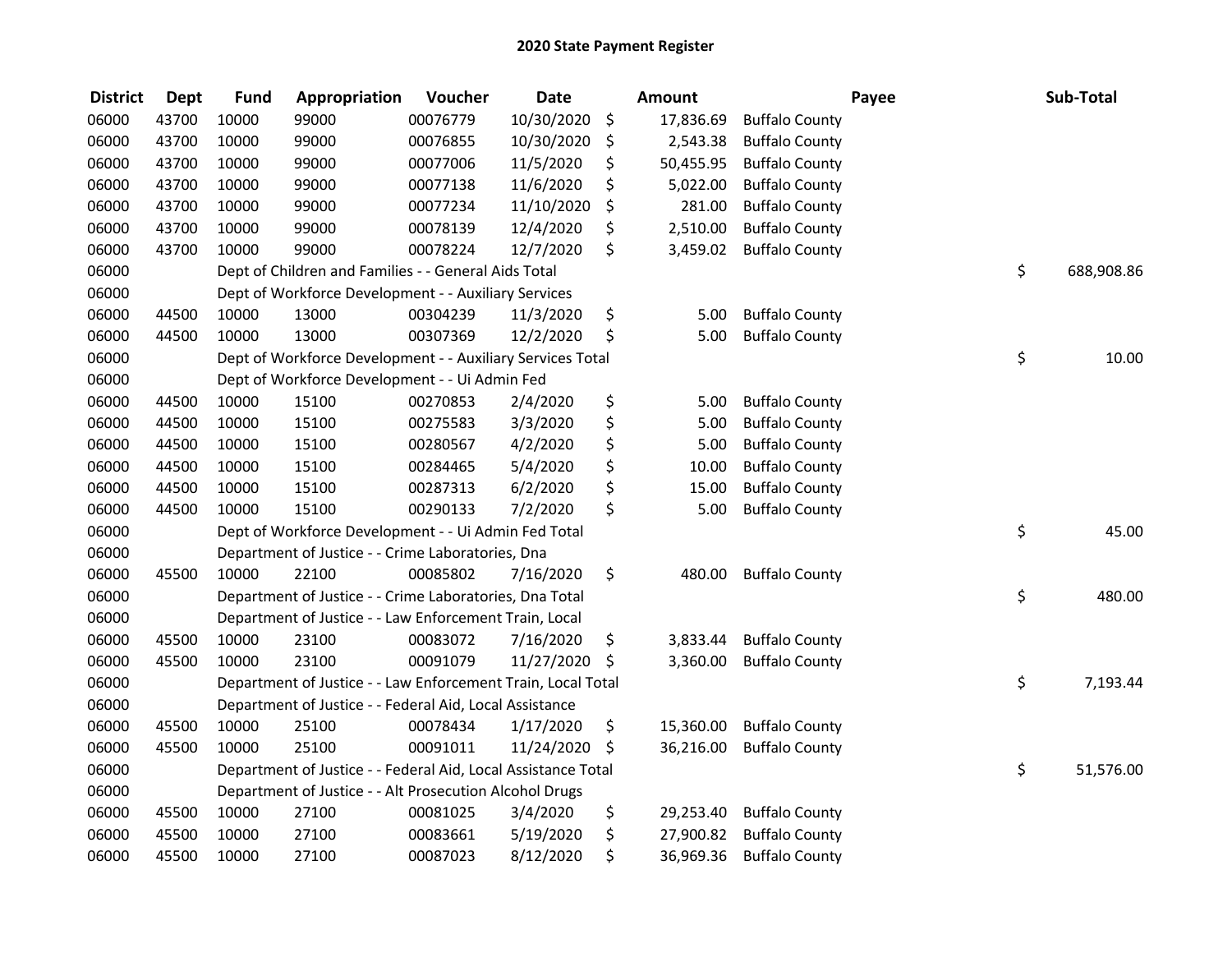| <b>District</b> | <b>Dept</b> | Fund  | Appropriation                                                           | Voucher  | <b>Date</b>   |     | Amount     |                          | Payee | Sub-Total  |
|-----------------|-------------|-------|-------------------------------------------------------------------------|----------|---------------|-----|------------|--------------------------|-------|------------|
| 06000           | 45500       | 10000 | 27100                                                                   | 00090740 | 12/8/2020     | \$  | 26,099.83  | <b>Buffalo County</b>    |       |            |
| 06000           |             |       | Department of Justice - - Alt Prosecution Alcohol Drugs Total           |          |               |     |            |                          | \$    | 120,223.41 |
| 06000           |             |       | Department of Justice - - Crime Victim Witness Assist                   |          |               |     |            |                          |       |            |
| 06000           | 45500       | 10000 | 53200                                                                   | 00086007 | 7/17/2020     | \$  | 10,366.69  | <b>Buffalo County</b>    |       |            |
| 06000           |             |       | Department of Justice - - Crime Victim Witness Assist Total             |          |               |     |            |                          | \$    | 10,366.69  |
| 06000           |             |       | Department of Justice - - County Reimb Victim-Witness                   |          |               |     |            |                          |       |            |
| 06000           | 45500       | 10000 | 53900                                                                   | 00080460 | 2/26/2020     | \$  |            | 11,079.50 Buffalo County |       |            |
| 06000           |             |       | Department of Justice - - County Reimb Victim-Witness Total             |          |               |     |            |                          | \$    | 11,079.50  |
| 06000           |             |       | Department of Military Affairs - - Disaster Recovery Aid                |          |               |     |            |                          |       |            |
| 06000           | 46500       | 10000 | 30500                                                                   | 00079963 | 7/2/2020      | \$  |            | 25,691.11 Buffalo County |       |            |
| 06000           | 46500       | 10000 | 30500                                                                   | 00086831 | 12/17/2020    | \$  | 2,731.88   | <b>Buffalo County</b>    |       |            |
| 06000           |             |       | Department of Military Affairs - - Disaster Recovery Aid Total          |          |               |     |            |                          | \$    | 28,422.99  |
| 06000           |             |       | Department of Military Affairs - - Local Emer Planning Grants           |          |               |     |            |                          |       |            |
| 06000           | 46500       | 10000 | 33700                                                                   | 00073795 | 2/10/2020     | -\$ | 5,793.06   | <b>Buffalo County</b>    |       |            |
| 06000           |             |       | Department of Military Affairs - - Local Emer Planning Grants Total     |          |               |     |            |                          | \$    | 5,793.06   |
| 06000           |             |       | Department of Military Affairs - - Federal Aid, Local Assistance        |          |               |     |            |                          |       |            |
| 06000           | 46500       | 10000 | 34200                                                                   | 00071363 | 1/3/2020      | \$  | 21,786.87  | <b>Buffalo County</b>    |       |            |
| 06000           | 46500       | 10000 | 34200                                                                   | 00079963 | 7/2/2020      | \$  | 57,531.89  | <b>Buffalo County</b>    |       |            |
| 06000           |             |       | Department of Military Affairs - - Federal Aid, Local Assistance Total  |          |               |     |            |                          | \$    | 79,318.76  |
| 06000           |             |       | Department of Military Affairs - - Federal Aid, Homeland Security       |          |               |     |            |                          |       |            |
| 06000           | 46500       | 10000 | 35000                                                                   | 00084840 | 10/26/2020 \$ |     | 4,035.64   | <b>Buffalo County</b>    |       |            |
| 06000           |             |       | Department of Military Affairs - - Federal Aid, Homeland Security Total |          |               |     |            |                          | \$    | 4,035.64   |
| 06000           |             |       | Department of Military Affairs - - Next Generation 911                  |          |               |     |            |                          |       |            |
| 06000           | 46500       | 23900 | 36800                                                                   | 00086044 | 12/23/2020 \$ |     | 525.00     | <b>Buffalo County</b>    |       |            |
| 06000           |             |       | Department of Military Affairs - - Next Generation 911 Total            |          |               |     |            |                          | \$    | 525.00     |
| 06000           |             |       | Department of Veterans Affairs - - County Grants                        |          |               |     |            |                          |       |            |
| 06000           | 48500       | 58200 | 26700                                                                   | 00077435 | 2/24/2020     | \$  | 8,500.00   | <b>Buffalo County</b>    |       |            |
| 06000           |             |       | Department of Veterans Affairs - - County Grants Total                  |          |               |     |            |                          | \$    | 8,500.00   |
| 06000           |             |       | Department of Veterans Affairs - - Veterans Transportation Grant        |          |               |     |            |                          |       |            |
| 06000           | 48500       | 58200 | 28000                                                                   | 00086976 | 11/18/2020 \$ |     | 1,282.51   | <b>Buffalo County</b>    |       |            |
| 06000           |             |       | Department of Veterans Affairs - - Veterans Transportation Grant Total  |          |               |     |            |                          | \$    | 1,282.51   |
| 06000           |             |       | Department of Administration - - Federal Aid                            |          |               |     |            |                          |       |            |
| 06000           | 50500       | 10000 | 14200                                                                   | 00129723 | 10/2/2020     | \$  | 38,400.95  | <b>Buffalo County</b>    |       |            |
| 06000           | 50500       | 10000 | 14200                                                                   | 00134152 | 12/10/2020    | \$  | 184,482.24 | <b>Buffalo County</b>    |       |            |
| 06000           | 50500       | 10000 | 14200                                                                   | 00136098 | 12/17/2020    | \$  | 13,612.13  | <b>Buffalo County</b>    |       |            |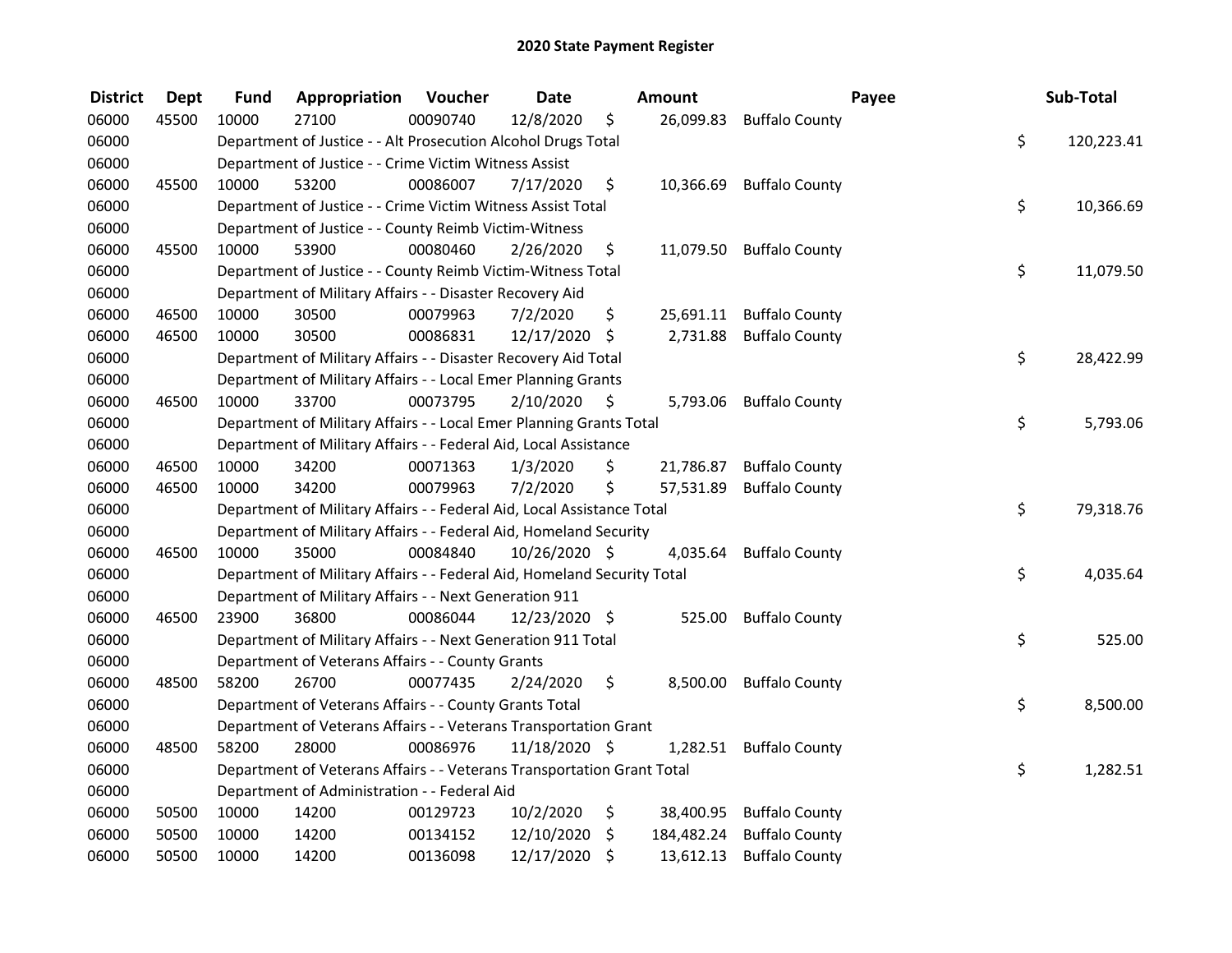| <b>District</b> | <b>Dept</b> | <b>Fund</b> | Appropriation                                                         | Voucher  | <b>Date</b> |         | <b>Amount</b> | Payee                                                                                                   | Sub-Total        |
|-----------------|-------------|-------------|-----------------------------------------------------------------------|----------|-------------|---------|---------------|---------------------------------------------------------------------------------------------------------|------------------|
| 06000           |             |             | Department of Administration - - Federal Aid Total                    |          |             |         |               |                                                                                                         | \$<br>236,495.32 |
| 06000           |             |             | Department of Administration - - Low-Income Assistance Grants         |          |             |         |               |                                                                                                         |                  |
| 06000           | 50500       | 23500       | 37100                                                                 | 00116687 | 1/29/2020   | \$      | 3,726.65      | <b>Buffalo County</b>                                                                                   |                  |
| 06000           | 50500       | 23500       | 37100                                                                 | 00119373 | 3/17/2020   | \$      | 7,091.91      | <b>Buffalo County</b>                                                                                   |                  |
| 06000           | 50500       | 23500       | 37100                                                                 | 00120263 | 3/31/2020   | \$      | 4,555.25      | <b>Buffalo County</b>                                                                                   |                  |
| 06000           | 50500       | 23500       | 37100                                                                 | 00121845 | 4/29/2020   | \$      | 6,005.43      | <b>Buffalo County</b>                                                                                   |                  |
| 06000           | 50500       | 23500       | 37100                                                                 | 00123105 | 5/29/2020   | \$      | 1,437.95      | <b>Buffalo County</b>                                                                                   |                  |
| 06000           | 50500       | 23500       | 37100                                                                 | 00127878 | 8/31/2020   | \$      | 3,022.68      | <b>Buffalo County</b>                                                                                   |                  |
| 06000           | 50500       | 23500       | 37100                                                                 | 00128738 | 9/15/2020   | \$      | 682.70        | <b>Buffalo County</b>                                                                                   |                  |
| 06000           | 50500       | 23500       | 37100                                                                 | 00131029 | 10/15/2020  | \$      | 552.16        | <b>Buffalo County</b>                                                                                   |                  |
| 06000           | 50500       | 23500       | 37100                                                                 | 00132913 | 11/17/2020  | \$      | 271.21        | <b>Buffalo County</b>                                                                                   |                  |
| 06000           | 50500       | 23500       | 37100                                                                 | 00132914 | 11/18/2020  | \$      | 3,622.08      | <b>Buffalo County</b>                                                                                   |                  |
| 06000           | 50500       | 23500       | 37100                                                                 | 00136764 | 12/15/2020  | \$      | 5,316.17      | <b>Buffalo County</b>                                                                                   |                  |
| 06000           |             |             | Department of Administration - - Low-Income Assistance Grants Total   |          |             |         |               |                                                                                                         | \$<br>36,284.19  |
| 06000           |             |             | Department of Administration - - Land Information Program; Loca       |          |             |         |               |                                                                                                         |                  |
| 06000           | 50500       | 26900       | 17300                                                                 | 00117280 | 2/13/2020   | \$      | 1,000.00      | <b>Buffalo County</b>                                                                                   |                  |
| 06000           | 50500       | 26900       | 17300                                                                 | 00119075 | 4/3/2020    | \$      | 25,000.00     | <b>Buffalo County</b>                                                                                   |                  |
| 06000           | 50500       | 26900       | 17300                                                                 | 00119409 | 4/2/2020    | \$      | 77,336.00     | <b>Buffalo County</b>                                                                                   |                  |
| 06000           | 50500       | 26900       | 17300                                                                 | 00123245 | 7/9/2020    | \$      | 20,000.00     | <b>Buffalo County</b>                                                                                   |                  |
| 06000           |             |             | Department of Administration - - Land Information Program; Loca Total |          |             |         |               |                                                                                                         | \$<br>123,336.00 |
| 06000           |             |             | Commissioners of Public Lands - - Federal Aid -- Flood Control        |          |             |         |               |                                                                                                         |                  |
| 06000           | 50700       | 10000       | 13000                                                                 | 00003264 | 9/10/2020   | $\zeta$ | 1,115.09      | <b>Buffalo County</b>                                                                                   |                  |
| 06000           |             |             | Commissioners of Public Lands - - Federal Aid -- Flood Control Total  |          |             |         |               |                                                                                                         | \$<br>1,115.09   |
| 06000           |             |             | Elections Commission - - 2018 Hava Election Security                  |          |             |         |               |                                                                                                         |                  |
| 06000           | 51000       | 22000       | 18200                                                                 | 00004430 | 9/9/2020    | \$      |               | 37,400.00 Buffalo County                                                                                |                  |
| 06000           |             |             | Elections Commission - - 2018 Hava Election Security Total            |          |             |         |               |                                                                                                         | \$<br>37,400.00  |
| 06000           |             |             |                                                                       |          |             |         |               | Public Defender Board - - Transcript, Discovery and Records Provided to the Public Defender Board       |                  |
| 06000           | 55000       | 10000       | 10600                                                                 | 00238111 | 3/13/2020   | \$      | 382.20        | <b>Buffalo County</b>                                                                                   |                  |
| 06000           | 55000       | 10000       | 10600                                                                 | 00253123 | 6/23/2020   | \$      | 4.00          | <b>Buffalo County</b>                                                                                   |                  |
| 06000           | 55000       | 10000       | 10600                                                                 | 00254025 | 6/30/2020   | \$      | 321.80        | <b>Buffalo County</b>                                                                                   |                  |
| 06000           |             |             |                                                                       |          |             |         |               | Public Defender Board - - Transcript, Discovery and Records Provided to the Public Defender Board Total | \$<br>708.00     |
| 06000           |             |             | Department of Revenue - - Warrants and Satisfactions                  |          |             |         |               |                                                                                                         |                  |
| 06000           | 56600       | 10000       | 10100                                                                 | 00156694 | 2/14/2020   | \$      | 95.00         | <b>Buffalo County</b>                                                                                   |                  |
| 06000           | 56600       | 10000       | 10100                                                                 | 00177938 | 8/13/2020   | \$      | 485.00        | <b>Buffalo County</b>                                                                                   |                  |
| 06000           |             |             | Department of Revenue - - Warrants and Satisfactions Total            |          |             |         |               |                                                                                                         | \$<br>580.00     |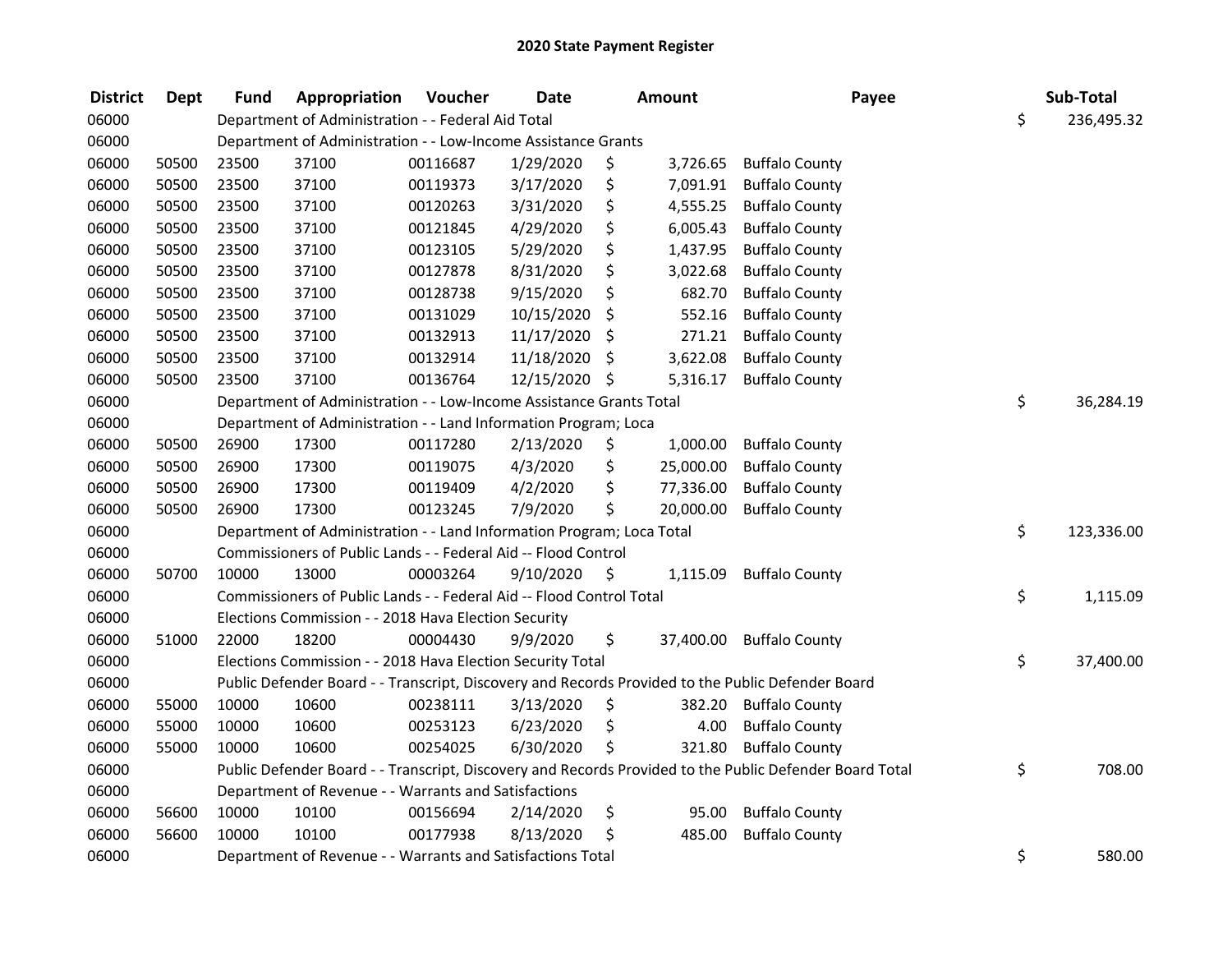| <b>District</b> | Dept  | <b>Fund</b> | Appropriation                                                         | Voucher  | Date       |     | Amount       |                       | Payee | Sub-Total     |
|-----------------|-------|-------------|-----------------------------------------------------------------------|----------|------------|-----|--------------|-----------------------|-------|---------------|
| 06000           |       |             | Circuit Courts - - Circuit Court Costs                                |          |            |     |              |                       |       |               |
| 06000           | 62500 | 10000       | 10500                                                                 | 00001740 | 1/17/2020  | \$  | 22,600.00    | <b>Buffalo County</b> |       |               |
| 06000           | 62500 | 10000       | 10500                                                                 | 00001934 | 7/17/2020  | \$  | 43,547.00    | <b>Buffalo County</b> |       |               |
| 06000           |       |             | Circuit Courts - - Circuit Court Costs Total                          |          |            |     |              |                       | \$    | 66,147.00     |
| 06000           |       |             | Shared Revenue and Tax Relief - - County And Municipal Aid            |          |            |     |              |                       |       |               |
| 06000           | 83500 | 10000       | 10500                                                                 | 00067594 | 7/27/2020  | \$. | 48,096.70    | <b>Buffalo County</b> |       |               |
| 06000           | 83500 | 10000       | 10500                                                                 | 00071556 | 11/16/2020 | S   | 272,547.96   | <b>Buffalo County</b> |       |               |
| 06000           |       |             | Shared Revenue and Tax Relief - - County And Municipal Aid Total      |          |            |     |              |                       | \$    | 320,644.66    |
| 06000           |       |             | Shared Revenue and Tax Relief - - Exempt Computer Aid                 |          |            |     |              |                       |       |               |
| 06000           | 83500 | 10000       | 10900                                                                 | 00064578 | 7/27/2020  | \$  | 15,901.65    | <b>Buffalo County</b> |       |               |
| 06000           |       |             | Shared Revenue and Tax Relief - - Exempt Computer Aid Total           |          |            |     |              |                       | \$    | 15,901.65     |
| 06000           |       |             | Shared Revenue and Tax Relief - - Utility Aid                         |          |            |     |              |                       |       |               |
| 06000           | 83500 | 10000       | 11000                                                                 | 00067594 | 7/27/2020  | S   | 72,309.03    | <b>Buffalo County</b> |       |               |
| 06000           | 83500 | 10000       | 11000                                                                 | 00071556 | 11/16/2020 | \$  | 418,081.37   | <b>Buffalo County</b> |       |               |
| 06000           |       |             | Shared Revenue and Tax Relief - - Utility Aid Total                   |          |            |     |              |                       | \$    | 490,390.40    |
| 06000           |       |             | Shared Revenue and Tax Relief - - Personal Property Aid               |          |            |     |              |                       |       |               |
| 06000           | 83500 | 10000       | 11100                                                                 | 00059941 | 5/4/2020   | \$  | 24,169.38    | <b>Buffalo County</b> |       |               |
| 06000           |       |             | Shared Revenue and Tax Relief - - Personal Property Aid Total         |          |            |     |              |                       | \$    | 24,169.38     |
| 06000           |       |             | Shared Revenue and Tax Relief - - School Lvy Tx/First Dollar Cr       |          |            |     |              |                       |       |               |
| 06000           | 83500 | 10000       | 30200                                                                 | 00063907 | 7/27/2020  | Ŝ.  | 534,645.54   | <b>Buffalo County</b> |       |               |
| 06000           | 83500 | 10000       | 30200                                                                 | 00067298 | 7/27/2020  | \$  | 2,250,284.41 | <b>Buffalo County</b> |       |               |
| 06000           |       |             | Shared Revenue and Tax Relief - - School Lvy Tx/First Dollar Cr Total |          |            |     |              |                       | \$    | 2,784,929.95  |
| 06000           |       |             | Shared Revenue and Tax Relief - - Lottery & Gaming Credit             |          |            |     |              |                       |       |               |
| 06000           | 83500 | 52100       | 36300                                                                 | 00055630 | 3/23/2020  | \$  | 841,408.61   | <b>Buffalo County</b> |       |               |
| 06000           |       |             | Shared Revenue and Tax Relief - - Lottery & Gaming Credit Total       |          |            |     |              |                       | \$    | 841,408.61    |
| 06000 Total     |       |             |                                                                       |          |            |     |              |                       |       | 13,257,344.22 |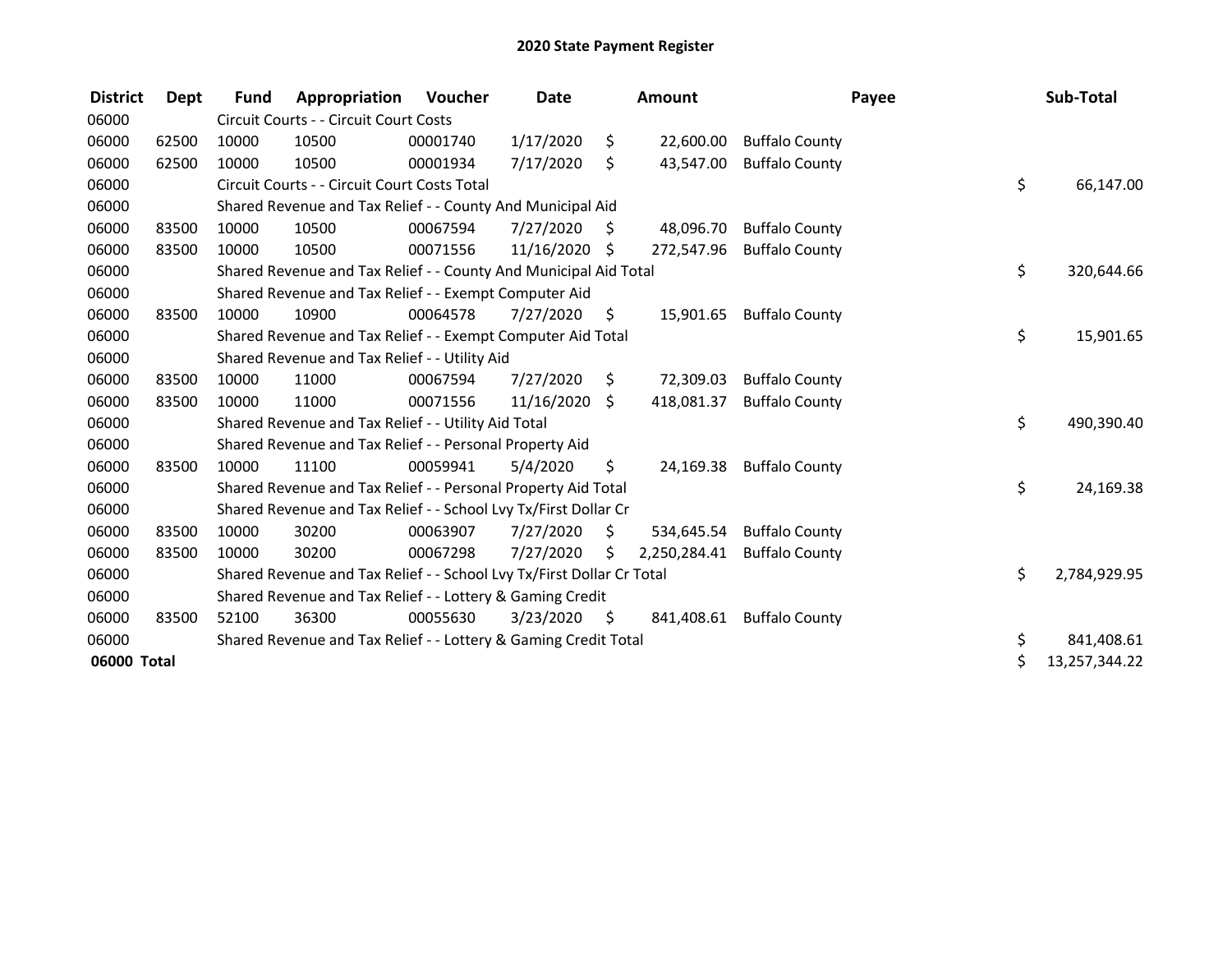| <b>District</b> | <b>Dept</b> | Fund  | Appropriation                                                      | Voucher  | <b>Date</b>   |      | <b>Amount</b> |                        | Payee | Sub-Total |
|-----------------|-------------|-------|--------------------------------------------------------------------|----------|---------------|------|---------------|------------------------|-------|-----------|
| 06002           |             |       | Dept of Safety & Prof Services - - Fire Dues Distribution          |          |               |      |               |                        |       |           |
| 06002           | 16500       | 10000 | 22500                                                              | 00035687 | 7/20/2020     | \$   |               | 1,220.24 Alma, Town of |       |           |
| 06002           |             |       | Dept of Safety & Prof Services - - Fire Dues Distribution Total    |          |               |      |               |                        | \$    | 1,220.24  |
| 06002           |             |       | Dept of Natural Resources - - Aids In Lieu Of Taxes - Gener        |          |               |      |               |                        |       |           |
| 06002           | 37000       | 10000 | 50300                                                              | 00385755 | 1/27/2020     | \$   |               | 5.32 Alma, Town of     |       |           |
| 06002           |             |       | Dept of Natural Resources - - Aids In Lieu Of Taxes - Gener Total  |          |               |      |               |                        | \$    | 5.32      |
| 06002           |             |       | Dept of Natural Resources - - Resaids - Cnty Forst, Cl & Mfl       |          |               |      |               |                        |       |           |
| 06002           | 37000       | 21200 | 57100                                                              | 00416768 | 6/18/2020     | - \$ | 1,980.89      | Alma, Town of          |       |           |
| 06002           |             |       | Dept of Natural Resources - - Resaids - Cnty Forst, Cl & Mfl Total |          |               |      |               |                        | \$    | 1,980.89  |
| 06002           |             |       | WI Dept of Transportation - - Trns Aids To Mnc.-Sf                 |          |               |      |               |                        |       |           |
| 06002           | 39500       | 21100 | 19100                                                              | 00475618 | 1/6/2020      | \$   | 11,957.40     | Alma, Town of          |       |           |
| 06002           | 39500       | 21100 | 19100                                                              | 00505473 | 4/6/2020      | \$   | 11,957.40     | Alma, Town of          |       |           |
| 06002           | 39500       | 21100 | 19100                                                              | 00542465 | 7/6/2020      | \$   | 11,957.40     | Alma, Town of          |       |           |
| 06002           | 39500       | 21100 | 19100                                                              | 00585291 | 10/5/2020     | \$   | 11,957.40     | Alma, Town of          |       |           |
| 06002           |             |       | WI Dept of Transportation - - Trns Aids To Mnc.-Sf Total           |          |               |      |               |                        | \$    | 47,829.60 |
| 06002           |             |       | Department of Administration - - Federal Aid                       |          |               |      |               |                        |       |           |
| 06002           | 50500       | 10000 | 14200                                                              | 00134157 | 12/10/2020 \$ |      | 5,000.00      | Alma, Town of          |       |           |
| 06002           | 50500       | 10000 | 14200                                                              | 00136102 | 12/17/2020 \$ |      | 530.66        | Alma, Town of          |       |           |
| 06002           |             |       | Department of Administration - - Federal Aid Total                 |          |               |      |               |                        | \$    | 5,530.66  |
| 06002           |             |       | Shared Revenue and Tax Relief - - County And Municipal Aid         |          |               |      |               |                        |       |           |
| 06002           | 83500       | 10000 | 10500                                                              | 00067571 | 7/27/2020     | \$   | 3,256.68      | Alma, Town of          |       |           |
| 06002           | 83500       | 10000 | 10500                                                              | 00071533 | 11/16/2020 \$ |      | 18,454.55     | Alma, Town of          |       |           |
| 06002           |             |       | Shared Revenue and Tax Relief - - County And Municipal Aid Total   |          |               |      |               |                        | \$    | 21,711.23 |
| 06002           |             |       | Shared Revenue and Tax Relief - - Exempt Computer Aid              |          |               |      |               |                        |       |           |
| 06002           | 83500       | 10000 | 10900                                                              | 00064759 | 7/27/2020     | \$.  | 2.08          | Alma, Town of          |       |           |
| 06002           |             |       | Shared Revenue and Tax Relief - - Exempt Computer Aid Total        |          |               |      |               |                        | \$    | 2.08      |
| 06002           |             |       | Shared Revenue and Tax Relief - - Utility Aid                      |          |               |      |               |                        |       |           |
| 06002           | 83500       | 10000 | 11000                                                              | 00067571 | 7/27/2020     | \$   | 1.85          | Alma, Town of          |       |           |
| 06002           | 83500       | 10000 | 11000                                                              | 00071533 | 11/16/2020 \$ |      | 10.30         | Alma, Town of          |       |           |
| 06002           |             |       | Shared Revenue and Tax Relief - - Utility Aid Total                |          |               |      |               |                        | \$    | 12.15     |
| 06002           |             |       | Shared Revenue and Tax Relief - - Personal Property Aid            |          |               |      |               |                        |       |           |
| 06002           | 83500       | 10000 | 11100                                                              | 00060126 | 5/4/2020      | \$   | 57.20         | Alma, Town of          |       |           |
| 06002           |             |       | Shared Revenue and Tax Relief - - Personal Property Aid Total      |          |               |      |               |                        | \$    | 57.20     |
| 06002           |             |       | Shared Revenue and Tax Relief - - Lottery & Gaming Credit          |          |               |      |               |                        |       |           |
| 06002           | 83500       | 52100 | 36300                                                              | 00055177 | 3/23/2020     | \$   | 320.75        | Alma, Town of          |       |           |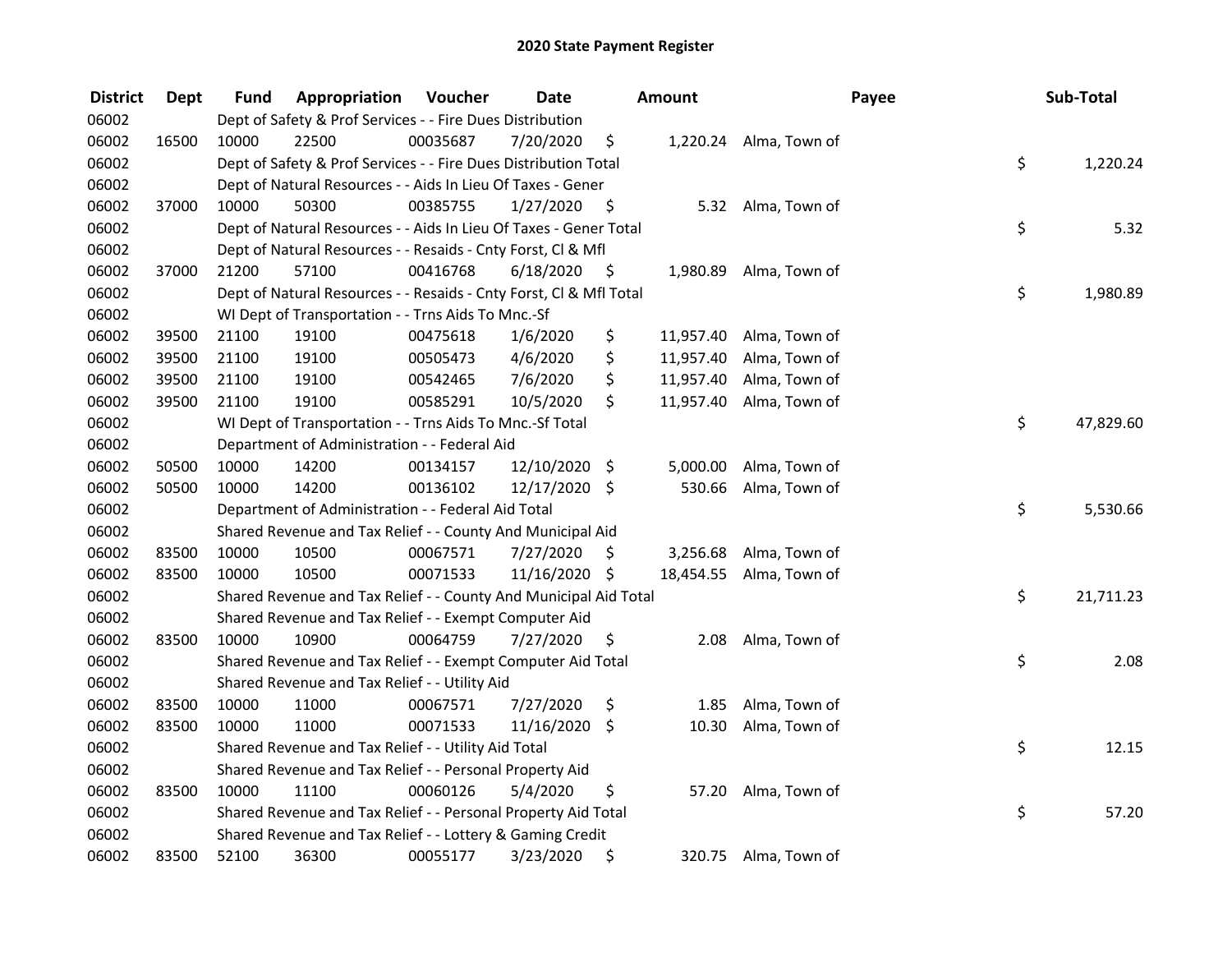| <b>District</b> | Dept | Fund | <b>Appropriation Voucher</b>                                    | Date | Amount | Payee | Sub-Total |
|-----------------|------|------|-----------------------------------------------------------------|------|--------|-------|-----------|
| 06002           |      |      | Shared Revenue and Tax Relief - - Lottery & Gaming Credit Total |      |        |       | 320.75    |
| 06002 Total     |      |      |                                                                 |      |        |       | 78.670.12 |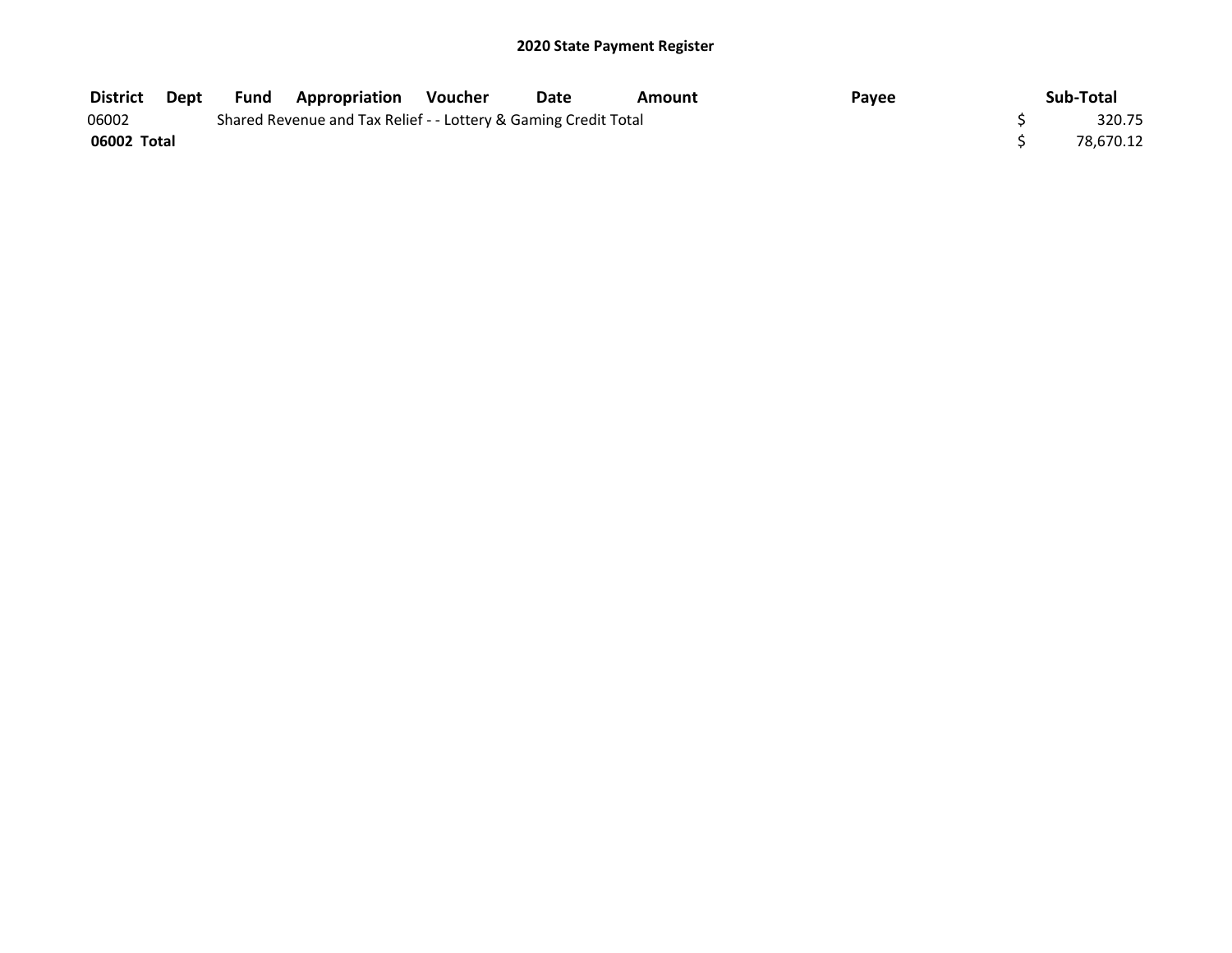| <b>District</b> | <b>Dept</b> | Fund  | Appropriation                                                          | Voucher  | <b>Date</b>   |      | <b>Amount</b> | Payee                       | Sub-Total       |
|-----------------|-------------|-------|------------------------------------------------------------------------|----------|---------------|------|---------------|-----------------------------|-----------------|
| 06004           |             |       | Dept of Safety & Prof Services - - Fire Dues Distribution              |          |               |      |               |                             |                 |
| 06004           | 16500       | 10000 | 22500                                                                  | 00035688 | 7/20/2020     | \$   |               | 1,989.38 Town Of Belvidere  |                 |
| 06004           |             |       | Dept of Safety & Prof Services - - Fire Dues Distribution Total        |          |               |      |               |                             | \$<br>1,989.38  |
| 06004           |             |       | Dept of Natural Resources - - Gen Program Ops-State Funds              |          |               |      |               |                             |                 |
| 06004           | 37000       | 21200 | 16100                                                                  | 00416330 | 7/9/2020      | \$   |               | 550.00 Town Of Belvidere    |                 |
| 06004           |             |       | Dept of Natural Resources - - Gen Program Ops-State Funds Total        |          |               |      |               |                             | \$<br>550.00    |
| 06004           |             |       | Dept of Natural Resources - - Resaids - Cnty Forst, Cl & Mfl           |          |               |      |               |                             |                 |
| 06004           | 37000       | 21200 | 57100                                                                  | 00416769 | 6/18/2020     | - \$ |               | 836.58 Town Of Belvidere    |                 |
| 06004           |             |       | Dept of Natural Resources - - Resaids - Cnty Forst, Cl & Mfl Total     |          |               |      |               |                             | \$<br>836.58    |
| 06004           |             |       | Dept of Natural Resources - - Aids In Lieu Of Taxes - Sum S            |          |               |      |               |                             |                 |
| 06004           | 37000       | 21200 | 57900                                                                  | 00403761 | 4/21/2020     | -\$  |               | 1.32 Town Of Belvidere      |                 |
| 06004           |             |       | Dept of Natural Resources - - Aids In Lieu Of Taxes - Sum S Total      |          |               |      |               |                             | \$<br>1.32      |
| 06004           |             |       | WI Dept of Transportation - - Trns Aids To Mnc.-Sf                     |          |               |      |               |                             |                 |
| 06004           | 39500       | 21100 | 19100                                                                  | 00475619 | 1/6/2020      | \$   | 20,478.69     | Town Of Belvidere           |                 |
| 06004           | 39500       | 21100 | 19100                                                                  | 00505474 | 4/6/2020      | \$   | 20,478.69     | Town Of Belvidere           |                 |
| 06004           | 39500       | 21100 | 19100                                                                  | 00542466 | 7/6/2020      | \$   | 20,478.69     | Town Of Belvidere           |                 |
| 06004           | 39500       | 21100 | 19100                                                                  | 00585292 | 10/5/2020     | \$   |               | 20,478.69 Town Of Belvidere |                 |
| 06004           |             |       | WI Dept of Transportation - - Trns Aids To Mnc.-Sf Total               |          |               |      |               |                             | \$<br>81,914.76 |
| 06004           |             |       | Department of Military Affairs - - Disaster Recovery Aid               |          |               |      |               |                             |                 |
| 06004           | 46500       | 10000 | 30500                                                                  | 00072706 | 1/27/2020     | \$   |               | 394.81 Town Of Belvidere    |                 |
| 06004           |             |       | Department of Military Affairs - - Disaster Recovery Aid Total         |          |               |      |               |                             | \$<br>394.81    |
| 06004           |             |       | Department of Military Affairs - - Federal Aid, Local Assistance       |          |               |      |               |                             |                 |
| 06004           | 46500       | 10000 | 34200                                                                  | 00072706 | 1/27/2020     | - \$ |               | 2,368.82 Town Of Belvidere  |                 |
| 06004           |             |       | Department of Military Affairs - - Federal Aid, Local Assistance Total |          |               |      |               |                             | \$<br>2,368.82  |
| 06004           |             |       | Department of Administration - - Hv Trans Ln Annual Impact Fee         |          |               |      |               |                             |                 |
| 06004           | 50500       | 10000 | 17400                                                                  | 00121306 | 5/1/2020      | \$   |               | 73,698.00 Town Of Belvidere |                 |
| 06004           |             |       | Department of Administration - - Hv Trans Ln Annual Impact Fee Total   |          |               |      |               |                             | \$<br>73,698.00 |
| 06004           |             |       | Elections Commission - - 2018 Hava Election Security                   |          |               |      |               |                             |                 |
| 06004           | 51000       | 22000 | 18200                                                                  | 00003604 | 6/30/2020     | \$   |               | 495.90 Town Of Belvidere    |                 |
| 06004           |             |       | Elections Commission - - 2018 Hava Election Security Total             |          |               |      |               |                             | \$<br>495.90    |
| 06004           |             |       | Shared Revenue and Tax Relief - - County And Municipal Aid             |          |               |      |               |                             |                 |
| 06004           | 83500       | 10000 | 10500                                                                  | 00067572 | 7/27/2020     | \$   |               | 3,670.34 Town Of Belvidere  |                 |
| 06004           | 83500       | 10000 | 10500                                                                  | 00071534 | 11/16/2020 \$ |      |               | 20,798.56 Town Of Belvidere |                 |
| 06004           |             |       | Shared Revenue and Tax Relief - - County And Municipal Aid Total       |          |               |      |               |                             | \$<br>24,468.90 |
| 06004           |             |       | Shared Revenue and Tax Relief - - Utility Aid                          |          |               |      |               |                             |                 |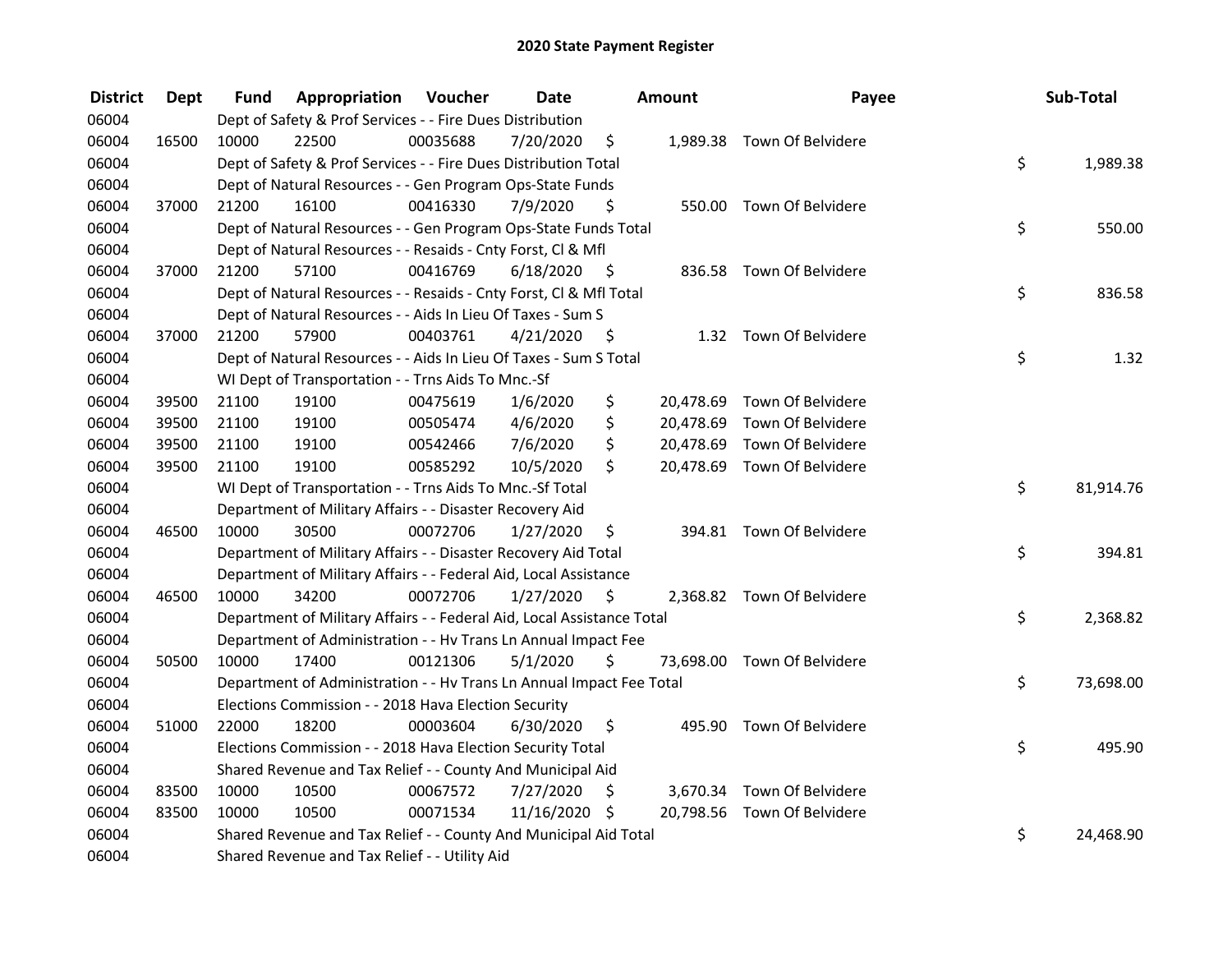| <b>District</b> | Dept  | Fund  | Appropriation                                                 | <b>Voucher</b> | <b>Date</b> | Amount |           | Pavee             | Sub-Total  |  |
|-----------------|-------|-------|---------------------------------------------------------------|----------------|-------------|--------|-----------|-------------------|------------|--|
| 06004           | 83500 | 10000 | 11000                                                         | 00067572       | 7/27/2020   |        | 12.891.77 | Town Of Belvidere |            |  |
| 06004           | 83500 | 10000 | 11000                                                         | 00071534       | 11/16/2020  |        | 73.351.04 | Town Of Belvidere |            |  |
| 06004           |       |       | Shared Revenue and Tax Relief - - Utility Aid Total           |                | 86,242.81   |        |           |                   |            |  |
| 06004           |       |       | Shared Revenue and Tax Relief - - Personal Property Aid       |                |             |        |           |                   |            |  |
| 06004           | 83500 | 10000 | 11100                                                         | 00060127       | 5/4/2020    |        | 23.20     | Town Of Belvidere |            |  |
| 06004           |       |       | Shared Revenue and Tax Relief - - Personal Property Aid Total |                |             |        |           |                   | 23.20      |  |
| 06004 Total     |       |       |                                                               |                |             |        |           |                   | 272,984.48 |  |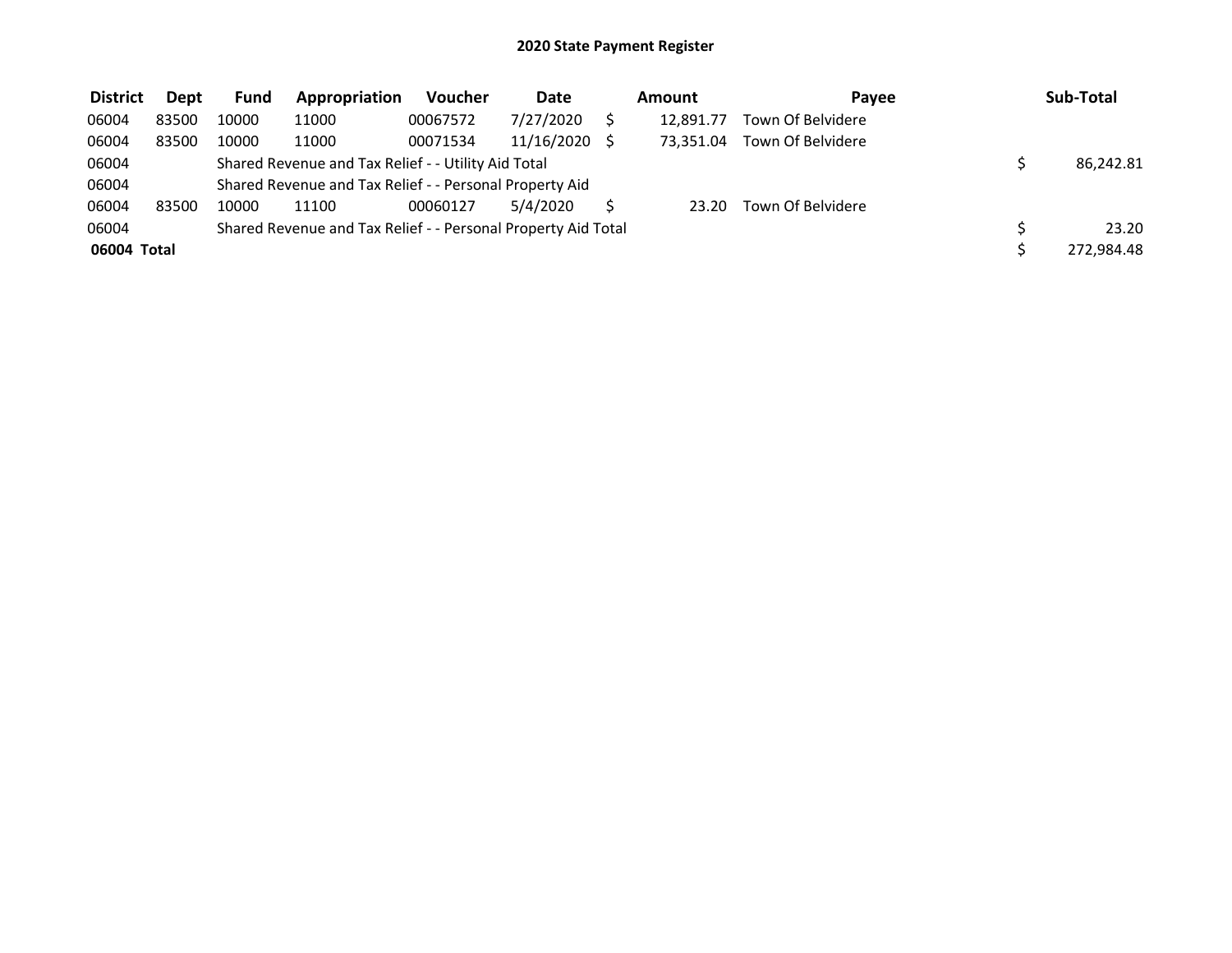| <b>District</b> | <b>Dept</b> | Fund  | Appropriation                                                        | Voucher  | <b>Date</b>   |      | Amount | Payee                     | Sub-Total       |
|-----------------|-------------|-------|----------------------------------------------------------------------|----------|---------------|------|--------|---------------------------|-----------------|
| 06006           |             |       | Dept of Safety & Prof Services - - Fire Dues Distribution            |          |               |      |        |                           |                 |
| 06006           | 16500       | 10000 | 22500                                                                | 00035689 | 7/20/2020     | \$   |        | 2,685.24 Town Of Buffalo  |                 |
| 06006           |             |       | Dept of Safety & Prof Services - - Fire Dues Distribution Total      |          |               |      |        |                           | \$<br>2,685.24  |
| 06006           |             |       | Dept of Natural Resources - - Aids In Lieu Of Taxes - Gener          |          |               |      |        |                           |                 |
| 06006           | 37000       | 10000 | 50300                                                                | 00385728 | 1/27/2020     | \$   |        | 529.42 Town Of Buffalo    |                 |
| 06006           |             |       | Dept of Natural Resources - - Aids In Lieu Of Taxes - Gener Total    |          |               |      |        |                           | \$<br>529.42    |
| 06006           |             |       | Dept of Natural Resources - - Resaids - Cnty Forst, CI & Mfl         |          |               |      |        |                           |                 |
| 06006           | 37000       | 21200 | 57100                                                                | 00416770 | 6/18/2020     | - \$ |        | 428.46 Town Of Buffalo    |                 |
| 06006           |             |       | Dept of Natural Resources - - Resaids - Cnty Forst, Cl & Mfl Total   |          |               |      |        |                           | \$<br>428.46    |
| 06006           |             |       | WI Dept of Transportation - - Trns Aids To Mnc.-Sf                   |          |               |      |        |                           |                 |
| 06006           | 39500       | 21100 | 19100                                                                | 00475620 | 1/6/2020      | \$   |        | 18,455.13 Town Of Buffalo |                 |
| 06006           | 39500       | 21100 | 19100                                                                | 00505475 | 4/6/2020      | \$   |        | 18,455.13 Town Of Buffalo |                 |
| 06006           | 39500       | 21100 | 19100                                                                | 00542467 | 7/6/2020      | \$   |        | 18,455.13 Town Of Buffalo |                 |
| 06006           | 39500       | 21100 | 19100                                                                | 00585293 | 10/5/2020     | \$   |        | 18,455.13 Town Of Buffalo |                 |
| 06006           |             |       | WI Dept of Transportation - - Trns Aids To Mnc.-Sf Total             |          |               |      |        |                           | \$<br>73,820.52 |
| 06006           |             |       | Department of Military Affairs - - Disaster Recovery Aid             |          |               |      |        |                           |                 |
| 06006           | 46500       | 10000 | 30500                                                                | 00079947 | 7/2/2020      | \$   |        | 11,204.44 Town Of Buffalo |                 |
| 06006           |             |       | Department of Military Affairs - - Disaster Recovery Aid Total       |          |               |      |        |                           | \$<br>11,204.44 |
| 06006           |             |       | Department of Administration - - Federal Aid                         |          |               |      |        |                           |                 |
| 06006           | 50500       | 10000 | 14200                                                                | 00134158 | 12/10/2020 \$ |      |        | 11,413.00 Town Of Buffalo |                 |
| 06006           | 50500       | 10000 | 14200                                                                | 00136103 | 12/17/2020 \$ |      |        | 1,211.28 Town Of Buffalo  |                 |
| 06006           |             |       | Department of Administration - - Federal Aid Total                   |          |               |      |        |                           | \$<br>12,624.28 |
| 06006           |             |       | Department of Administration - - Hv Trans Ln Annual Impact Fee       |          |               |      |        |                           |                 |
| 06006           | 50500       | 10000 | 17400                                                                | 00121307 | 5/1/2020      | \$   |        | 71,788.00 Town Of Buffalo |                 |
| 06006           |             |       | Department of Administration - - Hv Trans Ln Annual Impact Fee Total |          |               |      |        |                           | \$<br>71,788.00 |
| 06006           |             |       | Shared Revenue and Tax Relief - - County And Municipal Aid           |          |               |      |        |                           |                 |
| 06006           | 83500       | 10000 | 10500                                                                | 00067573 | 7/27/2020     | \$   |        | 5,401.06 Town Of Buffalo  |                 |
| 06006           | 83500       | 10000 | 10500                                                                | 00071535 | 11/16/2020 \$ |      |        | 30,606.02 Town Of Buffalo |                 |
| 06006           |             |       | Shared Revenue and Tax Relief - - County And Municipal Aid Total     |          |               |      |        |                           | \$<br>36,007.08 |
| 06006           |             |       | Shared Revenue and Tax Relief - - Exempt Computer Aid                |          |               |      |        |                           |                 |
| 06006           | 83500       | 10000 | 10900                                                                | 00064760 | 7/27/2020     | \$   |        | 202.66 Town Of Buffalo    |                 |
| 06006           |             |       | Shared Revenue and Tax Relief - - Exempt Computer Aid Total          |          |               |      |        |                           | \$<br>202.66    |
| 06006           |             |       | Shared Revenue and Tax Relief - - Personal Property Aid              |          |               |      |        |                           |                 |
| 06006           | 83500       | 10000 | 11100                                                                | 00060128 | 5/4/2020      | \$   | 424.37 | Town Of Buffalo           |                 |
| 06006           |             |       | Shared Revenue and Tax Relief - - Personal Property Aid Total        |          |               |      |        |                           | \$<br>424.37    |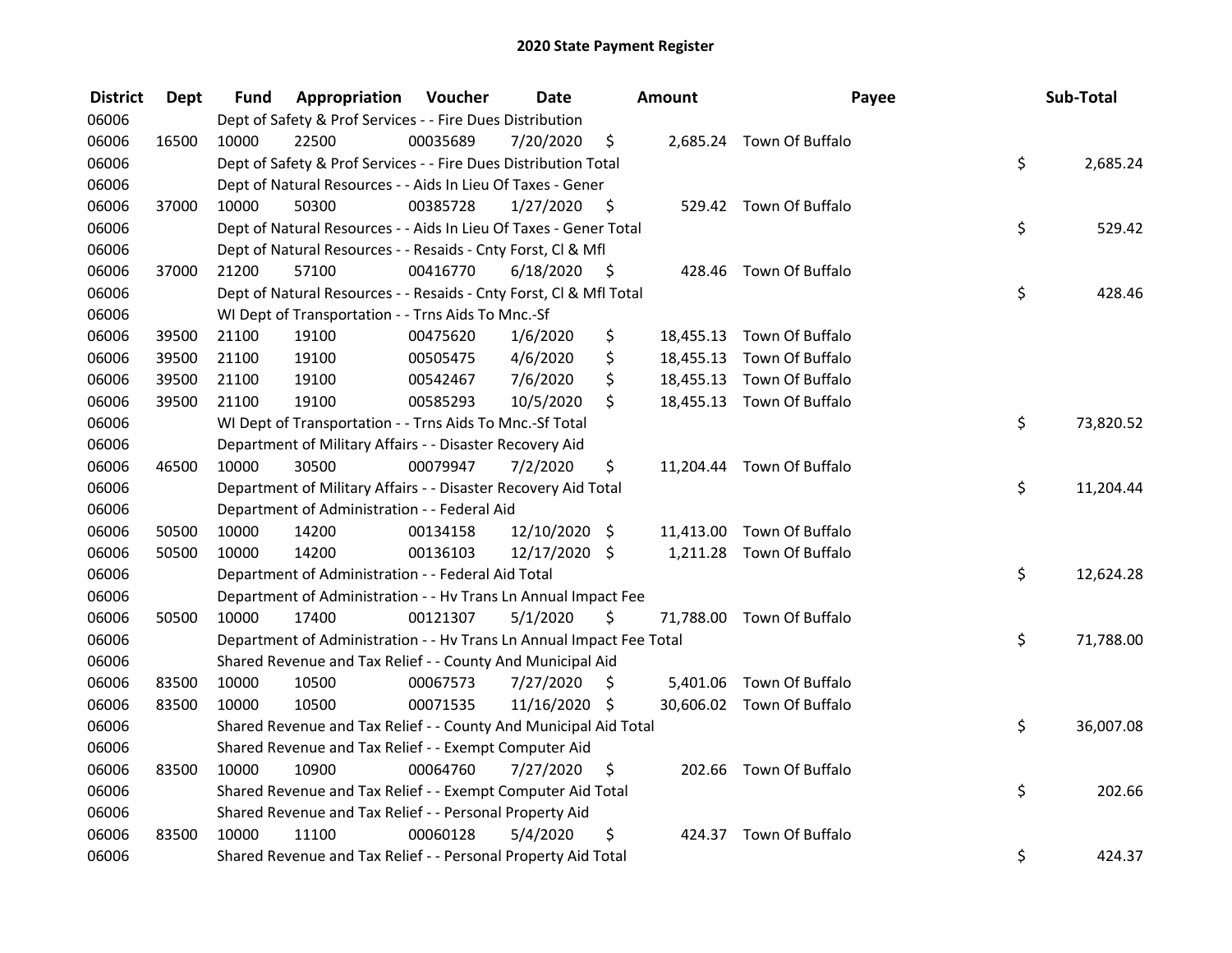| <b>District</b> | Dept | Fund | <b>Appropriation Voucher</b> | Date | Amount | Payee | Sub-Total  |
|-----------------|------|------|------------------------------|------|--------|-------|------------|
| 06006 Total     |      |      |                              |      |        |       | 209,714.47 |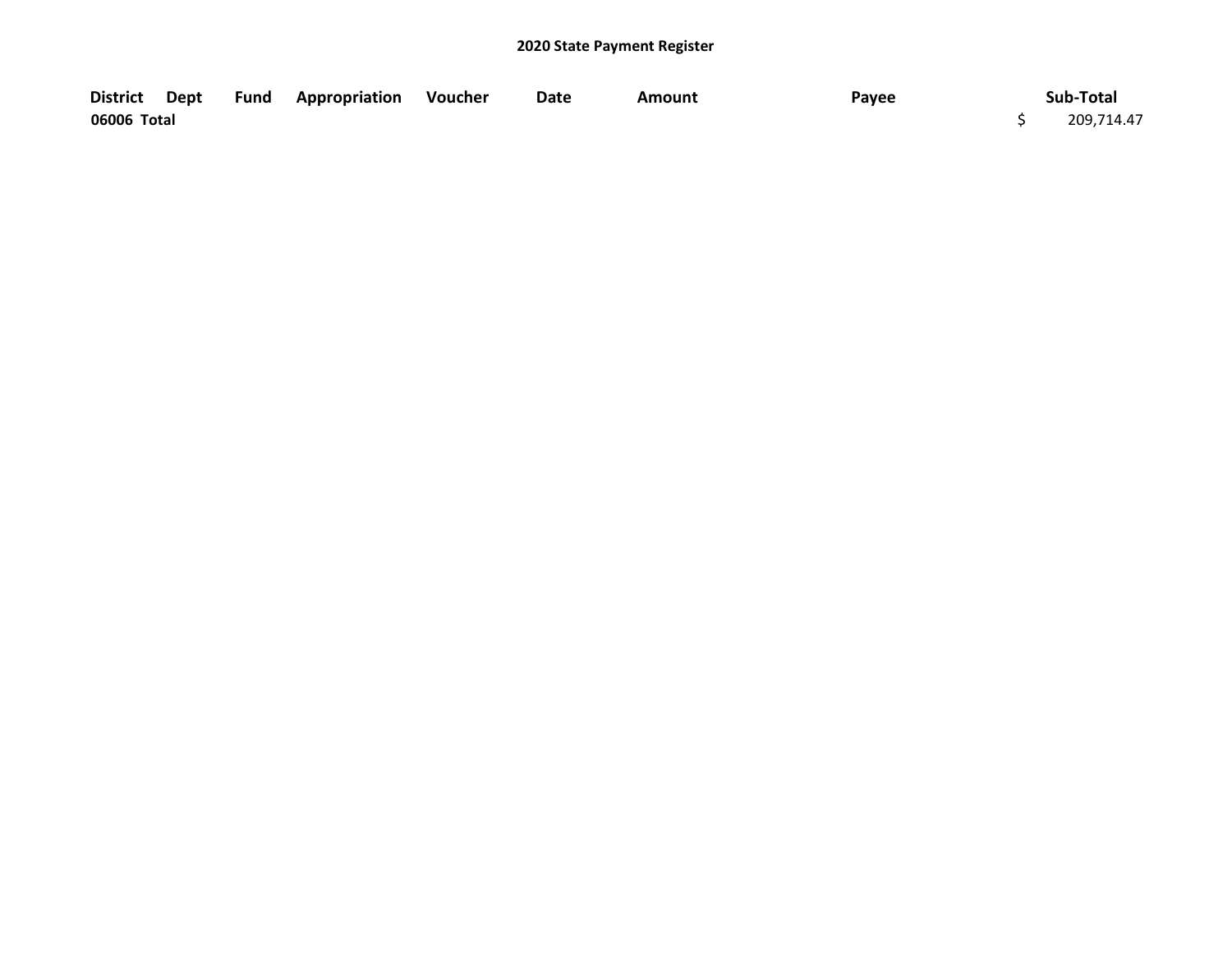| <b>District</b> | Dept  | <b>Fund</b> | Appropriation                                                      | Voucher  | <b>Date</b>   |      | Amount   | Payee                    | Sub-Total        |
|-----------------|-------|-------------|--------------------------------------------------------------------|----------|---------------|------|----------|--------------------------|------------------|
| 06008           |       |             | Dept of Safety & Prof Services - - Fire Dues Distribution          |          |               |      |          |                          |                  |
| 06008           | 16500 | 10000       | 22500                                                              | 00035690 | 7/20/2020     | \$   |          | 1,019.47 Town Of Canton  |                  |
| 06008           |       |             | Dept of Safety & Prof Services - - Fire Dues Distribution Total    |          |               |      |          |                          | \$<br>1,019.47   |
| 06008           |       |             | Dept of Natural Resources - - Aids In Lieu Of Taxes - Gener        |          |               |      |          |                          |                  |
| 06008           | 37000 | 10000       | 50300                                                              | 00385748 | 1/27/2020     | \$   |          | 1,633.13 Town Of Canton  |                  |
| 06008           | 37000 | 10000       | 50300                                                              | 00404111 | 4/21/2020     | \$   | 114.06   | Town Of Canton           |                  |
| 06008           |       |             | Dept of Natural Resources - - Aids In Lieu Of Taxes - Gener Total  |          |               |      |          |                          | \$<br>1,747.19   |
| 06008           |       |             | Dept of Natural Resources - - Resaids - Cnty Forst, Cl & Mfl       |          |               |      |          |                          |                  |
| 06008           | 37000 | 21200       | 57100                                                              | 00416771 | 6/18/2020     | - \$ | 949.49   | Town Of Canton           |                  |
| 06008           |       |             | Dept of Natural Resources - - Resaids - Cnty Forst, Cl & Mfl Total |          |               |      |          |                          | \$<br>949.49     |
| 06008           |       |             | Dept of Natural Resources - - Aids In Lieu Of Taxes - Sum S        |          |               |      |          |                          |                  |
| 06008           | 37000 | 21200       | 57900                                                              | 00404110 | 4/21/2020     | - \$ |          | 469.22 Town Of Canton    |                  |
| 06008           |       |             | Dept of Natural Resources - - Aids In Lieu Of Taxes - Sum S Total  |          |               |      |          |                          | \$<br>469.22     |
| 06008           |       |             | WI Dept of Transportation - - Trns Aids To Mnc.-Sf                 |          |               |      |          |                          |                  |
| 06008           | 39500 | 21100       | 19100                                                              | 00475621 | 1/6/2020      | \$   |          | 19,335.51 Town Of Canton |                  |
| 06008           | 39500 | 21100       | 19100                                                              | 00505476 | 4/6/2020      | \$   |          | 19,335.51 Town Of Canton |                  |
| 06008           | 39500 | 21100       | 19100                                                              | 00542468 | 7/6/2020      | \$   |          | 19,335.51 Town Of Canton |                  |
| 06008           | 39500 | 21100       | 19100                                                              | 00585294 | 10/5/2020     | \$   |          | 19,335.51 Town Of Canton |                  |
| 06008           |       |             | WI Dept of Transportation - - Trns Aids To Mnc.-Sf Total           |          |               |      |          |                          | \$<br>77,342.04  |
| 06008           |       |             | Department of Administration - - Federal Aid                       |          |               |      |          |                          |                  |
| 06008           | 50500 | 10000       | 14200                                                              | 00134159 | 12/10/2020 \$ |      | 5,105.00 | Town Of Canton           |                  |
| 06008           |       |             | Department of Administration - - Federal Aid Total                 |          |               |      |          |                          | \$<br>5,105.00   |
| 06008           |       |             | Shared Revenue and Tax Relief - - County And Municipal Aid         |          |               |      |          |                          |                  |
| 06008           | 83500 | 10000       | 10500                                                              | 00067574 | 7/27/2020     | S    |          | 3,123.23 Town Of Canton  |                  |
| 06008           | 83500 | 10000       | 10500                                                              | 00071536 | 11/16/2020 \$ |      |          | 17,698.27 Town Of Canton |                  |
| 06008           |       |             | Shared Revenue and Tax Relief - - County And Municipal Aid Total   |          |               |      |          |                          | \$<br>20,821.50  |
| 06008           |       |             | Shared Revenue and Tax Relief - - Exempt Computer Aid              |          |               |      |          |                          |                  |
| 06008           | 83500 | 10000       | 10900                                                              | 00064761 | 7/27/2020     | \$.  |          | 1.03 Town Of Canton      |                  |
| 06008           |       |             | Shared Revenue and Tax Relief - - Exempt Computer Aid Total        |          |               |      |          |                          | \$<br>1.03       |
| 06008           |       |             | Shared Revenue and Tax Relief - - Utility Aid                      |          |               |      |          |                          |                  |
| 06008           | 83500 | 10000       | 11000                                                              | 00067574 | 7/27/2020     | \$   |          | 139.90 Town Of Canton    |                  |
| 06008           | 83500 | 10000       | 11000                                                              | 00071536 | 11/16/2020    | \$   |          | 1,025.59 Town Of Canton  |                  |
| 06008           |       |             | Shared Revenue and Tax Relief - - Utility Aid Total                |          |               |      |          |                          | \$<br>1,165.49   |
| 06008 Total     |       |             |                                                                    |          |               |      |          |                          | \$<br>108,620.43 |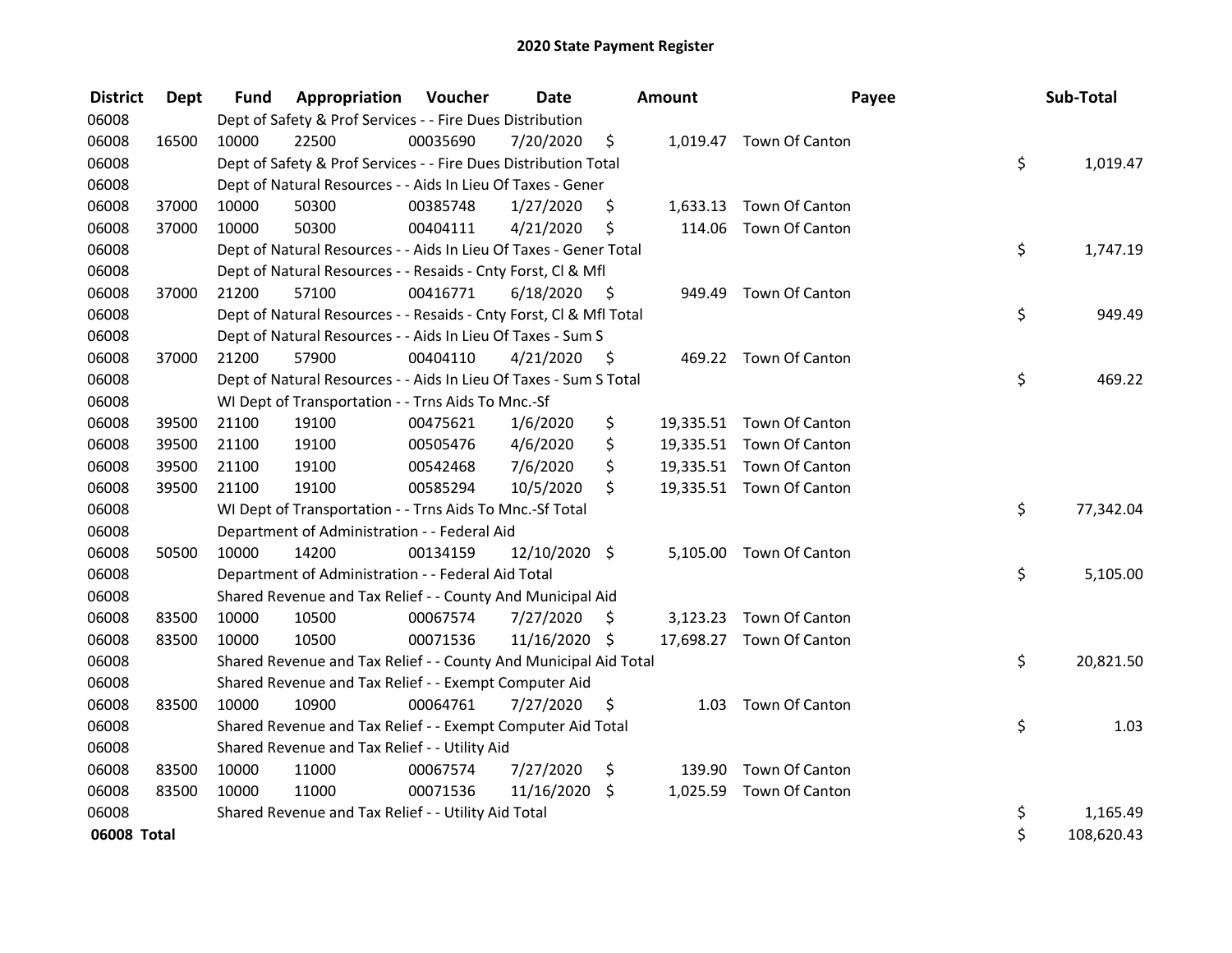| <b>District</b> | <b>Dept</b> | Fund  | Appropriation                                                        | Voucher  | <b>Date</b>   |      | Amount |                         | Payee | Sub-Total  |
|-----------------|-------------|-------|----------------------------------------------------------------------|----------|---------------|------|--------|-------------------------|-------|------------|
| 06010           |             |       | Dept of Safety & Prof Services - - Fire Dues Distribution            |          |               |      |        |                         |       |            |
| 06010           | 16500       | 10000 | 22500                                                                | 00035691 | 7/20/2020     | \$   |        | 1,374.74 Town Of Cross  |       |            |
| 06010           |             |       | Dept of Safety & Prof Services - - Fire Dues Distribution Total      |          |               |      |        |                         | \$    | 1,374.74   |
| 06010           |             |       | Dept of Natural Resources - - Aids In Lieu Of Taxes - Gener          |          |               |      |        |                         |       |            |
| 06010           | 37000       | 10000 | 50300                                                                | 00385723 | 1/27/2020     | \$   |        | 10,453.89 Town Of Cross |       |            |
| 06010           |             |       | Dept of Natural Resources - - Aids In Lieu Of Taxes - Gener Total    |          |               |      |        |                         | \$    | 10,453.89  |
| 06010           |             |       | Dept of Natural Resources - - Resaids - Cnty Forst, Cl & Mfl         |          |               |      |        |                         |       |            |
| 06010           | 37000       | 21200 | 57100                                                                | 00416772 | 6/18/2020     | - \$ |        | 1,269.02 Town Of Cross  |       |            |
| 06010           |             |       | Dept of Natural Resources - - Resaids - Cnty Forst, Cl & Mfl Total   |          |               |      |        |                         | \$    | 1,269.02   |
| 06010           |             |       | WI Dept of Transportation - - Trns Aids To Mnc.-Sf                   |          |               |      |        |                         |       |            |
| 06010           | 39500       | 21100 | 19100                                                                | 00475622 | 1/6/2020      | \$   |        | 22,896.45 Town Of Cross |       |            |
| 06010           | 39500       | 21100 | 19100                                                                | 00505477 | 4/6/2020      | \$   |        | 22,896.45 Town Of Cross |       |            |
| 06010           | 39500       | 21100 | 19100                                                                | 00542469 | 7/6/2020      | \$   |        | 22,896.45 Town Of Cross |       |            |
| 06010           | 39500       | 21100 | 19100                                                                | 00585295 | 10/5/2020     | \$   |        | 22,896.45 Town Of Cross |       |            |
| 06010           |             |       | WI Dept of Transportation - - Trns Aids To Mnc.-Sf Total             |          |               |      |        |                         | \$    | 91,585.80  |
| 06010           |             |       | Department of Administration - - Federal Aid                         |          |               |      |        |                         |       |            |
| 06010           | 50500       | 10000 | 14200                                                                | 00134160 | 12/10/2020 \$ |      |        | 6,182.20 Town Of Cross  |       |            |
| 06010           |             |       | Department of Administration - - Federal Aid Total                   |          |               |      |        |                         | \$    | 6,182.20   |
| 06010           |             |       | Department of Administration - - Hv Trans Ln Annual Impact Fee       |          |               |      |        |                         |       |            |
| 06010           | 50500       | 10000 | 17400                                                                | 00121309 | 5/1/2020      | \$   |        | 33,666.00 Town Of Cross |       |            |
| 06010           |             |       | Department of Administration - - Hv Trans Ln Annual Impact Fee Total |          |               |      |        |                         | \$    | 33,666.00  |
| 06010           |             |       | Elections Commission - - 2018 Hava Election Security                 |          |               |      |        |                         |       |            |
| 06010           | 51000       | 22000 | 18200                                                                | 00003798 | 7/9/2020      | \$   |        | 453.00 Town Of Cross    |       |            |
| 06010           |             |       | Elections Commission - - 2018 Hava Election Security Total           |          |               |      |        |                         | \$    | 453.00     |
| 06010           |             |       | Shared Revenue and Tax Relief - - County And Municipal Aid           |          |               |      |        |                         |       |            |
| 06010           | 83500       | 10000 | 10500                                                                | 00067575 | 7/27/2020     | S    |        | 2,616.98 Town Of Cross  |       |            |
| 06010           | 83500       | 10000 | 10500                                                                | 00071537 | 11/16/2020 \$ |      |        | 14,829.78 Town Of Cross |       |            |
| 06010           |             |       | Shared Revenue and Tax Relief - - County And Municipal Aid Total     |          |               |      |        |                         | \$    | 17,446.76  |
| 06010           |             |       | Shared Revenue and Tax Relief - - Exempt Computer Aid                |          |               |      |        |                         |       |            |
| 06010           | 83500       | 10000 | 10900                                                                | 00064762 | 7/27/2020     | \$   |        | 7.27 Town Of Cross      |       |            |
| 06010           |             |       | Shared Revenue and Tax Relief - - Exempt Computer Aid Total          |          |               |      |        |                         | \$    | 7.27       |
| 06010           |             |       | Shared Revenue and Tax Relief - - Personal Property Aid              |          |               |      |        |                         |       |            |
| 06010           | 83500       | 10000 | 11100                                                                | 00060129 | 5/4/2020      | \$   |        | 16.93 Town Of Cross     |       |            |
| 06010           |             |       | Shared Revenue and Tax Relief - - Personal Property Aid Total        |          |               |      |        |                         | \$    | 16.93      |
| 06010 Total     |             |       |                                                                      |          |               |      |        |                         | \$    | 162,455.61 |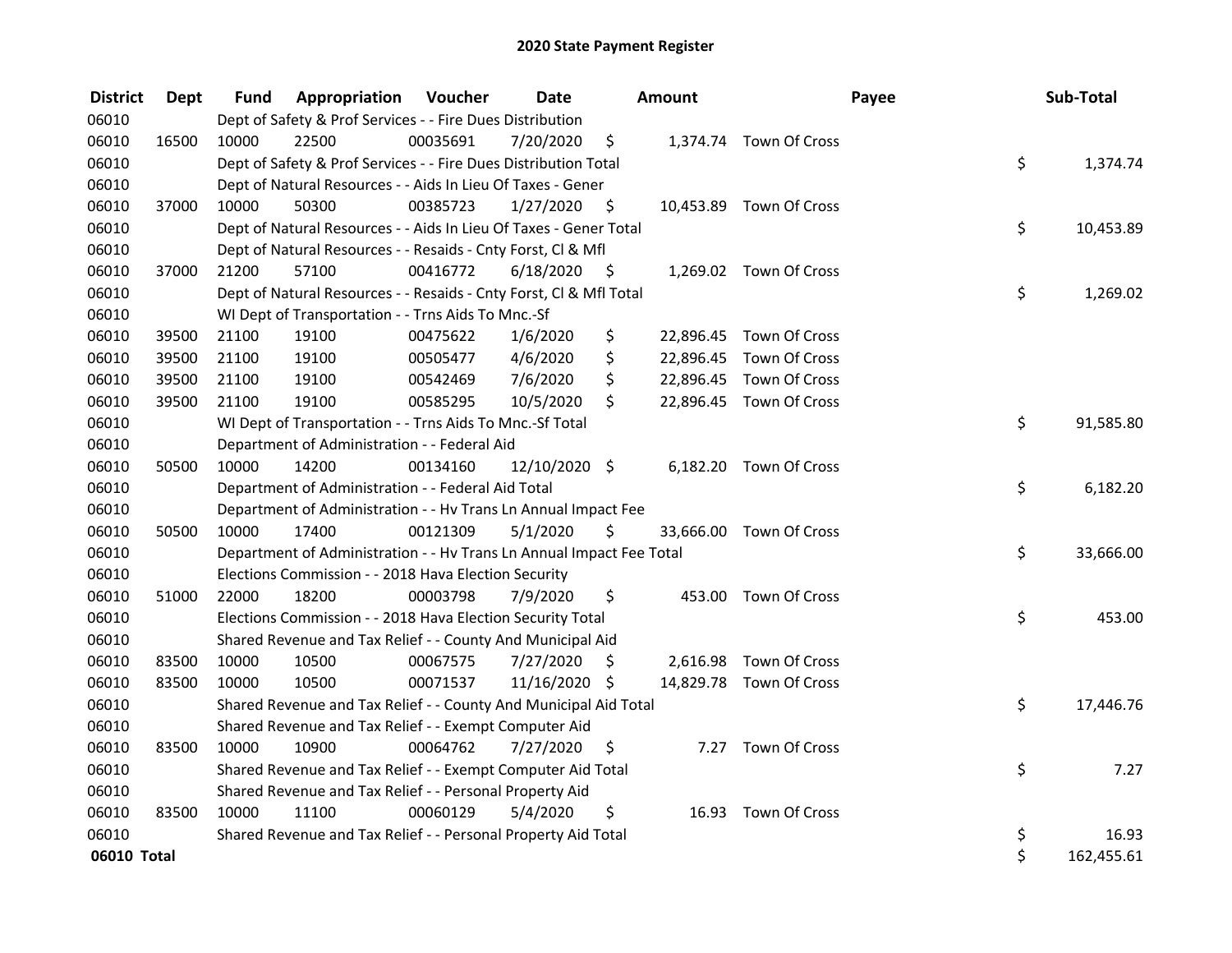| <b>District</b> | Dept  | <b>Fund</b> | <b>Appropriation Voucher</b>                                         |          | <b>Date</b>   |      | <b>Amount</b> |                         | Payee | Sub-Total  |
|-----------------|-------|-------------|----------------------------------------------------------------------|----------|---------------|------|---------------|-------------------------|-------|------------|
| 06012           |       |             | Dept of Safety & Prof Services - - Fire Dues Distribution            |          |               |      |               |                         |       |            |
| 06012           | 16500 | 10000       | 22500                                                                | 00035692 | 7/20/2020     | \$   |               | 1,259.25 Town Of Dover  |       |            |
| 06012           |       |             | Dept of Safety & Prof Services - - Fire Dues Distribution Total      |          |               |      |               |                         | \$    | 1,259.25   |
| 06012           |       |             | Dept of Natural Resources - - Resaids - Cnty Forst, Cl & Mfl         |          |               |      |               |                         |       |            |
| 06012           | 37000 | 21200       | 57100                                                                | 00416773 | 6/18/2020     | - \$ |               | 683.16 Town Of Dover    |       |            |
| 06012           |       |             | Dept of Natural Resources - - Resaids - Cnty Forst, Cl & Mfl Total   |          |               |      |               |                         | \$    | 683.16     |
| 06012           |       |             | WI Dept of Transportation - - Disastr Damag Aid Sf                   |          |               |      |               |                         |       |            |
| 06012           | 39500 | 21100       | 17400                                                                | 00578322 | 9/4/2020      | \$   |               | 7,989.67 Town Of Dover  |       |            |
| 06012           | 39500 | 21100       | 17400                                                                | 00609027 | 11/2/2020     | \$   |               | 63,821.80 Town Of Dover |       |            |
| 06012           |       |             | WI Dept of Transportation - - Disastr Damag Aid Sf Total             |          |               |      |               |                         | \$    | 71,811.47  |
| 06012           |       |             | WI Dept of Transportation - - Trns Aids To Mnc.-Sf                   |          |               |      |               |                         |       |            |
| 06012           | 39500 | 21100       | 19100                                                                | 00475623 | 1/6/2020      | \$   |               | 10,654.53 Town Of Dover |       |            |
| 06012           | 39500 | 21100       | 19100                                                                | 00505478 | 4/6/2020      | \$   |               | 10,654.53 Town Of Dover |       |            |
| 06012           | 39500 | 21100       | 19100                                                                | 00542470 | 7/6/2020      | \$   |               | 10,654.53 Town Of Dover |       |            |
| 06012           | 39500 | 21100       | 19100                                                                | 00585296 | 10/5/2020     | \$   |               | 10,654.56 Town Of Dover |       |            |
| 06012           |       |             | WI Dept of Transportation - - Trns Aids To Mnc.-Sf Total             |          |               |      |               |                         | \$    | 42,618.15  |
| 06012           |       |             | WI Dept of Transportation - - Supplemental Transportation Aids       |          |               |      |               |                         |       |            |
| 06012           | 39500 | 21100       | 19600                                                                | 00477475 | 1/6/2020      | \$   |               | 7,520.85 Town Of Dover  |       |            |
| 06012           |       |             | WI Dept of Transportation - - Supplemental Transportation Aids Total |          |               |      |               |                         | \$    | 7,520.85   |
| 06012           |       |             | Department of Administration - - Federal Aid                         |          |               |      |               |                         |       |            |
| 06012           | 50500 | 10000       | 14200                                                                | 00134161 | 12/10/2020 \$ |      |               | 7,550.00 Town Of Dover  |       |            |
| 06012           |       |             | Department of Administration - - Federal Aid Total                   |          |               |      |               |                         | \$    | 7,550.00   |
| 06012           |       |             | Shared Revenue and Tax Relief - - County And Municipal Aid           |          |               |      |               |                         |       |            |
| 06012           | 83500 | 10000       | 10500                                                                | 00067576 | 7/27/2020     | \$   |               | 5,421.60 Town Of Dover  |       |            |
| 06012           | 83500 | 10000       | 10500                                                                | 00071538 | 11/16/2020 \$ |      |               | 30,722.42 Town Of Dover |       |            |
| 06012           |       |             | Shared Revenue and Tax Relief - - County And Municipal Aid Total     |          |               |      |               |                         | \$    | 36,144.02  |
| 06012           |       |             | Shared Revenue and Tax Relief - - Exempt Computer Aid                |          |               |      |               |                         |       |            |
| 06012           | 83500 | 10000       | 10900                                                                | 00064763 | 7/27/2020     | \$   |               | 5.19 Town Of Dover      |       |            |
| 06012           |       |             | Shared Revenue and Tax Relief - - Exempt Computer Aid Total          |          |               |      |               |                         | \$    | 5.19       |
| 06012           |       |             | Shared Revenue and Tax Relief - - Utility Aid                        |          |               |      |               |                         |       |            |
| 06012           | 83500 | 10000       | 11000                                                                | 00067576 | 7/27/2020     | \$   |               | 335.97 Town Of Dover    |       |            |
| 06012           | 83500 | 10000       | 11000                                                                | 00071538 | 11/16/2020    | \$   |               | 1,952.98 Town Of Dover  |       |            |
| 06012           |       |             | Shared Revenue and Tax Relief - - Utility Aid Total                  |          |               |      |               |                         | \$    | 2,288.95   |
| 06012 Total     |       |             |                                                                      |          |               |      |               |                         | \$    | 169,881.04 |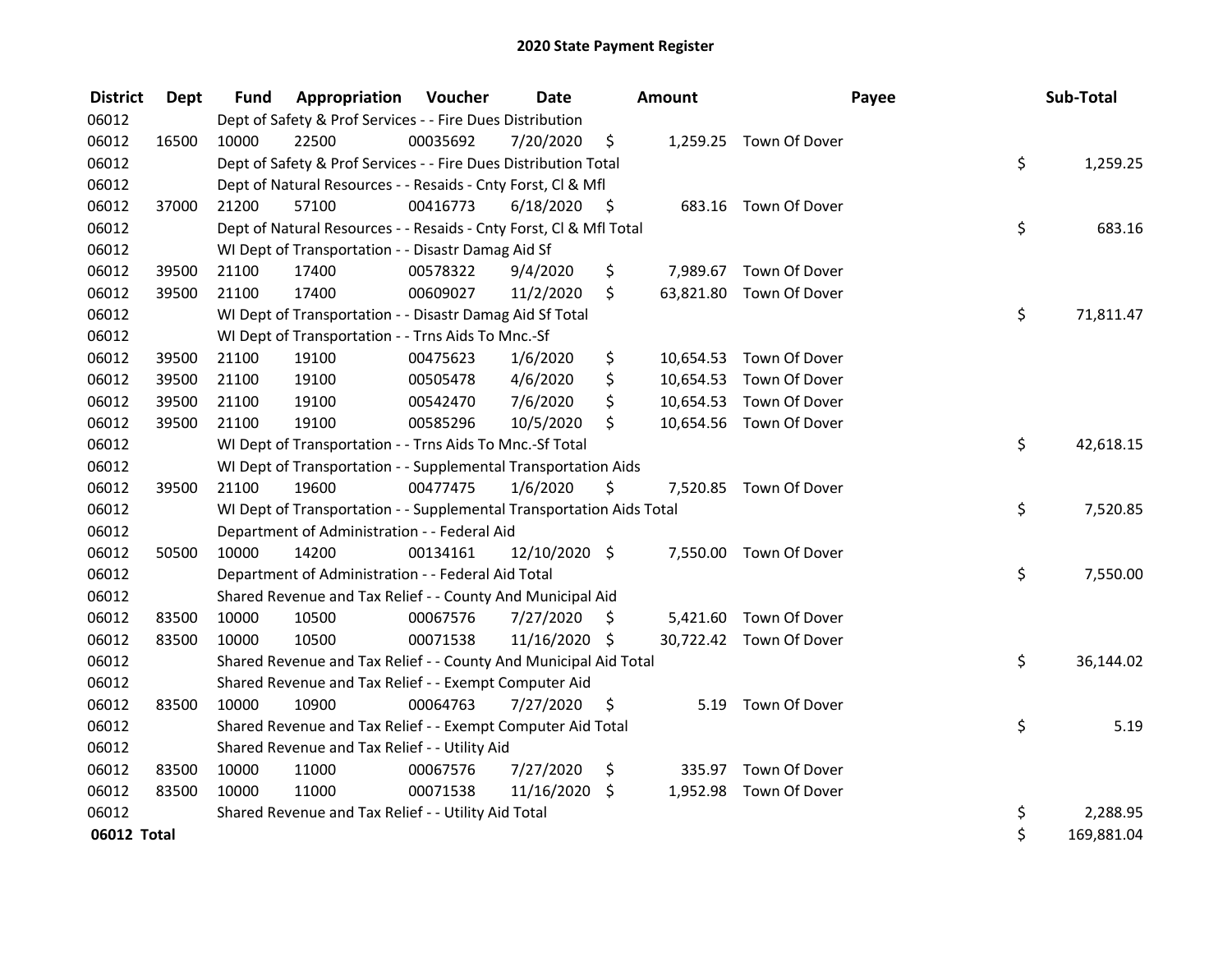| <b>District</b> | Dept  | <b>Fund</b> | Appropriation                                                      | Voucher  | <b>Date</b>   |      | <b>Amount</b> | Payee                       | Sub-Total        |
|-----------------|-------|-------------|--------------------------------------------------------------------|----------|---------------|------|---------------|-----------------------------|------------------|
| 06014           |       |             | Dept of Safety & Prof Services - - Fire Dues Distribution          |          |               |      |               |                             |                  |
| 06014           | 16500 | 10000       | 22500                                                              | 00035693 | 7/20/2020     | \$   |               | 1,284.92 Town Of Gilmanton  |                  |
| 06014           |       |             | Dept of Safety & Prof Services - - Fire Dues Distribution Total    |          |               |      |               |                             | \$<br>1,284.92   |
| 06014           |       |             | Dept of Natural Resources - - Resaids - Cnty Forst, CI & Mfl       |          |               |      |               |                             |                  |
| 06014           | 37000 | 21200       | 57100                                                              | 00416774 | 6/18/2020     | - \$ |               | 658.52 Town Of Gilmanton    |                  |
| 06014           |       |             | Dept of Natural Resources - - Resaids - Cnty Forst, CI & Mfl Total |          |               |      |               |                             | \$<br>658.52     |
| 06014           |       |             | WI Dept of Transportation - - Trns Aids To Mnc.-Sf                 |          |               |      |               |                             |                  |
| 06014           | 39500 | 21100       | 19100                                                              | 00475624 | 1/6/2020      | \$   |               | 14,894.19 Town Of Gilmanton |                  |
| 06014           | 39500 | 21100       | 19100                                                              | 00505479 | 4/6/2020      | \$   | 14,894.19     | Town Of Gilmanton           |                  |
| 06014           | 39500 | 21100       | 19100                                                              | 00542471 | 7/6/2020      | \$   | 14,894.19     | Town Of Gilmanton           |                  |
| 06014           | 39500 | 21100       | 19100                                                              | 00585297 | 10/5/2020     | \$   |               | 14,894.19 Town Of Gilmanton |                  |
| 06014           |       |             | WI Dept of Transportation - - Trns Aids To Mnc.-Sf Total           |          |               |      |               |                             | \$<br>59,576.76  |
| 06014           |       |             | Department of Administration - - Federal Aid                       |          |               |      |               |                             |                  |
| 06014           | 50500 | 10000       | 14200                                                              | 00134162 | 12/10/2020 \$ |      | 6,893.00      | Town Of Gilmanton           |                  |
| 06014           | 50500 | 10000       | 14200                                                              | 00136104 | 12/17/2020 \$ |      | 657.00        | Town Of Gilmanton           |                  |
| 06014           |       |             | Department of Administration - - Federal Aid Total                 |          |               |      |               |                             | \$<br>7,550.00   |
| 06014           |       |             | Shared Revenue and Tax Relief - - County And Municipal Aid         |          |               |      |               |                             |                  |
| 06014           | 83500 | 10000       | 10500                                                              | 00067577 | 7/27/2020     | \$.  |               | 5,332.31 Town Of Gilmanton  |                  |
| 06014           | 83500 | 10000       | 10500                                                              | 00071539 | 11/16/2020 \$ |      |               | 30,216.39 Town Of Gilmanton |                  |
| 06014           |       |             | Shared Revenue and Tax Relief - - County And Municipal Aid Total   |          |               |      |               |                             | \$<br>35,548.70  |
| 06014           |       |             | Shared Revenue and Tax Relief - - Exempt Computer Aid              |          |               |      |               |                             |                  |
| 06014           | 83500 | 10000       | 10900                                                              | 00064764 | 7/27/2020     | \$   | 2.08          | Town Of Gilmanton           |                  |
| 06014           |       |             | Shared Revenue and Tax Relief - - Exempt Computer Aid Total        |          |               |      |               |                             | \$<br>2.08       |
| 06014           |       |             | Shared Revenue and Tax Relief - - Utility Aid                      |          |               |      |               |                             |                  |
| 06014           | 83500 | 10000       | 11000                                                              | 00067577 | 7/27/2020     | \$.  | 54.41         | Town Of Gilmanton           |                  |
| 06014           | 83500 | 10000       | 11000                                                              | 00071539 | 11/16/2020 \$ |      | 350.12        | Town Of Gilmanton           |                  |
| 06014           |       |             | Shared Revenue and Tax Relief - - Utility Aid Total                |          |               |      |               |                             | \$<br>404.53     |
| 06014           |       |             | Shared Revenue and Tax Relief - - Personal Property Aid            |          |               |      |               |                             |                  |
| 06014           | 83500 | 10000       | 11100                                                              | 00060130 | 5/4/2020      | \$   |               | 134.39 Town Of Gilmanton    |                  |
| 06014           |       |             | Shared Revenue and Tax Relief - - Personal Property Aid Total      |          |               |      |               |                             | \$<br>134.39     |
| 06014 Total     |       |             |                                                                    |          |               |      |               |                             | \$<br>105,159.90 |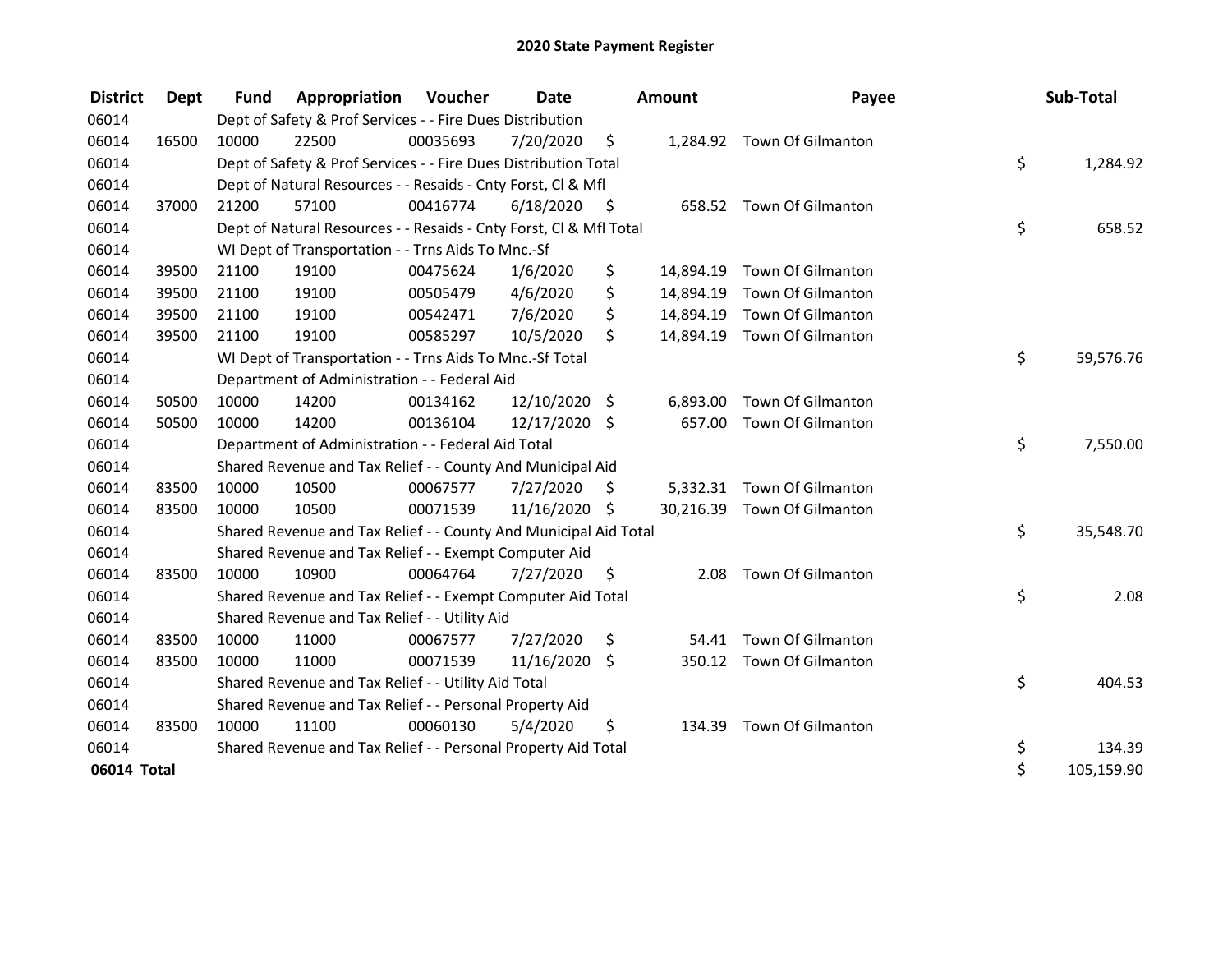| <b>District</b> | <b>Dept</b> | Fund  | Appropriation                                                      | Voucher  | <b>Date</b>   |      | Amount   | Payee                     | Sub-Total        |
|-----------------|-------------|-------|--------------------------------------------------------------------|----------|---------------|------|----------|---------------------------|------------------|
| 06016           |             |       | Dept of Safety & Prof Services - - Fire Dues Distribution          |          |               |      |          |                           |                  |
| 06016           | 16500       | 10000 | 22500                                                              | 00035694 | 7/20/2020     | \$   |          | 1,354.95 Town Of Glencoe  |                  |
| 06016           |             |       | Dept of Safety & Prof Services - - Fire Dues Distribution Total    |          |               |      |          |                           | \$<br>1,354.95   |
| 06016           |             |       | Dept of Natural Resources - - Resaids - Cnty Forst, Cl & Mfl       |          |               |      |          |                           |                  |
| 06016           | 37000       | 21200 | 57100                                                              | 00416775 | 6/18/2020     | - \$ |          | 898.55 Town Of Glencoe    |                  |
| 06016           |             |       | Dept of Natural Resources - - Resaids - Cnty Forst, Cl & Mfl Total |          |               |      |          |                           | \$<br>898.55     |
| 06016           |             |       | WI Dept of Transportation - - Trns Aids To Mnc.-Sf                 |          |               |      |          |                           |                  |
| 06016           | 39500       | 21100 | 19100                                                              | 00475625 | 1/6/2020      | \$   |          | 32,048.46 Town Of Glencoe |                  |
| 06016           | 39500       | 21100 | 19100                                                              | 00505480 | 4/6/2020      | \$   |          | 32,048.46 Town Of Glencoe |                  |
| 06016           | 39500       | 21100 | 19100                                                              | 00542472 | 7/6/2020      | \$   |          | 32,048.46 Town Of Glencoe |                  |
| 06016           | 39500       | 21100 | 19100                                                              | 00585298 | 10/5/2020     | \$   |          | 32,048.46 Town Of Glencoe |                  |
| 06016           |             |       | WI Dept of Transportation - - Trns Aids To Mnc.-Sf Total           |          |               |      |          |                           | \$<br>128,193.84 |
| 06016           |             |       | Department of Administration - - Federal Aid                       |          |               |      |          |                           |                  |
| 06016           | 50500       | 10000 | 14200                                                              | 00129724 | 10/2/2020     | \$   | 7,550.00 | Town Of Glencoe           |                  |
| 06016           | 50500       | 10000 | 14200                                                              | 00134163 | 12/10/2020    | \$   | 481.00   | Town Of Glencoe           |                  |
| 06016           | 50500       | 10000 | 14200                                                              | 00136105 | 12/17/2020    | Ŝ.   |          | 672.39 Town Of Glencoe    |                  |
| 06016           |             |       | Department of Administration - - Federal Aid Total                 |          |               |      |          |                           | \$<br>8,703.39   |
| 06016           |             |       | Elections Commission - - 2018 Hava Election Security               |          |               |      |          |                           |                  |
| 06016           | 51000       | 22000 | 18200                                                              | 00003760 | 7/6/2020      | \$   | 478.30   | Town Of Glencoe           |                  |
| 06016           |             |       | Elections Commission - - 2018 Hava Election Security Total         |          |               |      |          |                           | \$<br>478.30     |
| 06016           |             |       | Shared Revenue and Tax Relief - - County And Municipal Aid         |          |               |      |          |                           |                  |
| 06016           | 83500       | 10000 | 10500                                                              | 00067578 | 7/27/2020     | \$   |          | 4,160.34 Town Of Glencoe  |                  |
| 06016           | 83500       | 10000 | 10500                                                              | 00071540 | 11/16/2020 \$ |      |          | 23,575.27 Town Of Glencoe |                  |
| 06016           |             |       | Shared Revenue and Tax Relief - - County And Municipal Aid Total   |          |               |      |          |                           | \$<br>27,735.61  |
| 06016           |             |       | Shared Revenue and Tax Relief - - Exempt Computer Aid              |          |               |      |          |                           |                  |
| 06016           | 83500       | 10000 | 10900                                                              | 00064765 | 7/27/2020     | \$   |          | 36.37 Town Of Glencoe     |                  |
| 06016           |             |       | Shared Revenue and Tax Relief - - Exempt Computer Aid Total        |          |               |      |          |                           | \$<br>36.37      |
| 06016           |             |       | Shared Revenue and Tax Relief - - Utility Aid                      |          |               |      |          |                           |                  |
| 06016           | 83500       | 10000 | 11000                                                              | 00067578 | 7/27/2020     | \$   | 39.30    | Town Of Glencoe           |                  |
| 06016           | 83500       | 10000 | 11000                                                              | 00071540 | 11/16/2020 \$ |      |          | 222.86 Town Of Glencoe    |                  |
| 06016           |             |       | Shared Revenue and Tax Relief - - Utility Aid Total                |          |               |      |          |                           | \$<br>262.16     |
| 06016           |             |       | Shared Revenue and Tax Relief - - Lottery & Gaming Credit          |          |               |      |          |                           |                  |
| 06016           | 83500       | 52100 | 36300                                                              | 00055178 | 3/23/2020     | - \$ |          | 1,714.01 Town Of Glencoe  |                  |
| 06016           |             |       | Shared Revenue and Tax Relief - - Lottery & Gaming Credit Total    |          |               |      |          |                           | \$<br>1,714.01   |
| 06016 Total     |             |       |                                                                    |          |               |      |          |                           | \$<br>169,377.18 |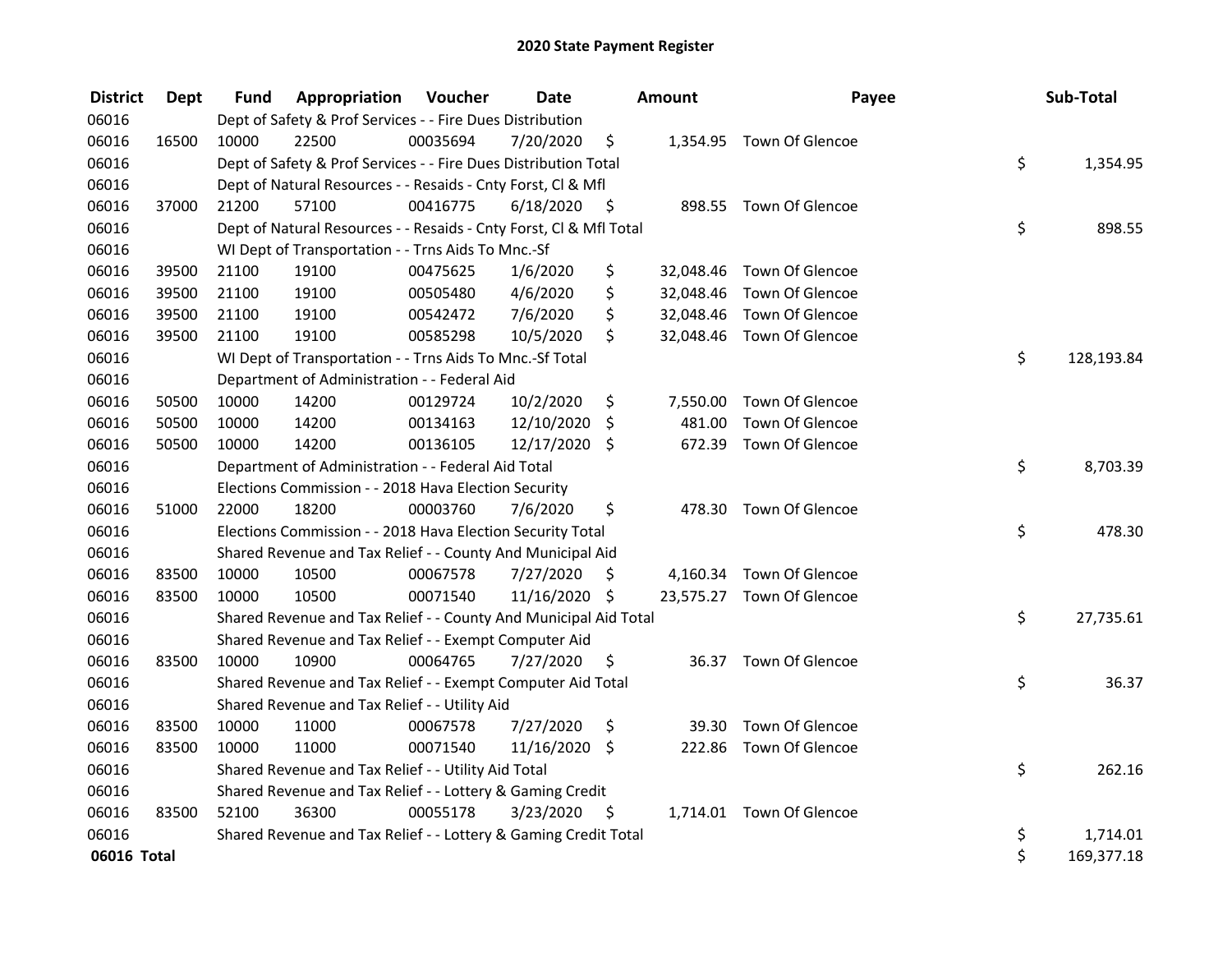| <b>District</b> | Dept  | <b>Fund</b> | Appropriation                                                      | Voucher  | Date          |      | <b>Amount</b> | Payee                    | Sub-Total       |
|-----------------|-------|-------------|--------------------------------------------------------------------|----------|---------------|------|---------------|--------------------------|-----------------|
| 06018           |       |             | Dept of Safety & Prof Services - - Fire Dues Distribution          |          |               |      |               |                          |                 |
| 06018           | 16500 | 10000       | 22500                                                              | 00035695 | 7/20/2020     | - \$ | 701.09        | Town Of Lincoln          |                 |
| 06018           |       |             | Dept of Safety & Prof Services - - Fire Dues Distribution Total    |          |               |      |               |                          | \$<br>701.09    |
| 06018           |       |             | Dept of Natural Resources - - Resaids - Cnty Forst, CI & Mfl       |          |               |      |               |                          |                 |
| 06018           | 37000 | 21200       | 57100                                                              | 00416776 | 6/18/2020     | - \$ |               | 1,392.60 Town Of Lincoln |                 |
| 06018           |       |             | Dept of Natural Resources - - Resaids - Cnty Forst, Cl & Mfl Total |          |               |      |               |                          | \$<br>1,392.60  |
| 06018           |       |             | WI Dept of Transportation - - Trns Aids To Mnc.-Sf                 |          |               |      |               |                          |                 |
| 06018           | 39500 | 21100       | 19100                                                              | 00475626 | 1/6/2020      | \$   | 7,916.85      | Town Of Lincoln          |                 |
| 06018           | 39500 | 21100       | 19100                                                              | 00505481 | 4/6/2020      | \$   | 7,916.85      | Town Of Lincoln          |                 |
| 06018           | 39500 | 21100       | 19100                                                              | 00542473 | 7/6/2020      | \$   | 7,916.85      | Town Of Lincoln          |                 |
| 06018           | 39500 | 21100       | 19100                                                              | 00585299 | 10/5/2020     | \$   |               | 7,916.85 Town Of Lincoln |                 |
| 06018           |       |             | WI Dept of Transportation - - Trns Aids To Mnc.-Sf Total           |          |               |      |               |                          | \$<br>31,667.40 |
| 06018           |       |             | Department of Administration - - Federal Aid                       |          |               |      |               |                          |                 |
| 06018           | 50500 | 10000       | 14200                                                              | 00129725 | 10/2/2020     | \$   | 5,000.00      | Town Of Lincoln          |                 |
| 06018           |       |             | Department of Administration - - Federal Aid Total                 |          |               |      |               |                          | \$<br>5,000.00  |
| 06018           |       |             | Shared Revenue and Tax Relief - - County And Municipal Aid         |          |               |      |               |                          |                 |
| 06018           | 83500 | 10000       | 10500                                                              | 00067579 | 7/27/2020     | \$   | 1,434.90      | Town Of Lincoln          |                 |
| 06018           | 83500 | 10000       | 10500                                                              | 00071541 | 11/16/2020 \$ |      |               | 8,131.08 Town Of Lincoln |                 |
| 06018           |       |             | Shared Revenue and Tax Relief - - County And Municipal Aid Total   |          |               |      |               |                          | \$<br>9,565.98  |
| 06018           |       |             | Shared Revenue and Tax Relief - - Exempt Computer Aid              |          |               |      |               |                          |                 |
| 06018           | 83500 | 10000       | 10900                                                              | 00064766 | 7/27/2020     | \$.  | 1.03          | Town Of Lincoln          |                 |
| 06018           |       |             | Shared Revenue and Tax Relief - - Exempt Computer Aid Total        |          |               |      |               |                          | \$<br>1.03      |
| 06018           |       |             | Shared Revenue and Tax Relief - - Utility Aid                      |          |               |      |               |                          |                 |
| 06018           | 83500 | 10000       | 11000                                                              | 00067579 | 7/27/2020     | \$   | 56.68         | Town Of Lincoln          |                 |
| 06018           | 83500 | 10000       | 11000                                                              | 00071541 | 11/16/2020    | \$   | 329.50        | Town Of Lincoln          |                 |
| 06018           |       |             | Shared Revenue and Tax Relief - - Utility Aid Total                |          |               |      |               |                          | \$<br>386.18    |
| 06018 Total     |       |             |                                                                    |          |               |      |               |                          | \$<br>48,714.28 |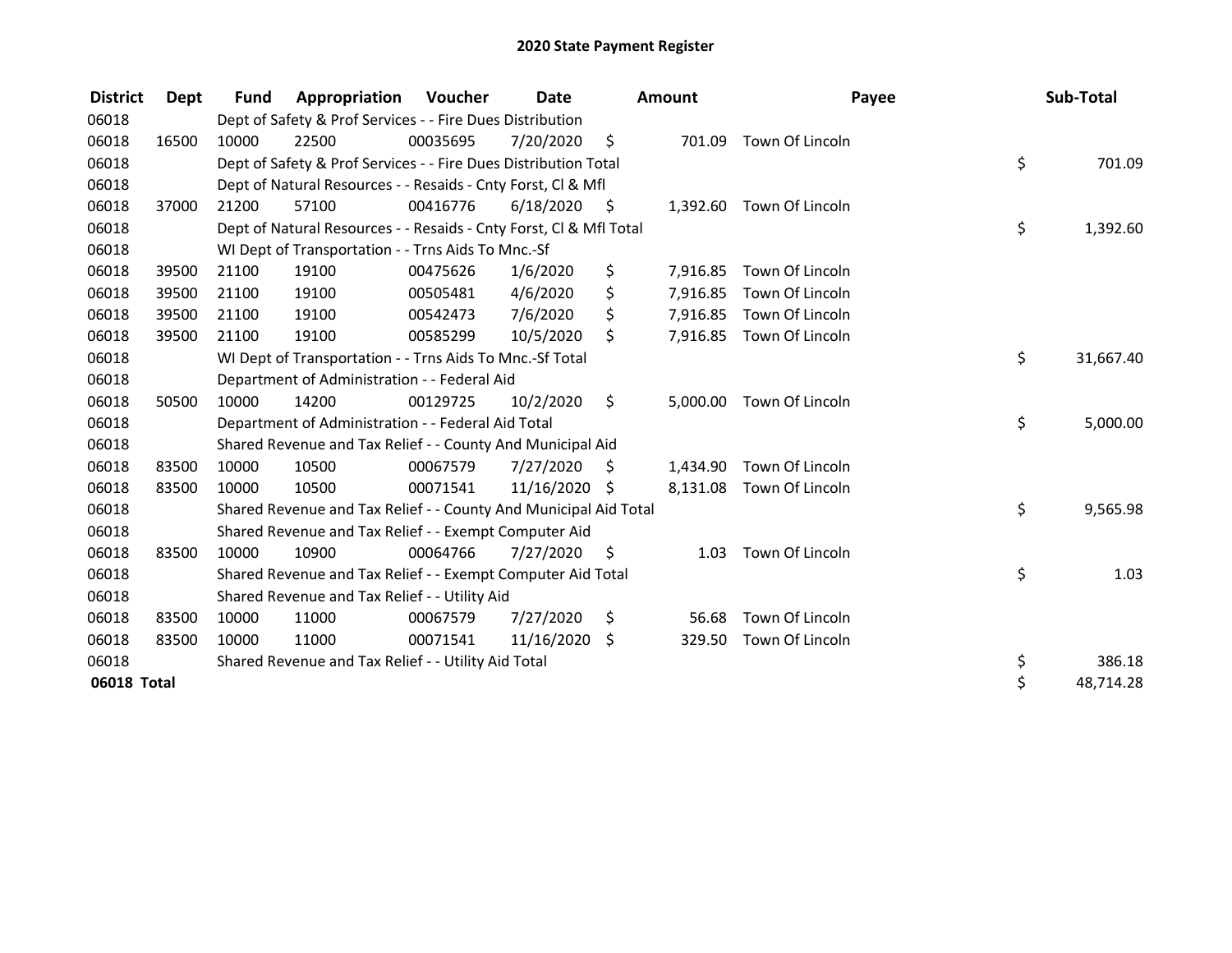| <b>District</b> | <b>Dept</b> | Fund  | Appropriation                                                      | Voucher  | <b>Date</b>   |      | Amount | Payee                      | Sub-Total       |
|-----------------|-------------|-------|--------------------------------------------------------------------|----------|---------------|------|--------|----------------------------|-----------------|
| 06020           |             |       | Dept of Safety & Prof Services - - Fire Dues Distribution          |          |               |      |        |                            |                 |
| 06020           | 16500       | 10000 | 22500                                                              | 00035696 | 7/20/2020     | \$   |        | 1,120.16 Town Of Maxville  |                 |
| 06020           |             |       | Dept of Safety & Prof Services - - Fire Dues Distribution Total    |          |               |      |        |                            | \$<br>1,120.16  |
| 06020           |             |       | Dept of Natural Resources - - Aids In Lieu Of Taxes - Gener        |          |               |      |        |                            |                 |
| 06020           | 37000       | 10000 | 50300                                                              | 00404071 | 4/21/2020     | \$   |        | 283.89 Town Of Maxville    |                 |
| 06020           |             |       | Dept of Natural Resources - - Aids In Lieu Of Taxes - Gener Total  |          |               |      |        |                            | \$<br>283.89    |
| 06020           |             |       | Dept of Natural Resources - - Resaids - Cnty Forst, Cl & Mfl       |          |               |      |        |                            |                 |
| 06020           | 37000       | 21200 | 57100                                                              | 00416777 | 6/18/2020     | - \$ |        | 847.47 Town Of Maxville    |                 |
| 06020           |             |       | Dept of Natural Resources - - Resaids - Cnty Forst, Cl & Mfl Total |          |               |      |        |                            | \$<br>847.47    |
| 06020           |             |       | Dept of Natural Resources - - Aids In Lieu Of Taxes - Sum S        |          |               |      |        |                            |                 |
| 06020           | 37000       | 21200 | 57900                                                              | 00404070 | 4/21/2020     | - \$ |        | 2,233.67 Town Of Maxville  |                 |
| 06020           |             |       | Dept of Natural Resources - - Aids In Lieu Of Taxes - Sum S Total  |          |               |      |        |                            | \$<br>2,233.67  |
| 06020           |             |       | WI Dept of Transportation - - Trns Aids To Mnc.-Sf                 |          |               |      |        |                            |                 |
| 06020           | 39500       | 21100 | 19100                                                              | 00475627 | 1/6/2020      | \$   |        | 14,224.05 Town Of Maxville |                 |
| 06020           | 39500       | 21100 | 19100                                                              | 00505482 | 4/6/2020      | \$   |        | 14,224.05 Town Of Maxville |                 |
| 06020           | 39500       | 21100 | 19100                                                              | 00542474 | 7/6/2020      | \$   |        | 14,224.05 Town Of Maxville |                 |
| 06020           | 39500       | 21100 | 19100                                                              | 00585300 | 10/5/2020     | \$   |        | 14,224.05 Town Of Maxville |                 |
| 06020           |             |       | WI Dept of Transportation - - Trns Aids To Mnc.-Sf Total           |          |               |      |        |                            | \$<br>56,896.20 |
| 06020           |             |       | Department of Administration - - Federal Aid                       |          |               |      |        |                            |                 |
| 06020           | 50500       | 10000 | 14200                                                              | 00129726 | 10/2/2020     | \$   |        | 5,105.00 Town Of Maxville  |                 |
| 06020           |             |       | Department of Administration - - Federal Aid Total                 |          |               |      |        |                            | \$<br>5,105.00  |
| 06020           |             |       | Elections Commission - - 2018 Hava Election Security               |          |               |      |        |                            |                 |
| 06020           | 51000       | 22000 | 18200                                                              | 00003556 | 6/30/2020     | \$   |        | 423.30 Town Of Maxville    |                 |
| 06020           |             |       | Elections Commission - - 2018 Hava Election Security Total         |          |               |      |        |                            | \$<br>423.30    |
| 06020           |             |       | Shared Revenue and Tax Relief - - County And Municipal Aid         |          |               |      |        |                            |                 |
| 06020           | 83500       | 10000 | 10500                                                              | 00067580 | 7/27/2020     | S    |        | 1,662.48 Town Of Maxville  |                 |
| 06020           | 83500       | 10000 | 10500                                                              | 00071542 | 11/16/2020 \$ |      |        | 9,420.75 Town Of Maxville  |                 |
| 06020           |             |       | Shared Revenue and Tax Relief - - County And Municipal Aid Total   |          |               |      |        |                            | \$<br>11,083.23 |
| 06020           |             |       | Shared Revenue and Tax Relief - - Exempt Computer Aid              |          |               |      |        |                            |                 |
| 06020           | 83500       | 10000 | 10900                                                              | 00064767 | 7/27/2020     | \$   |        | 1.03 Town Of Maxville      |                 |
| 06020           |             |       | Shared Revenue and Tax Relief - - Exempt Computer Aid Total        |          |               |      |        |                            | \$<br>1.03      |
| 06020           |             |       | Shared Revenue and Tax Relief - - Personal Property Aid            |          |               |      |        |                            |                 |
| 06020           | 83500       | 10000 | 11100                                                              | 00060131 | 5/4/2020      | \$   |        | 48.61 Town Of Maxville     |                 |
| 06020           |             |       | Shared Revenue and Tax Relief - - Personal Property Aid Total      |          |               |      |        |                            | \$<br>48.61     |
| 06020 Total     |             |       |                                                                    |          |               |      |        |                            | \$<br>78,042.56 |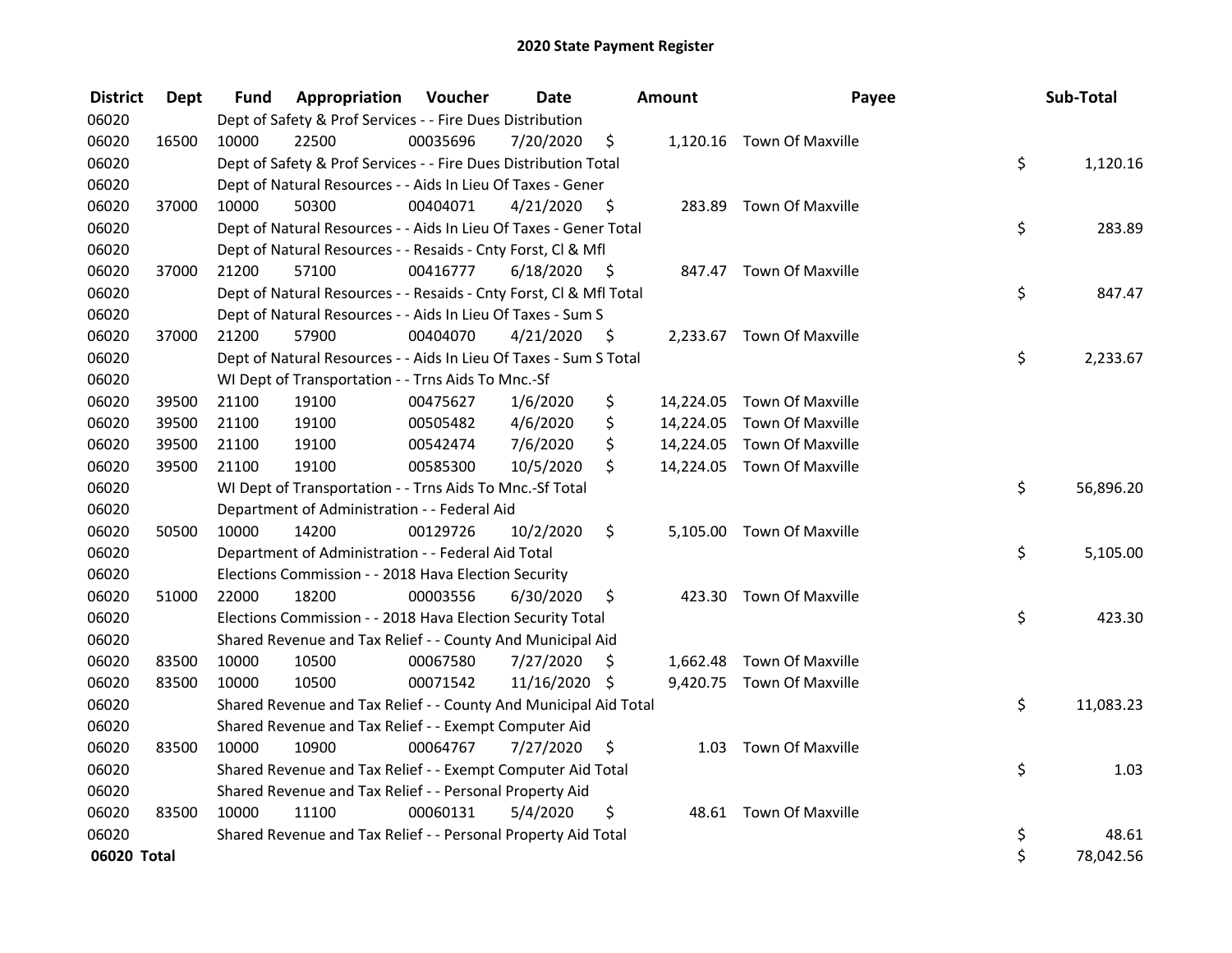| <b>District</b> | <b>Dept</b> | Fund  | Appropriation                                                        | Voucher  | <b>Date</b>   |      | <b>Amount</b> | Payee           | Sub-Total       |
|-----------------|-------------|-------|----------------------------------------------------------------------|----------|---------------|------|---------------|-----------------|-----------------|
| 06022           |             |       | Dept of Safety & Prof Services - - Fire Dues Distribution            |          |               |      |               |                 |                 |
| 06022           | 16500       | 10000 | 22500                                                                | 00035697 | 7/20/2020     | \$   | 2,272.53      | Milton, Town of |                 |
| 06022           |             |       | Dept of Safety & Prof Services - - Fire Dues Distribution Total      |          |               |      |               |                 | \$<br>2,272.53  |
| 06022           |             |       | Dept of Natural Resources - - Aids In Lieu Of Taxes - Gener          |          |               |      |               |                 |                 |
| 06022           | 37000       | 10000 | 50300                                                                | 00385798 | 1/27/2020     | \$   | 1,586.06      | Milton, Town of |                 |
| 06022           | 37000       | 10000 | 50300                                                                | 00385799 | 1/27/2020     | \$   | 9,109.38      | Milton, Town of |                 |
| 06022           | 37000       | 10000 | 50300                                                                | 00405435 | 4/21/2020     | \$   | 458.04        | Milton, Town of |                 |
| 06022           | 37000       | 10000 | 50300                                                                | 00405436 | 4/21/2020     | \$   | 1.77          | Milton, Town of |                 |
| 06022           |             |       | Dept of Natural Resources - - Aids In Lieu Of Taxes - Gener Total    |          |               |      |               |                 | \$<br>11,155.25 |
| 06022           |             |       | Dept of Natural Resources - - Resaids - Cnty Forst, Cl & Mfl         |          |               |      |               |                 |                 |
| 06022           | 37000       | 21200 | 57100                                                                | 00416778 | 6/18/2020     | - \$ | 637.59        | Milton, Town of |                 |
| 06022           |             |       | Dept of Natural Resources - - Resaids - Cnty Forst, Cl & Mfl Total   |          |               |      |               |                 | \$<br>637.59    |
| 06022           |             |       | Dept of Natural Resources - - Aids In Lieu Of Taxes - Sum S          |          |               |      |               |                 |                 |
| 06022           | 37000       | 21200 | 57900                                                                | 00405434 | 4/21/2020     | \$   | 1,199.59      | Milton, Town of |                 |
| 06022           | 37000       | 21200 | 57900                                                                | 00405437 | 4/21/2020     | \$   | 124.44        | Milton, Town of |                 |
| 06022           |             |       | Dept of Natural Resources - - Aids In Lieu Of Taxes - Sum S Total    |          |               |      |               |                 | \$<br>1,324.03  |
| 06022           |             |       | WI Dept of Transportation - - Trns Aids To Mnc.-Sf                   |          |               |      |               |                 |                 |
| 06022           | 39500       | 21100 | 19100                                                                | 00475628 | 1/6/2020      | \$   | 17,200.26     | Milton, Town of |                 |
| 06022           | 39500       | 21100 | 19100                                                                | 00505483 | 4/6/2020      | \$   | 17,200.26     | Milton, Town of |                 |
| 06022           | 39500       | 21100 | 19100                                                                | 00542475 | 7/6/2020      | \$   | 17,200.26     | Milton, Town of |                 |
| 06022           | 39500       | 21100 | 19100                                                                | 00585301 | 10/5/2020     | \$   | 17,200.26     | Milton, Town of |                 |
| 06022           |             |       | WI Dept of Transportation - - Trns Aids To Mnc.-Sf Total             |          |               |      |               |                 | \$<br>68,801.04 |
| 06022           |             |       | Department of Administration - - Federal Aid                         |          |               |      |               |                 |                 |
| 06022           | 50500       | 10000 | 14200                                                                | 00129727 | 10/2/2020     | \$   | 9,072.00      | Milton, Town of |                 |
| 06022           | 50500       | 10000 | 14200                                                                | 00136106 | 12/17/2020 \$ |      | 962.83        | Milton, Town of |                 |
| 06022           |             |       | Department of Administration - - Federal Aid Total                   |          |               |      |               |                 | \$<br>10,034.83 |
| 06022           |             |       | Department of Administration - - Hv Trans Ln Annual Impact Fee       |          |               |      |               |                 |                 |
| 06022           | 50500       | 10000 | 17400                                                                | 00121312 | 5/1/2020      | \$   | 73,694.00     | Milton, Town of |                 |
| 06022           |             |       | Department of Administration - - Hv Trans Ln Annual Impact Fee Total |          |               |      |               |                 | \$<br>73,694.00 |
| 06022           |             |       | Elections Commission - - 2018 Hava Election Security                 |          |               |      |               |                 |                 |
| 06022           | 51000       | 22000 | 18200                                                                | 00003448 | 6/29/2020     | \$   | 620.20        | Milton, Town of |                 |
| 06022           |             |       | Elections Commission - - 2018 Hava Election Security Total           |          |               |      |               |                 | \$<br>620.20    |
| 06022           |             |       | Shared Revenue and Tax Relief - - County And Municipal Aid           |          |               |      |               |                 |                 |
| 06022           | 83500       | 10000 | 10500                                                                | 00067581 | 7/27/2020     | \$   | 5,117.28      | Milton, Town of |                 |
| 06022           | 83500       | 10000 | 10500                                                                | 00071543 | 11/16/2020    | \$   | 28,997.93     | Milton, Town of |                 |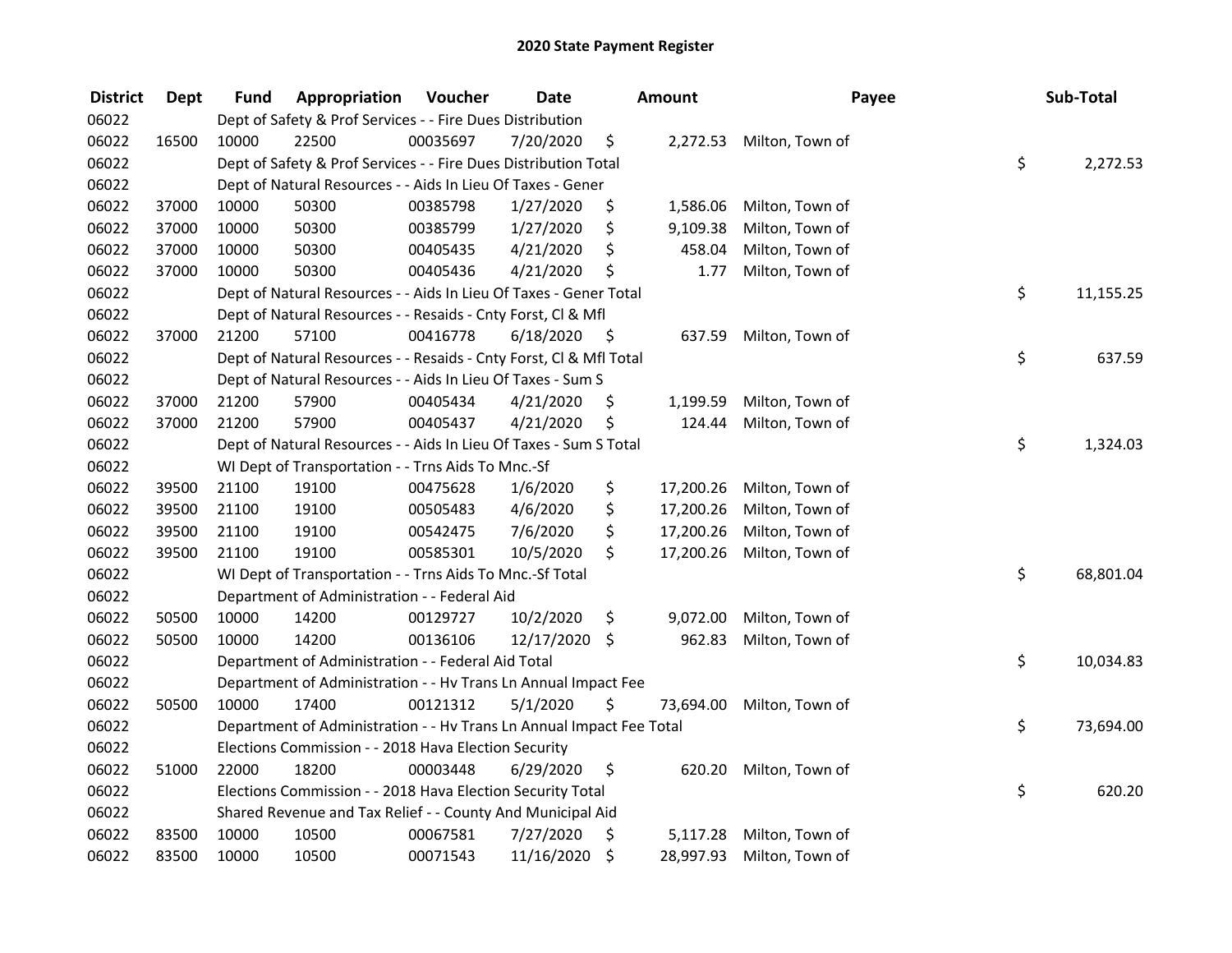| <b>District</b> | Dept  | Fund  | Appropriation                                                       | <b>Voucher</b> | Date            | Amount |        | Payee           | Sub-Total        |
|-----------------|-------|-------|---------------------------------------------------------------------|----------------|-----------------|--------|--------|-----------------|------------------|
| 06022           |       |       | Shared Revenue and Tax Relief - - County And Municipal Aid Total    |                |                 |        |        |                 | \$<br>34,115.21  |
| 06022           |       |       | Shared Revenue and Tax Relief - - Exempt Computer Aid               |                |                 |        |        |                 |                  |
| 06022           | 83500 | 10000 | 10900                                                               | 00064768       | 7/27/2020       | - S    | 12.47  | Milton, Town of |                  |
| 06022           |       |       | Shared Revenue and Tax Relief - - Exempt Computer Aid Total         |                |                 |        |        |                 | \$<br>12.47      |
| 06022           |       |       | Shared Revenue and Tax Relief - - Utility Aid                       |                |                 |        |        |                 |                  |
| 06022           | 83500 | 10000 | 11000                                                               | 00067581       | 7/27/2020       | - S    | 59.42  | Milton, Town of |                  |
| 06022           | 83500 | 10000 | 11000                                                               | 00071543       | $11/16/2020$ \$ |        | 345.41 | Milton, Town of |                  |
| 06022           |       |       | Shared Revenue and Tax Relief - - Utility Aid Total                 |                |                 |        |        |                 | \$<br>404.83     |
| 06022           |       |       | Shared Revenue and Tax Relief - - Personal Property Aid             |                |                 |        |        |                 |                  |
| 06022           | 83500 | 10000 | 11100                                                               | 00060132       | 5/4/2020        | Ś.     | 323.18 | Milton, Town of |                  |
| 06022           |       |       | Shared Revenue and Tax Relief - - Personal Property Aid Total       |                |                 |        |        |                 | \$<br>323.18     |
| 06022           |       |       | Shared Revenue and Tax Relief - - Payments For Municipal Svcs       |                |                 |        |        |                 |                  |
| 06022           | 83500 | 10000 | 50100                                                               | 00054981       | 2/3/2020        | Ś.     | 56.56  | Milton, Town of |                  |
| 06022           |       |       | Shared Revenue and Tax Relief - - Payments For Municipal Svcs Total |                |                 |        |        |                 | \$<br>56.56      |
| 06022 Total     |       |       |                                                                     |                |                 |        |        |                 | \$<br>203,451.72 |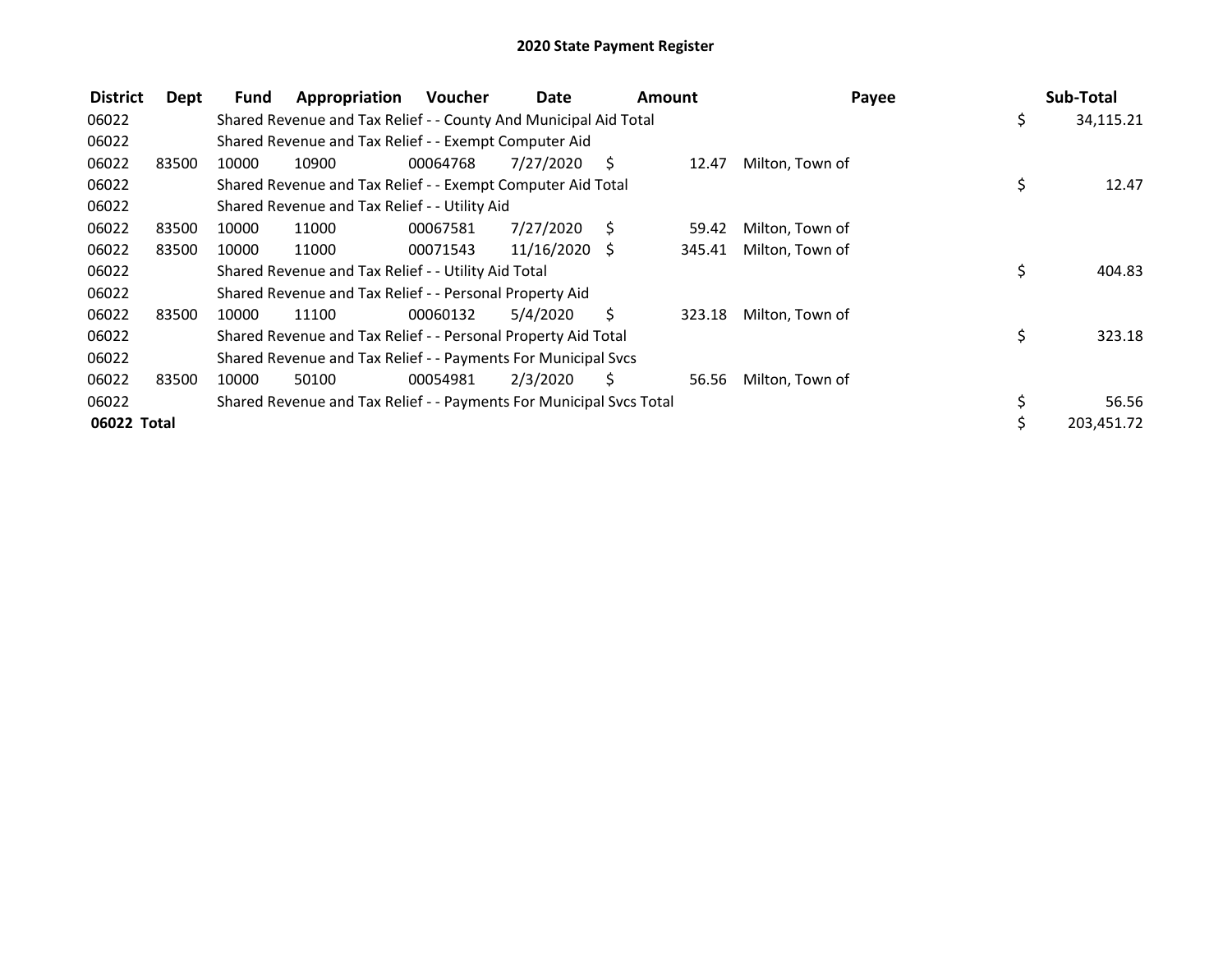| <b>District</b> | Dept  | <b>Fund</b> | Appropriation                                                        | Voucher  | <b>Date</b>   |      | Amount    | Payee                   | Sub-Total        |
|-----------------|-------|-------------|----------------------------------------------------------------------|----------|---------------|------|-----------|-------------------------|------------------|
| 06024           |       |             | Dept of Natural Resources - - Resaids - Cnty Forst, CI & Mfl         |          |               |      |           |                         |                  |
| 06024           | 37000 | 21200       | 57100                                                                | 00416779 | 6/18/2020     | - \$ |           | 1,326.42 Town Of Modena |                  |
| 06024           |       |             | Dept of Natural Resources - - Resaids - Cnty Forst, CI & Mfl Total   |          |               |      |           |                         | \$<br>1,326.42   |
| 06024           |       |             | WI Dept of Transportation - - Trns Aids To Mnc.-Sf                   |          |               |      |           |                         |                  |
| 06024           | 39500 | 21100       | 19100                                                                | 00475629 | 1/6/2020      | \$   | 15,055.48 | Town Of Modena          |                  |
| 06024           | 39500 | 21100       | 19100                                                                | 00505484 | 4/6/2020      | \$   | 15,055.48 | Town Of Modena          |                  |
| 06024           | 39500 | 21100       | 19100                                                                | 00542476 | 7/6/2020      | \$   | 15,055.48 | Town Of Modena          |                  |
| 06024           | 39500 | 21100       | 19100                                                                | 00585302 | 10/5/2020     | \$   | 15,055.49 | Town Of Modena          |                  |
| 06024           |       |             | WI Dept of Transportation - - Trns Aids To Mnc.-Sf Total             |          |               |      |           |                         | \$<br>60,221.93  |
| 06024           |       |             | WI Dept of Transportation - - Supplemental Transportation Aids       |          |               |      |           |                         |                  |
| 06024           | 39500 | 21100       | 19600                                                                | 00477476 | 1/6/2020      | \$   | 9,198.88  | Town Of Modena          |                  |
| 06024           |       |             | WI Dept of Transportation - - Supplemental Transportation Aids Total |          |               |      |           |                         | \$<br>9,198.88   |
| 06024           |       |             | Department of Administration - - Federal Aid                         |          |               |      |           |                         |                  |
| 06024           | 50500 | 10000       | 14200                                                                | 00134164 | 12/10/2020 \$ |      | 5,804.00  | Town Of Modena          |                  |
| 06024           | 50500 | 10000       | 14200                                                                | 00136107 | 12/17/2020 \$ |      | 616.00    | Town Of Modena          |                  |
| 06024           |       |             | Department of Administration - - Federal Aid Total                   |          |               |      |           |                         | \$<br>6,420.00   |
| 06024           |       |             | Shared Revenue and Tax Relief - - County And Municipal Aid           |          |               |      |           |                         |                  |
| 06024           | 83500 | 10000       | 10500                                                                | 00067582 | 7/27/2020     | S.   | 3,724.98  | Town Of Modena          |                  |
| 06024           | 83500 | 10000       | 10500                                                                | 00071544 | 11/16/2020    | \$   | 21,108.25 | Town Of Modena          |                  |
| 06024           |       |             | Shared Revenue and Tax Relief - - County And Municipal Aid Total     |          |               |      |           |                         | \$<br>24,833.23  |
| 06024           |       |             | Shared Revenue and Tax Relief - - Exempt Computer Aid                |          |               |      |           |                         |                  |
| 06024           | 83500 | 10000       | 10900                                                                | 00064769 | 7/27/2020     | \$   | 2.08      | Town Of Modena          |                  |
| 06024           |       |             | Shared Revenue and Tax Relief - - Exempt Computer Aid Total          |          |               |      |           |                         | \$<br>2.08       |
| 06024           |       |             | Shared Revenue and Tax Relief - - Personal Property Aid              |          |               |      |           |                         |                  |
| 06024           | 83500 | 10000       | 11100                                                                | 00060133 | 5/4/2020      | \$   | 134.38    | Town Of Modena          |                  |
| 06024           |       |             | Shared Revenue and Tax Relief - - Personal Property Aid Total        |          |               |      |           |                         | \$<br>134.38     |
| 06024 Total     |       |             |                                                                      |          |               |      |           |                         | \$<br>102,136.92 |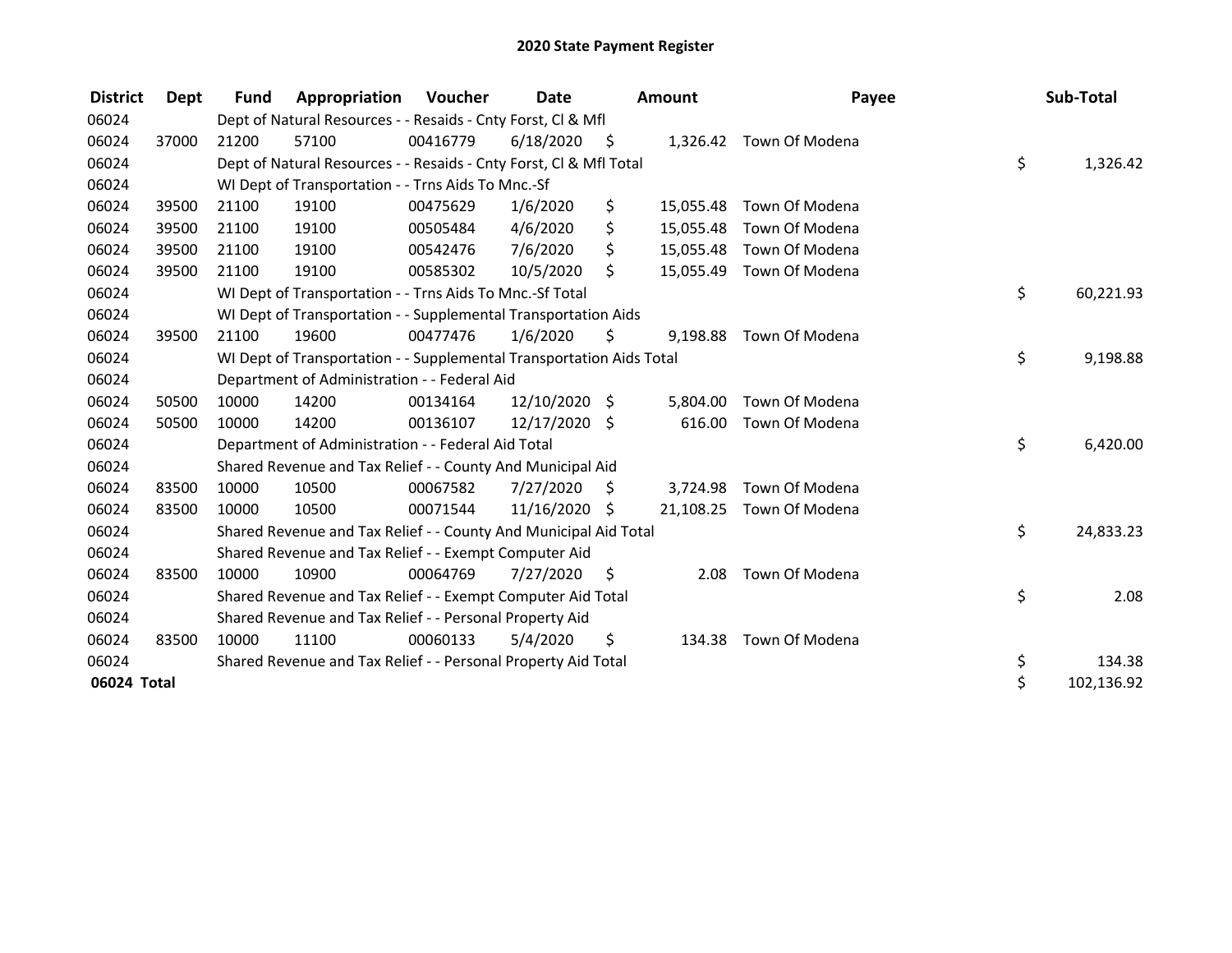| <b>District</b> | Dept  | <b>Fund</b> | Appropriation                                                      | Voucher  | Date          |      | <b>Amount</b> | Payee                     | Sub-Total        |
|-----------------|-------|-------------|--------------------------------------------------------------------|----------|---------------|------|---------------|---------------------------|------------------|
| 06026           |       |             | Dept of Safety & Prof Services - - Fire Dues Distribution          |          |               |      |               |                           |                  |
| 06026           | 16500 | 10000       | 22500                                                              | 00035698 | 7/20/2020     | \$   |               | 1,498.49 Town Of Mondovi  |                  |
| 06026           |       |             | Dept of Safety & Prof Services - - Fire Dues Distribution Total    |          |               |      |               |                           | \$<br>1,498.49   |
| 06026           |       |             | Dept of Natural Resources - - Resaids - Cnty Forst, CI & Mfl       |          |               |      |               |                           |                  |
| 06026           | 37000 | 21200       | 57100                                                              | 00416780 | 6/18/2020     | - \$ |               | 478.44 Town Of Mondovi    |                  |
| 06026           |       |             | Dept of Natural Resources - - Resaids - Cnty Forst, Cl & Mfl Total |          |               |      |               |                           | \$<br>478.44     |
| 06026           |       |             | WI Dept of Transportation - - Trns Aids To Mnc.-Sf                 |          |               |      |               |                           |                  |
| 06026           | 39500 | 21100       | 19100                                                              | 00475630 | 1/6/2020      | \$   | 17,068.86     | <b>Town Of Mondovi</b>    |                  |
| 06026           | 39500 | 21100       | 19100                                                              | 00505485 | 4/6/2020      | \$   | 17,068.86     | Town Of Mondovi           |                  |
| 06026           | 39500 | 21100       | 19100                                                              | 00542477 | 7/6/2020      | \$   | 17,068.86     | Town Of Mondovi           |                  |
| 06026           | 39500 | 21100       | 19100                                                              | 00585303 | 10/5/2020     | \$   |               | 17,068.86 Town Of Mondovi |                  |
| 06026           |       |             | WI Dept of Transportation - - Trns Aids To Mnc.-Sf Total           |          |               |      |               |                           | \$<br>68,275.44  |
| 06026           |       |             | Department of Administration - - Federal Aid                       |          |               |      |               |                           |                  |
| 06026           | 50500 | 10000       | 14200                                                              | 00129728 | 10/2/2020     | \$   |               | 7,550.00 Town Of Mondovi  |                  |
| 06026           |       |             | Department of Administration - - Federal Aid Total                 |          |               |      |               |                           | \$<br>7,550.00   |
| 06026           |       |             | Elections Commission - - 2018 Hava Election Security               |          |               |      |               |                           |                  |
| 06026           | 51000 | 22000       | 18200                                                              | 00003949 | 7/27/2020     | \$   | 495.90        | Town Of Mondovi           |                  |
| 06026           |       |             | Elections Commission - - 2018 Hava Election Security Total         |          |               |      |               |                           | \$<br>495.90     |
| 06026           |       |             | Shared Revenue and Tax Relief - - County And Municipal Aid         |          |               |      |               |                           |                  |
| 06026           | 83500 | 10000       | 10500                                                              | 00067583 | 7/27/2020     | S    |               | 5,805.31 Town Of Mondovi  |                  |
| 06026           | 83500 | 10000       | 10500                                                              | 00071545 | 11/16/2020 \$ |      |               | 32,896.76 Town Of Mondovi |                  |
| 06026           |       |             | Shared Revenue and Tax Relief - - County And Municipal Aid Total   |          |               |      |               |                           | \$<br>38,702.07  |
| 06026           |       |             | Shared Revenue and Tax Relief - - Exempt Computer Aid              |          |               |      |               |                           |                  |
| 06026           | 83500 | 10000       | 10900                                                              | 00064770 | 7/27/2020     | \$.  | 4.16          | Town Of Mondovi           |                  |
| 06026           |       |             | Shared Revenue and Tax Relief - - Exempt Computer Aid Total        |          |               |      |               |                           | \$<br>4.16       |
| 06026           |       |             | Shared Revenue and Tax Relief - - Utility Aid                      |          |               |      |               |                           |                  |
| 06026           | 83500 | 10000       | 11000                                                              | 00067583 | 7/27/2020     | \$   | 6.14          | Town Of Mondovi           |                  |
| 06026           | 83500 | 10000       | 11000                                                              | 00071545 | 11/16/2020 \$ |      |               | 204.33 Town Of Mondovi    |                  |
| 06026           |       |             | Shared Revenue and Tax Relief - - Utility Aid Total                |          |               |      |               |                           | \$<br>210.47     |
| 06026           |       |             | Shared Revenue and Tax Relief - - Personal Property Aid            |          |               |      |               |                           |                  |
| 06026           | 83500 | 10000       | 11100                                                              | 00060134 | 5/4/2020      | \$   | 204.56        | Town Of Mondovi           |                  |
| 06026           |       |             | Shared Revenue and Tax Relief - - Personal Property Aid Total      |          |               |      |               |                           | \$<br>204.56     |
| 06026 Total     |       |             |                                                                    |          |               |      |               |                           | \$<br>117,419.53 |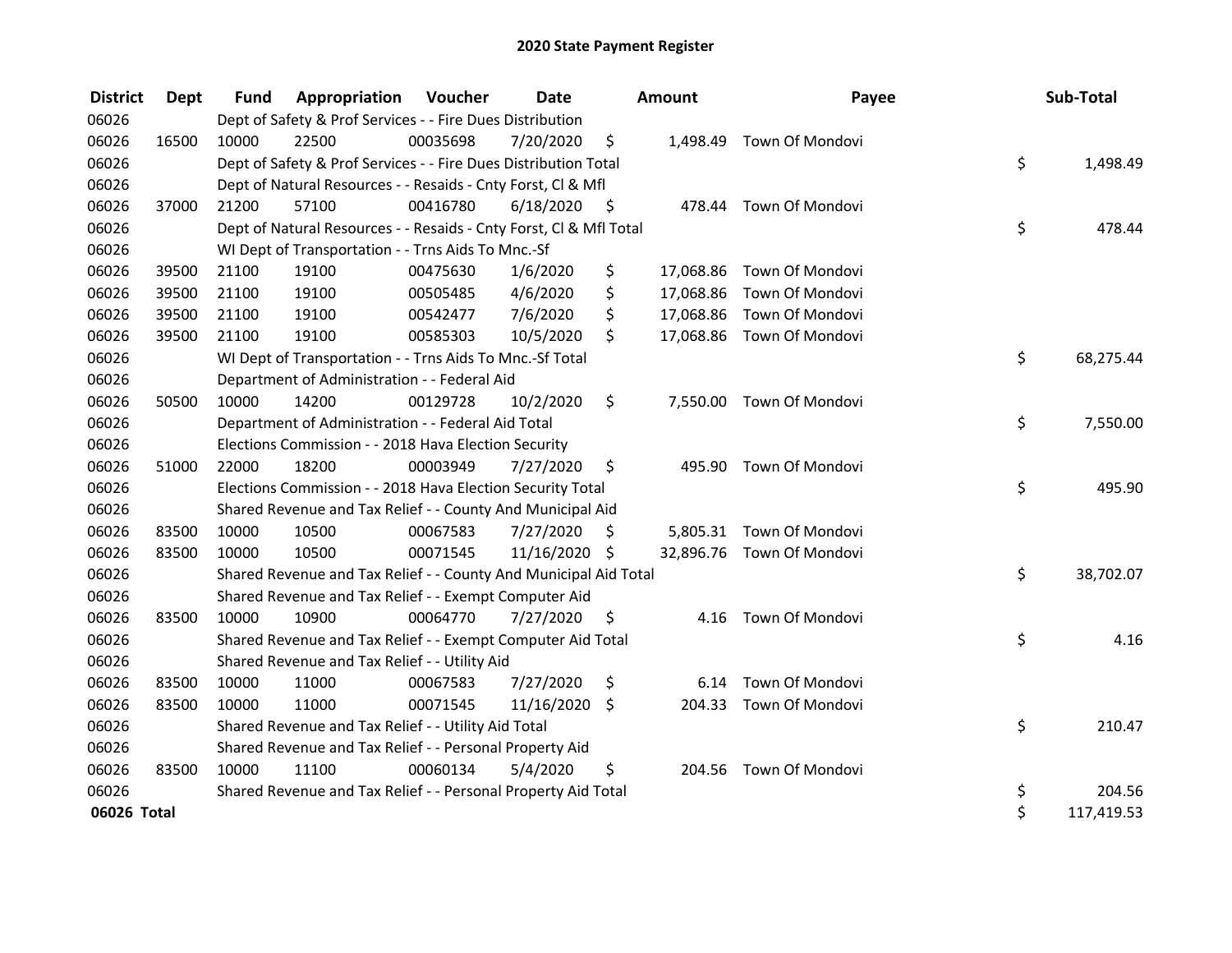| <b>District</b> | Dept  | <b>Fund</b> | Appropriation                                                      | Voucher  | Date       |      | <b>Amount</b> | Payee                     | Sub-Total        |
|-----------------|-------|-------------|--------------------------------------------------------------------|----------|------------|------|---------------|---------------------------|------------------|
| 06028           |       |             | Dept of Safety & Prof Services - - Fire Dues Distribution          |          |            |      |               |                           |                  |
| 06028           | 16500 | 10000       | 22500                                                              | 00035699 | 7/20/2020  | \$   |               | 1,149.48 Town Of Montana  |                  |
| 06028           |       |             | Dept of Safety & Prof Services - - Fire Dues Distribution Total    |          |            |      |               |                           | \$<br>1,149.48   |
| 06028           |       |             | Dept of Natural Resources - - Resaids - Cnty Forst, CI & Mfl       |          |            |      |               |                           |                  |
| 06028           | 37000 | 21200       | 57100                                                              | 00416781 | 6/18/2020  | - \$ |               | 1,398.91 Town Of Montana  |                  |
| 06028           |       |             | Dept of Natural Resources - - Resaids - Cnty Forst, Cl & Mfl Total |          |            |      |               |                           | \$<br>1,398.91   |
| 06028           |       |             | WI Dept of Transportation - - Trns Aids To Mnc.-Sf                 |          |            |      |               |                           |                  |
| 06028           | 39500 | 21100       | 19100                                                              | 00475631 | 1/6/2020   | \$   | 23,849.10     | Town Of Montana           |                  |
| 06028           | 39500 | 21100       | 19100                                                              | 00505486 | 4/6/2020   | \$   | 23,849.10     | Town Of Montana           |                  |
| 06028           | 39500 | 21100       | 19100                                                              | 00542478 | 7/6/2020   | \$   | 23,849.10     | Town Of Montana           |                  |
| 06028           | 39500 | 21100       | 19100                                                              | 00585304 | 10/5/2020  | \$   |               | 23,849.10 Town Of Montana |                  |
| 06028           |       |             | WI Dept of Transportation - - Trns Aids To Mnc.-Sf Total           |          |            |      |               |                           | \$<br>95,396.40  |
| 06028           |       |             | Department of Administration - - Federal Aid                       |          |            |      |               |                           |                  |
| 06028           | 50500 | 10000       | 14200                                                              | 00129729 | 10/2/2020  | \$   | 405.19        | Town Of Montana           |                  |
| 06028           | 50500 | 10000       | 14200                                                              | 00134165 | 12/10/2020 | \$   | 4,553.62      | Town Of Montana           |                  |
| 06028           |       |             | Department of Administration - - Federal Aid Total                 |          |            |      |               |                           | \$<br>4,958.81   |
| 06028           |       |             | Elections Commission - - 2018 Hava Election Security               |          |            |      |               |                           |                  |
| 06028           | 51000 | 22000       | 18200                                                              | 00003999 | 7/30/2020  | \$   | 380.40        | Town Of Montana           |                  |
| 06028           |       |             | Elections Commission - - 2018 Hava Election Security Total         |          |            |      |               |                           | \$<br>380.40     |
| 06028           |       |             | Shared Revenue and Tax Relief - - County And Municipal Aid         |          |            |      |               |                           |                  |
| 06028           | 83500 | 10000       | 10500                                                              | 00067584 | 7/27/2020  | \$.  | 1,982.11      | Town Of Montana           |                  |
| 06028           | 83500 | 10000       | 10500                                                              | 00071546 | 11/16/2020 | Ŝ.   | 11,231.98     | Town Of Montana           |                  |
| 06028           |       |             | Shared Revenue and Tax Relief - - County And Municipal Aid Total   |          |            |      |               |                           | \$<br>13,214.09  |
| 06028           |       |             | Shared Revenue and Tax Relief - - Exempt Computer Aid              |          |            |      |               |                           |                  |
| 06028           | 83500 | 10000       | 10900                                                              | 00064771 | 7/27/2020  | \$   | 1.03          | Town Of Montana           |                  |
| 06028           |       |             | Shared Revenue and Tax Relief - - Exempt Computer Aid Total        |          |            |      |               |                           | \$<br>1.03       |
| 06028 Total     |       |             |                                                                    |          |            |      |               |                           | \$<br>116,499.12 |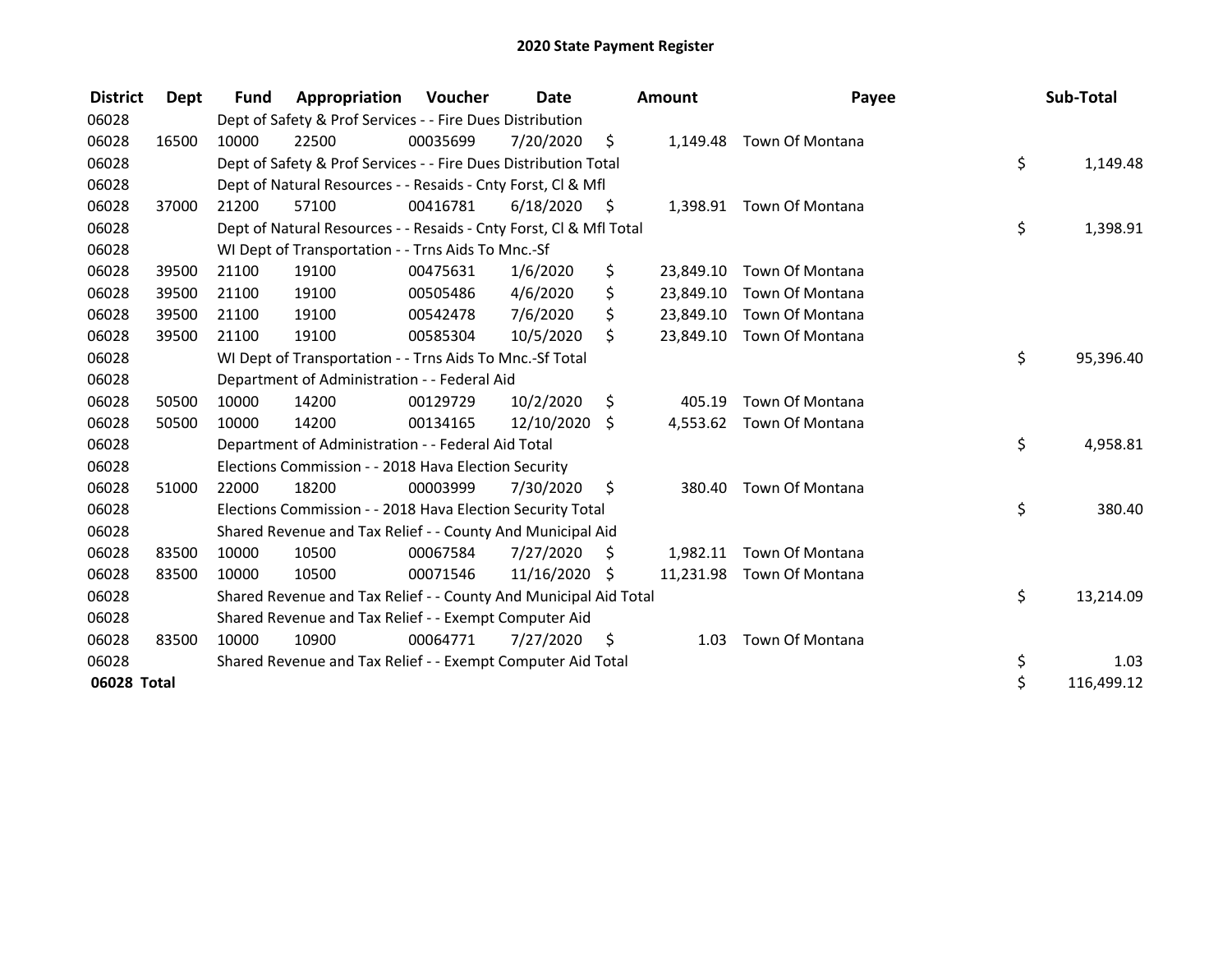| <b>District</b> | <b>Dept</b> | Fund  | Appropriation                                                      | Voucher  | <b>Date</b>   |      | Amount    | Payee                    | Sub-Total       |
|-----------------|-------------|-------|--------------------------------------------------------------------|----------|---------------|------|-----------|--------------------------|-----------------|
| 06030           |             |       | Dept of Safety & Prof Services - - Fire Dues Distribution          |          |               |      |           |                          |                 |
| 06030           | 16500       | 10000 | 22500                                                              | 00035700 | 7/20/2020     | \$   |           | 2,377.01 Town Of Naples  |                 |
| 06030           |             |       | Dept of Safety & Prof Services - - Fire Dues Distribution Total    |          |               |      |           |                          | \$<br>2,377.01  |
| 06030           |             |       | Dept of Natural Resources - - Aids In Lieu Of Taxes - Gener        |          |               |      |           |                          |                 |
| 06030           | 37000       | 10000 | 50300                                                              | 00385777 | 1/27/2020     | \$   | 1,080.43  | <b>Town Of Naples</b>    |                 |
| 06030           | 37000       | 10000 | 50300                                                              | 00404884 | 4/21/2020     | \$   | 23.09     | <b>Town Of Naples</b>    |                 |
| 06030           |             |       | Dept of Natural Resources - - Aids In Lieu Of Taxes - Gener Total  |          |               |      |           |                          | \$<br>1,103.52  |
| 06030           |             |       | Dept of Natural Resources - - Resaids - Cnty Forst, Cl & Mfl       |          |               |      |           |                          |                 |
| 06030           | 37000       | 21200 | 57100                                                              | 00416782 | 6/18/2020     | - \$ |           | 416.23 Town Of Naples    |                 |
| 06030           |             |       | Dept of Natural Resources - - Resaids - Cnty Forst, Cl & Mfl Total |          |               |      |           |                          | \$<br>416.23    |
| 06030           |             |       | WI Dept of Transportation - - Trns Aids To Mnc.-Sf                 |          |               |      |           |                          |                 |
| 06030           | 39500       | 21100 | 19100                                                              | 00475632 | 1/6/2020      | \$   | 23,323.50 | <b>Town Of Naples</b>    |                 |
| 06030           | 39500       | 21100 | 19100                                                              | 00505487 | 4/6/2020      | \$   | 23,323.50 | Town Of Naples           |                 |
| 06030           | 39500       | 21100 | 19100                                                              | 00542479 | 7/6/2020      | \$   | 23,323.50 | Town Of Naples           |                 |
| 06030           | 39500       | 21100 | 19100                                                              | 00585305 | 10/5/2020     | \$   | 23,323.50 | Town Of Naples           |                 |
| 06030           |             |       | WI Dept of Transportation - - Trns Aids To Mnc.-Sf Total           |          |               |      |           |                          | \$<br>93,294.00 |
| 06030           |             |       | Department of Administration - - Federal Aid                       |          |               |      |           |                          |                 |
| 06030           | 50500       | 10000 | 14200                                                              | 00132076 | 11/13/2020 \$ |      | 9,424.59  | Town Of Naples           |                 |
| 06030           | 50500       | 10000 | 14200                                                              | 00134166 | 12/10/2020    | \$   | 1,972.41  | <b>Town Of Naples</b>    |                 |
| 06030           | 50500       | 10000 | 14200                                                              | 00136108 | 12/17/2020 \$ |      |           | 1,209.58 Town Of Naples  |                 |
| 06030           |             |       | Department of Administration - - Federal Aid Total                 |          |               |      |           |                          | \$<br>12,606.58 |
| 06030           |             |       | Elections Commission - - 2018 Hava Election Security               |          |               |      |           |                          |                 |
| 06030           | 51000       | 22000 | 18200                                                              | 00004014 | 7/30/2020     | \$   |           | 659.80 Town Of Naples    |                 |
| 06030           |             |       | Elections Commission - - 2018 Hava Election Security Total         |          |               |      |           |                          | \$<br>659.80    |
| 06030           |             |       | Shared Revenue and Tax Relief - - County And Municipal Aid         |          |               |      |           |                          |                 |
| 06030           | 83500       | 10000 | 10500                                                              | 00067585 | 7/27/2020     | S.   | 4,638.18  | <b>Town Of Naples</b>    |                 |
| 06030           | 83500       | 10000 | 10500                                                              | 00071547 | 11/16/2020 \$ |      |           | 26,283.02 Town Of Naples |                 |
| 06030           |             |       | Shared Revenue and Tax Relief - - County And Municipal Aid Total   |          |               |      |           |                          | \$<br>30,921.20 |
| 06030           |             |       | Shared Revenue and Tax Relief - - Exempt Computer Aid              |          |               |      |           |                          |                 |
| 06030           | 83500       | 10000 | 10900                                                              | 00064772 | 7/27/2020     | \$   |           | 3.11 Town Of Naples      |                 |
| 06030           |             |       | Shared Revenue and Tax Relief - - Exempt Computer Aid Total        |          |               |      |           |                          | \$<br>3.11      |
| 06030           |             |       | Shared Revenue and Tax Relief - - Utility Aid                      |          |               |      |           |                          |                 |
| 06030           | 83500       | 10000 | 11000                                                              | 00067585 | 7/27/2020     | \$   | 166.87    | Town Of Naples           |                 |
| 06030           | 83500       | 10000 | 11000                                                              | 00071547 | 11/16/2020    | \$   | 985.86    | <b>Town Of Naples</b>    |                 |
| 06030           |             |       | Shared Revenue and Tax Relief - - Utility Aid Total                |          |               |      |           |                          | \$<br>1,152.73  |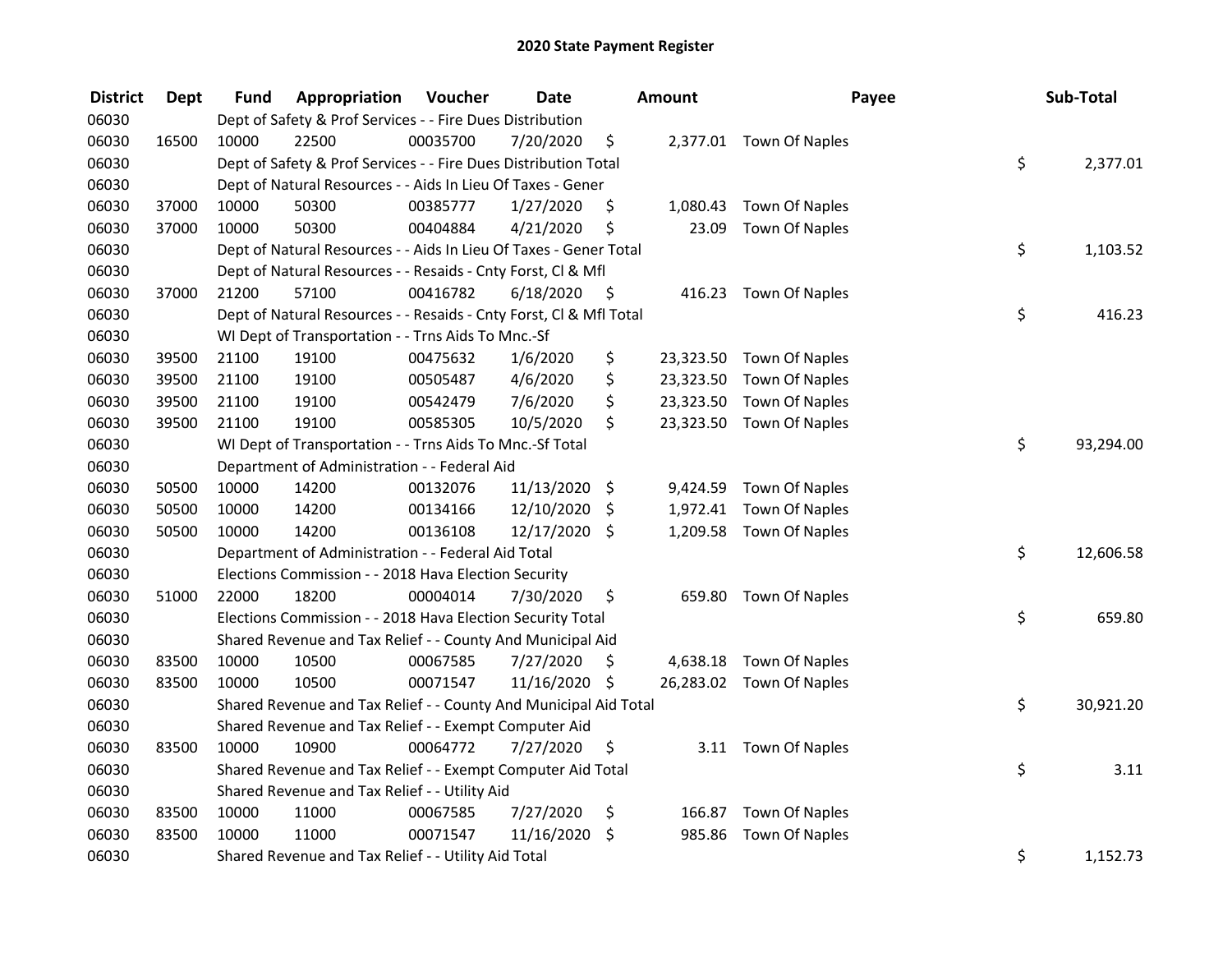| <b>District</b> | <b>Dept</b> | <b>Fund</b>                                                   | Appropriation                                           | <b>Voucher</b> | <b>Date</b> |  | Amount | Payee          |  | Sub-Total  |
|-----------------|-------------|---------------------------------------------------------------|---------------------------------------------------------|----------------|-------------|--|--------|----------------|--|------------|
| 06030           |             |                                                               | Shared Revenue and Tax Relief - - Personal Property Aid |                |             |  |        |                |  |            |
| 06030           | 83500       | 10000                                                         | 11100                                                   | 00060135       | 5/4/2020    |  | 29.67  | Town Of Naples |  |            |
| 06030           |             | Shared Revenue and Tax Relief - - Personal Property Aid Total |                                                         |                |             |  |        |                |  | 29.67      |
| 06030 Total     |             |                                                               |                                                         |                |             |  |        |                |  | 142,563.85 |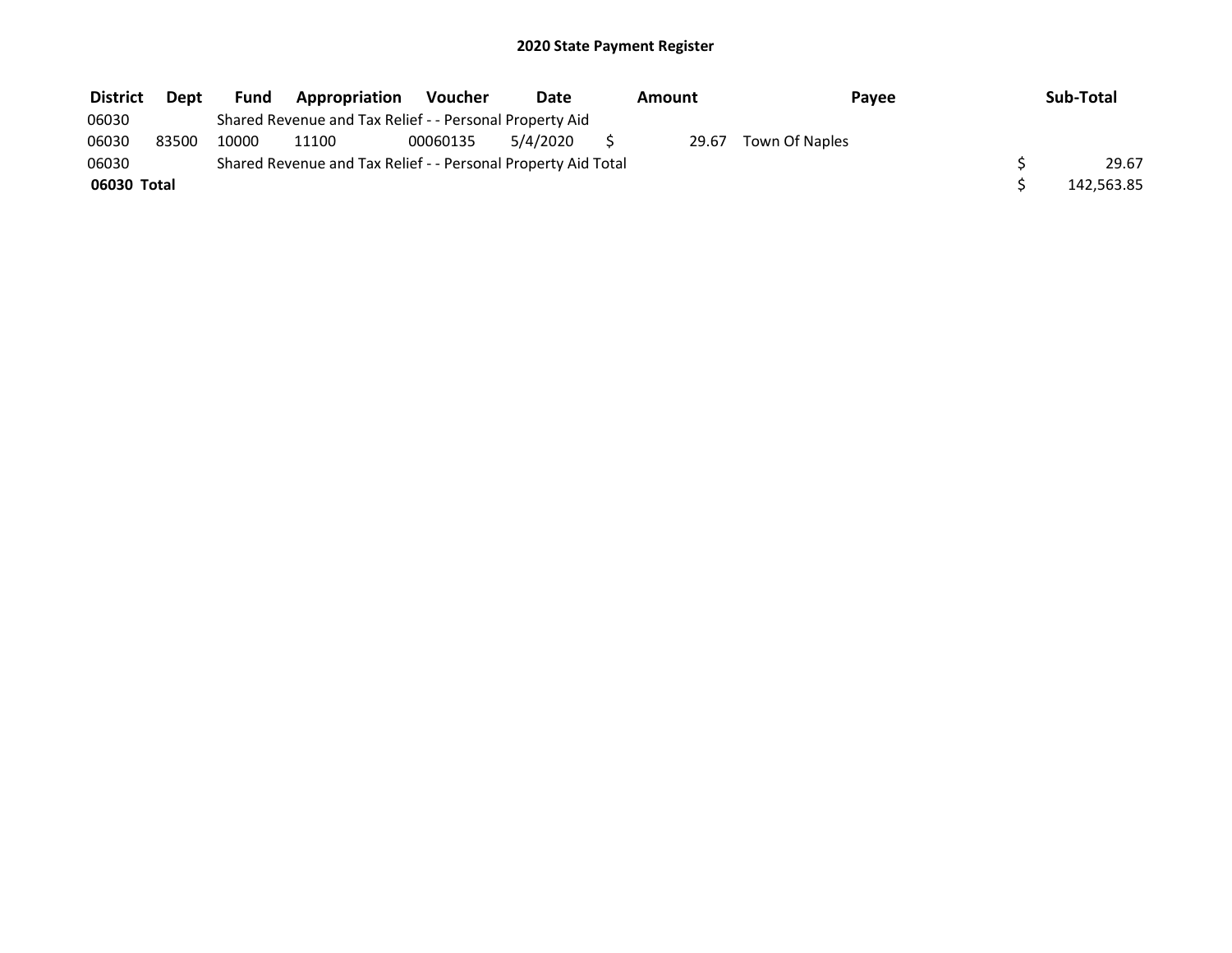| <b>District</b> | Dept  | Fund  | Appropriation                                                      | Voucher  | <b>Date</b>   |      | <b>Amount</b> | Payee                    | Sub-Total       |
|-----------------|-------|-------|--------------------------------------------------------------------|----------|---------------|------|---------------|--------------------------|-----------------|
| 06032           |       |       | Dept of Natural Resources - - Aids In Lieu Of Taxes - Gener        |          |               |      |               |                          |                 |
| 06032           | 37000 | 10000 | 50300                                                              | 00385778 | 1/27/2020     | \$   |               | 10,058.93 Town Of Nelson |                 |
| 06032           | 37000 | 10000 | 50300                                                              | 00404886 | 4/21/2020     | \$   |               | 174.75 Town Of Nelson    |                 |
| 06032           |       |       | Dept of Natural Resources - - Aids In Lieu Of Taxes - Gener Total  |          |               |      |               |                          | \$<br>10,233.68 |
| 06032           |       |       | Dept of Natural Resources - - Resaids - Cnty Forst, Cl & Mfl       |          |               |      |               |                          |                 |
| 06032           | 37000 | 21200 | 57100                                                              | 00416783 | 6/18/2020     | - \$ |               | 2,043.59 Town Of Nelson  |                 |
| 06032           |       |       | Dept of Natural Resources - - Resaids - Cnty Forst, Cl & Mfl Total |          |               |      |               |                          | \$<br>2,043.59  |
| 06032           |       |       | Dept of Natural Resources - - Aids In Lieu Of Taxes - Sum S        |          |               |      |               |                          |                 |
| 06032           | 37000 | 21200 | 57900                                                              | 00404885 | 4/21/2020     | - \$ |               | 5,569.83 Town Of Nelson  |                 |
| 06032           |       |       | Dept of Natural Resources - - Aids In Lieu Of Taxes - Sum S Total  |          |               |      |               |                          | \$<br>5,569.83  |
| 06032           |       |       | WI Dept of Transportation - - Trns Aids To Mnc.-Sf                 |          |               |      |               |                          |                 |
| 06032           | 39500 | 21100 | 19100                                                              | 00475633 | 1/6/2020      | \$   |               | 23,487.75 Town Of Nelson |                 |
| 06032           | 39500 | 21100 | 19100                                                              | 00505488 | 4/6/2020      | \$   |               | 23,487.75 Town Of Nelson |                 |
| 06032           | 39500 | 21100 | 19100                                                              | 00542480 | 7/6/2020      | \$   |               | 23,487.75 Town Of Nelson |                 |
| 06032           | 39500 | 21100 | 19100                                                              | 00585306 | 10/5/2020     | \$   |               | 23,487.75 Town Of Nelson |                 |
| 06032           |       |       | WI Dept of Transportation - - Trns Aids To Mnc.-Sf Total           |          |               |      |               |                          | \$<br>93,951.00 |
| 06032           |       |       | Department of Administration - - Federal Aid                       |          |               |      |               |                          |                 |
| 06032           | 50500 | 10000 | 14200                                                              | 00134167 | 12/10/2020 \$ |      |               | 10,112.00 Town Of Nelson |                 |
| 06032           |       |       | Department of Administration - - Federal Aid Total                 |          |               |      |               |                          | \$<br>10,112.00 |
| 06032           |       |       | Shared Revenue and Tax Relief - - County And Municipal Aid         |          |               |      |               |                          |                 |
| 06032           | 83500 | 10000 | 10500                                                              | 00067586 | 7/27/2020     | \$   |               | 4,737.18 Town Of Nelson  |                 |
| 06032           | 83500 | 10000 | 10500                                                              | 00071548 | 11/16/2020 \$ |      |               | 26,844.01 Town Of Nelson |                 |
| 06032           |       |       | Shared Revenue and Tax Relief - - County And Municipal Aid Total   |          |               |      |               |                          | \$<br>31,581.19 |
| 06032           |       |       | Shared Revenue and Tax Relief - - Exempt Computer Aid              |          |               |      |               |                          |                 |
| 06032           | 83500 | 10000 | 10900                                                              | 00064773 | 7/27/2020     | \$.  |               | 14.55 Town Of Nelson     |                 |
| 06032           |       |       | Shared Revenue and Tax Relief - - Exempt Computer Aid Total        |          |               |      |               |                          | \$<br>14.55     |
| 06032           |       |       | Shared Revenue and Tax Relief - - Utility Aid                      |          |               |      |               |                          |                 |
| 06032           | 83500 | 10000 | 11000                                                              | 00067586 | 7/27/2020     | \$   |               | 227.94 Town Of Nelson    |                 |
| 06032           | 83500 | 10000 | 11000                                                              | 00071548 | 11/16/2020    | \$   |               | 1,301.93 Town Of Nelson  |                 |
| 06032           |       |       | Shared Revenue and Tax Relief - - Utility Aid Total                |          |               |      |               |                          | \$<br>1,529.87  |
| 06032           |       |       | Shared Revenue and Tax Relief - - Personal Property Aid            |          |               |      |               |                          |                 |
| 06032           | 83500 | 10000 | 11100                                                              | 00060136 | 5/4/2020      | \$   |               | 152.59 Town Of Nelson    |                 |
| 06032           |       |       | Shared Revenue and Tax Relief - - Personal Property Aid Total      |          |               |      |               |                          | \$<br>152.59    |
| 06032           |       |       | Shared Revenue and Tax Relief - - Payments For Municipal Svcs      |          |               |      |               |                          |                 |
| 06032           | 83500 | 10000 | 50100                                                              | 00054864 | 2/3/2020      | \$   |               | 36.17 Town Of Nelson     |                 |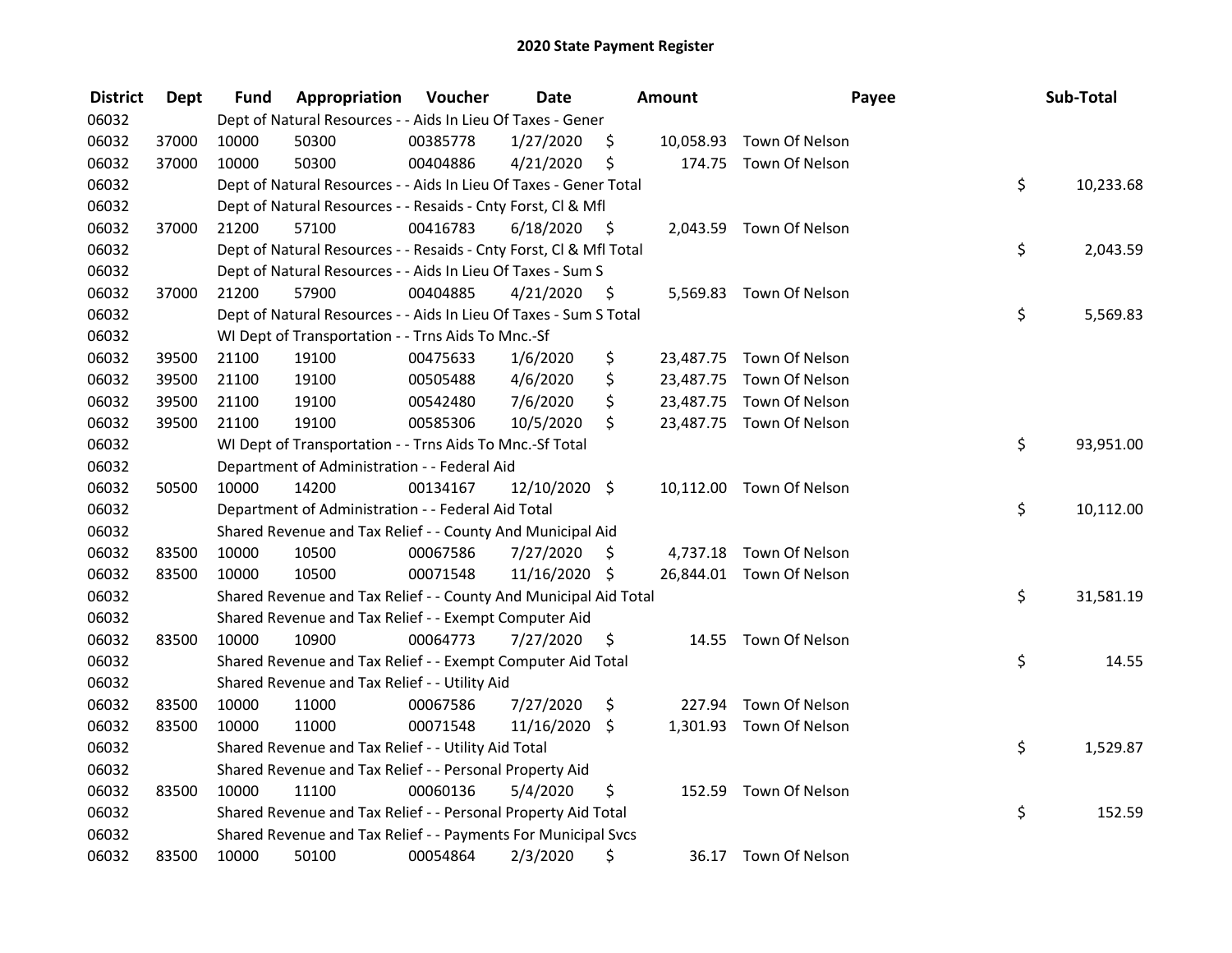| District    | Dept | <b>Fund Appropriation Voucher</b>                                   | Date | Amount | Payee | Sub-Total  |
|-------------|------|---------------------------------------------------------------------|------|--------|-------|------------|
| 06032       |      | Shared Revenue and Tax Relief - - Payments For Municipal Svcs Total |      |        |       | 36.17      |
| 06032 Total |      |                                                                     |      |        |       | 155.224.47 |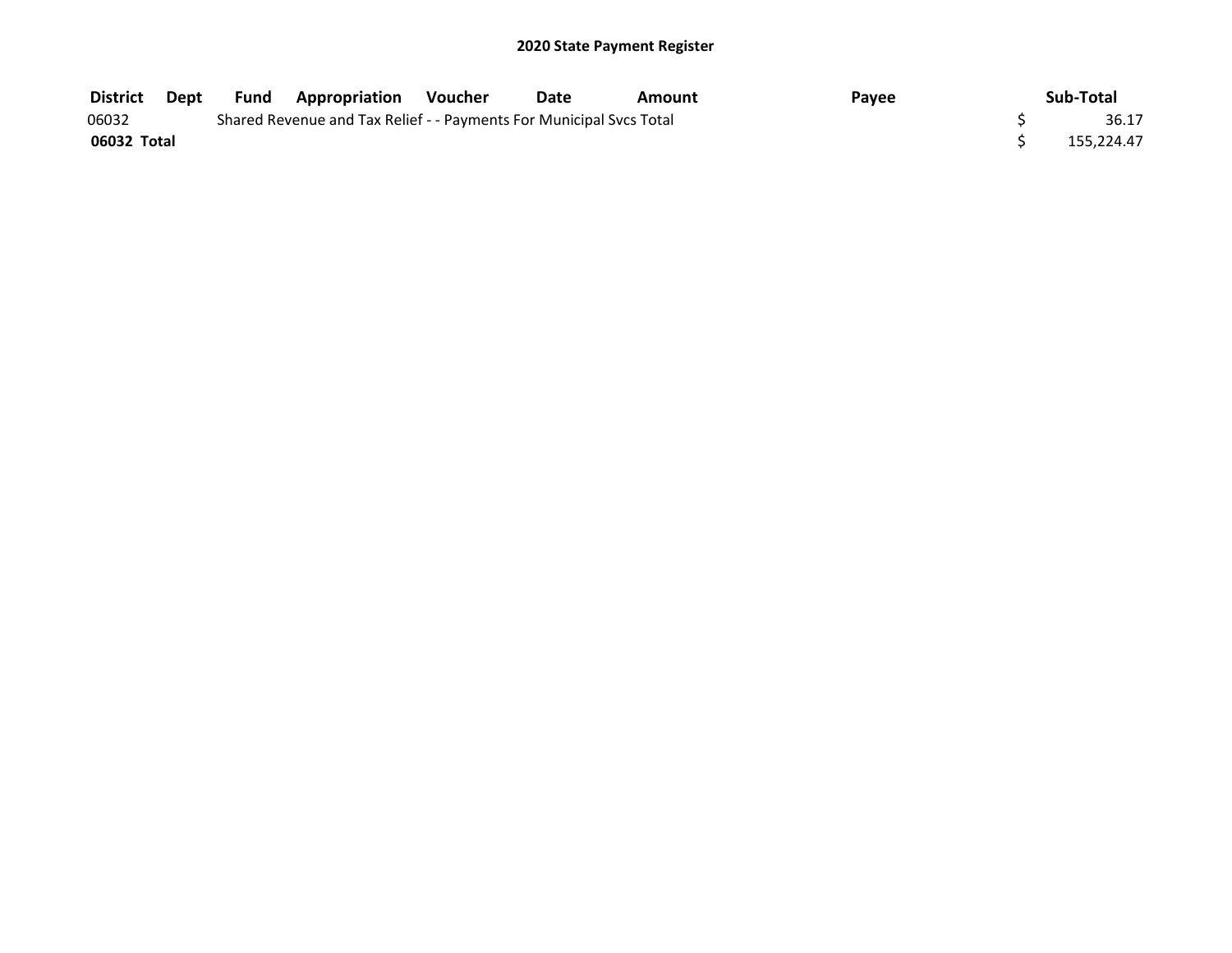| <b>District</b> | <b>Dept</b> | Fund  | Appropriation                                                      | Voucher  | <b>Date</b>   |      | <b>Amount</b> | Payee                        | Sub-Total        |
|-----------------|-------------|-------|--------------------------------------------------------------------|----------|---------------|------|---------------|------------------------------|------------------|
| 06034           |             |       | Dept of Safety & Prof Services - - Fire Dues Distribution          |          |               |      |               |                              |                  |
| 06034           | 16500       | 10000 | 22500                                                              | 00035701 | 7/20/2020     | \$   |               | 1,875.24 Waumandee, Town of  |                  |
| 06034           |             |       | Dept of Safety & Prof Services - - Fire Dues Distribution Total    |          |               |      |               |                              | \$<br>1,875.24   |
| 06034           |             |       | Dept of Natural Resources - - Resaids - Cnty Forst, Cl & Mfl       |          |               |      |               |                              |                  |
| 06034           | 37000       | 21200 | 57100                                                              | 00416784 | 6/18/2020     | - \$ |               | 1,300.78 Waumandee, Town of  |                  |
| 06034           |             |       | Dept of Natural Resources - - Resaids - Cnty Forst, Cl & Mfl Total |          |               |      |               |                              | \$<br>1,300.78   |
| 06034           |             |       | Dept of Natural Resources - - Fin Asst For Responsible Units       |          |               |      |               |                              |                  |
| 06034           | 37000       | 27400 | 67000                                                              | 00412496 | 5/29/2020     | - \$ |               | 2,454.23 Waumandee, Town of  |                  |
| 06034           |             |       | Dept of Natural Resources - - Fin Asst For Responsible Units Total |          |               |      |               |                              | \$<br>2,454.23   |
| 06034           |             |       | WI Dept of Transportation - - Trns Aids To Mnc.-Sf                 |          |               |      |               |                              |                  |
| 06034           | 39500       | 21100 | 19100                                                              | 00475634 | 1/6/2020      | \$   |               | 27,482.31 Waumandee, Town of |                  |
| 06034           | 39500       | 21100 | 19100                                                              | 00505489 | 4/6/2020      | \$   |               | 27,482.31 Waumandee, Town of |                  |
| 06034           | 39500       | 21100 | 19100                                                              | 00542481 | 7/6/2020      | \$   |               | 27,482.31 Waumandee, Town of |                  |
| 06034           | 39500       | 21100 | 19100                                                              | 00585307 | 10/5/2020     | \$   |               | 27,482.31 Waumandee, Town of |                  |
| 06034           |             |       | WI Dept of Transportation - - Trns Aids To Mnc.-Sf Total           |          |               |      |               |                              | \$<br>109,929.24 |
| 06034           |             |       | Department of Military Affairs - - Disaster Recovery Aid           |          |               |      |               |                              |                  |
| 06034           | 46500       | 10000 | 30500                                                              | 00080965 | 7/30/2020     | \$   | 10,708.78     | Waumandee, Town of           |                  |
| 06034           |             |       | Department of Military Affairs - - Disaster Recovery Aid Total     |          |               |      |               |                              | \$<br>10,708.78  |
| 06034           |             |       | Department of Administration - - Federal Aid                       |          |               |      |               |                              |                  |
| 06034           | 50500       | 10000 | 14200                                                              | 00134168 | 12/10/2020 \$ |      | 7,690.00      | Waumandee, Town of           |                  |
| 06034           | 50500       | 10000 | 14200                                                              | 00136109 | 12/17/2020 \$ |      | 816.15        | Waumandee, Town of           |                  |
| 06034           |             |       | Department of Administration - - Federal Aid Total                 |          |               |      |               |                              | \$<br>8,506.15   |
| 06034           |             |       | Elections Commission - - 2018 Hava Election Security               |          |               |      |               |                              |                  |
| 06034           | 51000       | 22000 | 18200                                                              | 00004062 | 8/4/2020      | \$   | 558.60        | Waumandee, Town of           |                  |
| 06034           |             |       | Elections Commission - - 2018 Hava Election Security Total         |          |               |      |               |                              | \$<br>558.60     |
| 06034           |             |       | Shared Revenue and Tax Relief - - County And Municipal Aid         |          |               |      |               |                              |                  |
| 06034           | 83500       | 10000 | 10500                                                              | 00067587 | 7/27/2020     | \$   | 3,645.49      | Waumandee, Town of           |                  |
| 06034           | 83500       | 10000 | 10500                                                              | 00071549 | 11/16/2020 \$ |      | 20,657.79     | Waumandee, Town of           |                  |
| 06034           |             |       | Shared Revenue and Tax Relief - - County And Municipal Aid Total   |          |               |      |               |                              | \$<br>24,303.28  |
| 06034           |             |       | Shared Revenue and Tax Relief - - Exempt Computer Aid              |          |               |      |               |                              |                  |
| 06034           | 83500       | 10000 | 10900                                                              | 00064774 | 7/27/2020     | \$   | 87.29         | Waumandee, Town of           |                  |
| 06034           |             |       | Shared Revenue and Tax Relief - - Exempt Computer Aid Total        |          |               |      |               |                              | \$<br>87.29      |
| 06034           |             |       | Shared Revenue and Tax Relief - - Utility Aid                      |          |               |      |               |                              |                  |
| 06034           | 83500       | 10000 | 11000                                                              | 00067587 | 7/27/2020     | \$   | 170.88        | Waumandee, Town of           |                  |
| 06034           | 83500       | 10000 | 11000                                                              | 00071549 | 11/16/2020    | \$   |               | 1,690.37 Waumandee, Town of  |                  |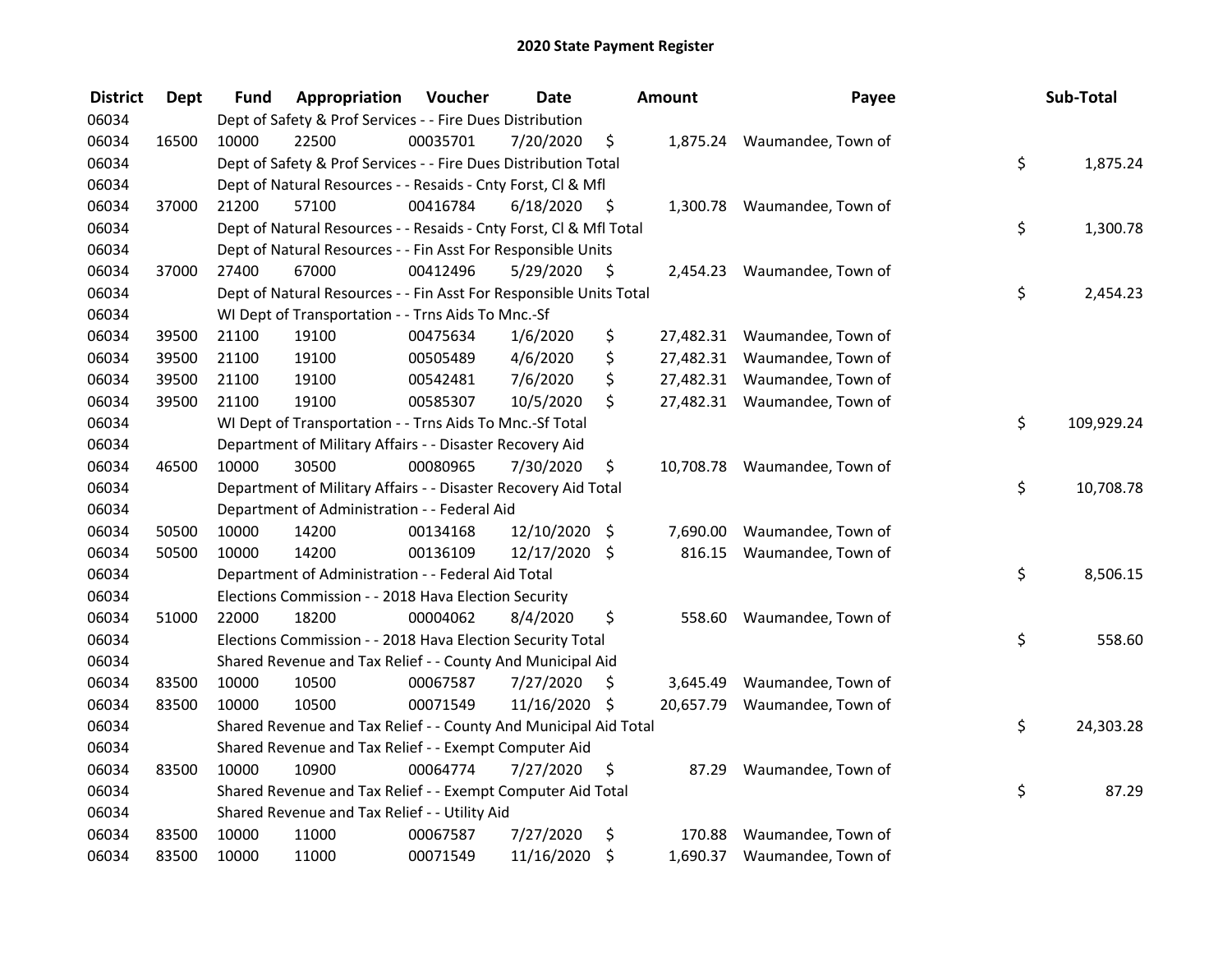| <b>District</b> | <b>Dept</b> | <b>Fund</b> | Appropriation                                                 | <b>Voucher</b> | Date     | Amount | Payee                       | Sub-Total  |
|-----------------|-------------|-------------|---------------------------------------------------------------|----------------|----------|--------|-----------------------------|------------|
| 06034           |             |             | Shared Revenue and Tax Relief - - Utility Aid Total           |                |          |        |                             | 1,861.25   |
| 06034           |             |             | Shared Revenue and Tax Relief - - Personal Property Aid       |                |          |        |                             |            |
| 06034           | 83500       | 10000       | 11100                                                         | 00060137       | 5/4/2020 |        | 1,234.80 Waumandee, Town of |            |
| 06034           |             |             | Shared Revenue and Tax Relief - - Personal Property Aid Total |                |          |        |                             | 1.234.80   |
| 06034 Total     |             |             |                                                               |                |          |        |                             | 162,819.64 |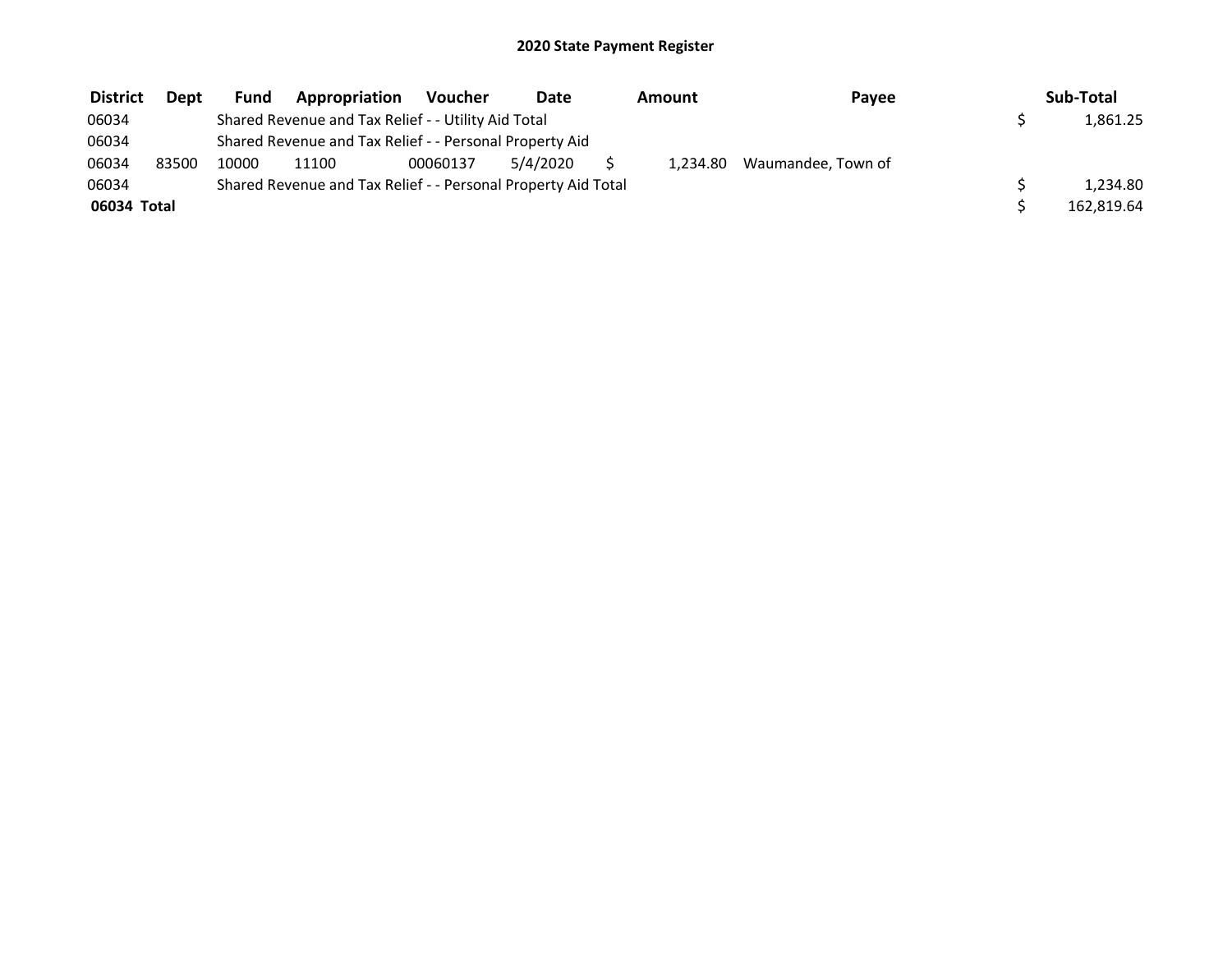| <b>District</b> | Dept  | <b>Fund</b> | Appropriation                                                        | Voucher  | <b>Date</b>   |      | Amount   | Payee                         | Sub-Total        |
|-----------------|-------|-------------|----------------------------------------------------------------------|----------|---------------|------|----------|-------------------------------|------------------|
| 06111           |       |             | Dept of Safety & Prof Services - - Fire Dues Distribution            |          |               |      |          |                               |                  |
| 06111           | 16500 | 10000       | 22500                                                                | 00035702 | 7/20/2020     | \$   |          | 1,142.97 Village Of Cochrane  |                  |
| 06111           |       |             | Dept of Safety & Prof Services - - Fire Dues Distribution Total      |          |               |      |          |                               | \$<br>1,142.97   |
| 06111           |       |             | WI Dept of Transportation - - Trns Aids To Mnc.-Sf                   |          |               |      |          |                               |                  |
| 06111           | 39500 | 21100       | 19100                                                                | 00475635 | 1/6/2020      | \$   | 3,580.86 | Village Of Cochrane           |                  |
| 06111           | 39500 | 21100       | 19100                                                                | 00505490 | 4/6/2020      | \$   | 3,580.86 | Village Of Cochrane           |                  |
| 06111           | 39500 | 21100       | 19100                                                                | 00542482 | 7/6/2020      | \$   | 3,580.86 | Village Of Cochrane           |                  |
| 06111           | 39500 | 21100       | 19100                                                                | 00585308 | 10/5/2020     | \$   | 3,580.88 | Village Of Cochrane           |                  |
| 06111           |       |             | WI Dept of Transportation - - Trns Aids To Mnc.-Sf Total             |          |               |      |          |                               | \$<br>14,323.46  |
| 06111           |       |             | Department of Administration - - Hv Trans Ln Annual Impact Fee       |          |               |      |          |                               |                  |
| 06111           | 50500 | 10000       | 17400                                                                | 00121315 | 5/1/2020      | \$   | 6,431.00 | Village Of Cochrane           |                  |
| 06111           |       |             | Department of Administration - - Hv Trans Ln Annual Impact Fee Total |          |               |      |          |                               | \$<br>6,431.00   |
| 06111           |       |             | Shared Revenue and Tax Relief - - County And Municipal Aid           |          |               |      |          |                               |                  |
| 06111           | 83500 | 10000       | 10500                                                                | 00067588 | 7/27/2020     | S.   |          | 12,245.16 Village Of Cochrane |                  |
| 06111           | 83500 | 10000       | 10500                                                                | 00071550 | 11/16/2020 \$ |      |          | 69,389.25 Village Of Cochrane |                  |
| 06111           |       |             | Shared Revenue and Tax Relief - - County And Municipal Aid Total     |          |               |      |          |                               | \$<br>81,634.41  |
| 06111           |       |             | Shared Revenue and Tax Relief - - Exempt Computer Aid                |          |               |      |          |                               |                  |
| 06111           | 83500 | 10000       | 10900                                                                | 00064775 | 7/27/2020     | \$   | 270.20   | Village Of Cochrane           |                  |
| 06111           |       |             | Shared Revenue and Tax Relief - - Exempt Computer Aid Total          |          |               |      |          |                               | \$<br>270.20     |
| 06111           |       |             | Shared Revenue and Tax Relief - - Utility Aid                        |          |               |      |          |                               |                  |
| 06111           | 83500 | 10000       | 11000                                                                | 00067588 | 7/27/2020     | \$   | 87.51    | Village Of Cochrane           |                  |
| 06111           | 83500 | 10000       | 11000                                                                | 00071550 | 11/16/2020    | \$   | 2,247.73 | Village Of Cochrane           |                  |
| 06111           |       |             | Shared Revenue and Tax Relief - - Utility Aid Total                  |          |               |      |          |                               | \$<br>2,335.24   |
| 06111           |       |             | Shared Revenue and Tax Relief - - Personal Property Aid              |          |               |      |          |                               |                  |
| 06111           | 83500 | 10000       | 11100                                                                | 00060138 | 5/4/2020      | \$   |          | 287.72 Village Of Cochrane    |                  |
| 06111           |       |             | Shared Revenue and Tax Relief - - Personal Property Aid Total        |          |               |      |          |                               | \$<br>287.72     |
| 06111           |       |             | Shared Revenue and Tax Relief - - Lottery & Gaming Credit            |          |               |      |          |                               |                  |
| 06111           | 83500 | 52100       | 36300                                                                | 00055179 | 3/23/2020     | - \$ | 53.24    | Village Of Cochrane           |                  |
| 06111           |       |             | Shared Revenue and Tax Relief - - Lottery & Gaming Credit Total      |          |               |      |          |                               | \$<br>53.24      |
| 06111 Total     |       |             |                                                                      |          |               |      |          |                               | \$<br>106,478.24 |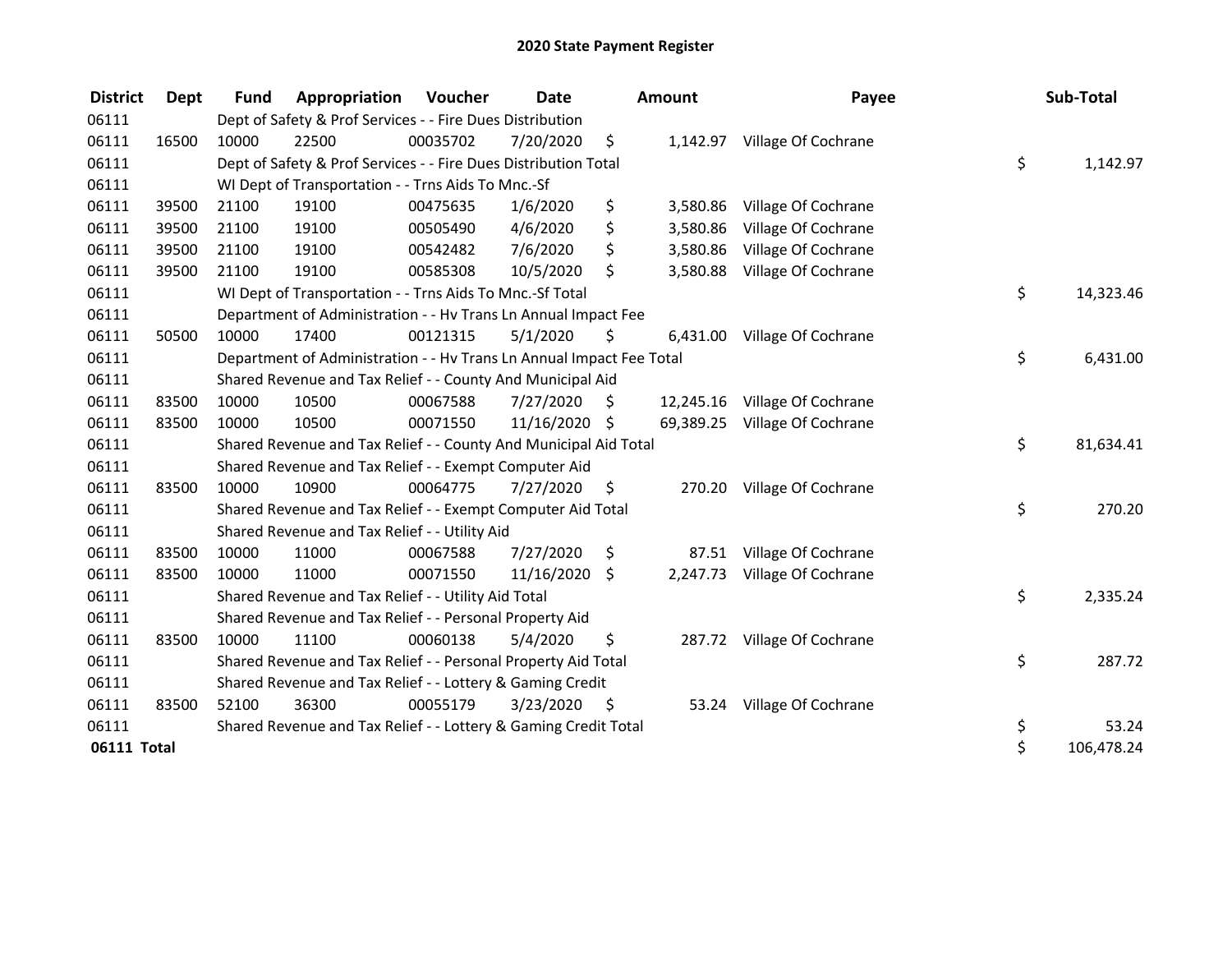| <b>District</b> | Dept  | <b>Fund</b> | Appropriation                                                      | Voucher  | Date       |      | <b>Amount</b> | Payee                      | Sub-Total        |
|-----------------|-------|-------------|--------------------------------------------------------------------|----------|------------|------|---------------|----------------------------|------------------|
| 06154           |       |             | Dept of Natural Resources - - Aids In Lieu Of Taxes - Gener        |          |            |      |               |                            |                  |
| 06154           | 37000 | 10000       | 50300                                                              | 00385751 | 1/27/2020  | - \$ |               | 1,305.56 Village Of Nelson |                  |
| 06154           |       |             | Dept of Natural Resources - - Aids In Lieu Of Taxes - Gener Total  |          |            |      |               |                            | \$<br>1,305.56   |
| 06154           |       |             | Dept of Natural Resources - - Resaids - Cnty Forst, CI & Mfl       |          |            |      |               |                            |                  |
| 06154           | 37000 | 21200       | 57100                                                              | 00416785 | 6/18/2020  | - \$ | 17.30         | Village Of Nelson          |                  |
| 06154           |       |             | Dept of Natural Resources - - Resaids - Cnty Forst, Cl & Mfl Total |          |            |      |               |                            | \$<br>17.30      |
| 06154           |       |             | WI Dept of Transportation - - Trns Aids To Mnc.-Sf                 |          |            |      |               |                            |                  |
| 06154           | 39500 | 21100       | 19100                                                              | 00475636 | 1/6/2020   | \$   | 3,808.92      | Village Of Nelson          |                  |
| 06154           | 39500 | 21100       | 19100                                                              | 00505491 | 4/6/2020   | \$   | 3,808.92      | Village Of Nelson          |                  |
| 06154           | 39500 | 21100       | 19100                                                              | 00542483 | 7/6/2020   | \$   | 3,808.92      | Village Of Nelson          |                  |
| 06154           | 39500 | 21100       | 19100                                                              | 00585309 | 10/5/2020  | \$   | 3,808.95      | Village Of Nelson          |                  |
| 06154           |       |             | WI Dept of Transportation - - Trns Aids To Mnc.-Sf Total           |          |            |      |               |                            | \$<br>15,235.71  |
| 06154           |       |             | Shared Revenue and Tax Relief - - County And Municipal Aid         |          |            |      |               |                            |                  |
| 06154           | 83500 | 10000       | 10500                                                              | 00067589 | 7/27/2020  | S    | 14.482.46     | Village Of Nelson          |                  |
| 06154           | 83500 | 10000       | 10500                                                              | 00071551 | 11/16/2020 | \$   | 82,067.25     | Village Of Nelson          |                  |
| 06154           |       |             | Shared Revenue and Tax Relief - - County And Municipal Aid Total   |          |            |      |               |                            | \$<br>96,549.71  |
| 06154           |       |             | Shared Revenue and Tax Relief - - Utility Aid                      |          |            |      |               |                            |                  |
| 06154           | 83500 | 10000       | 11000                                                              | 00067589 | 7/27/2020  | \$   | 2,035.24      | Village Of Nelson          |                  |
| 06154           | 83500 | 10000       | 11000                                                              | 00071551 | 11/16/2020 | \$   | 11,620.83     | Village Of Nelson          |                  |
| 06154           |       |             | Shared Revenue and Tax Relief - - Utility Aid Total                |          |            |      |               |                            | \$<br>13,656.07  |
| 06154           |       |             | Shared Revenue and Tax Relief - - Personal Property Aid            |          |            |      |               |                            |                  |
| 06154           | 83500 | 10000       | 11100                                                              | 00060139 | 5/4/2020   | \$   | 202.96        | Village Of Nelson          |                  |
| 06154           |       |             | Shared Revenue and Tax Relief - - Personal Property Aid Total      |          |            |      |               |                            | \$<br>202.96     |
| 06154 Total     |       |             |                                                                    |          |            |      |               |                            | \$<br>126,967.31 |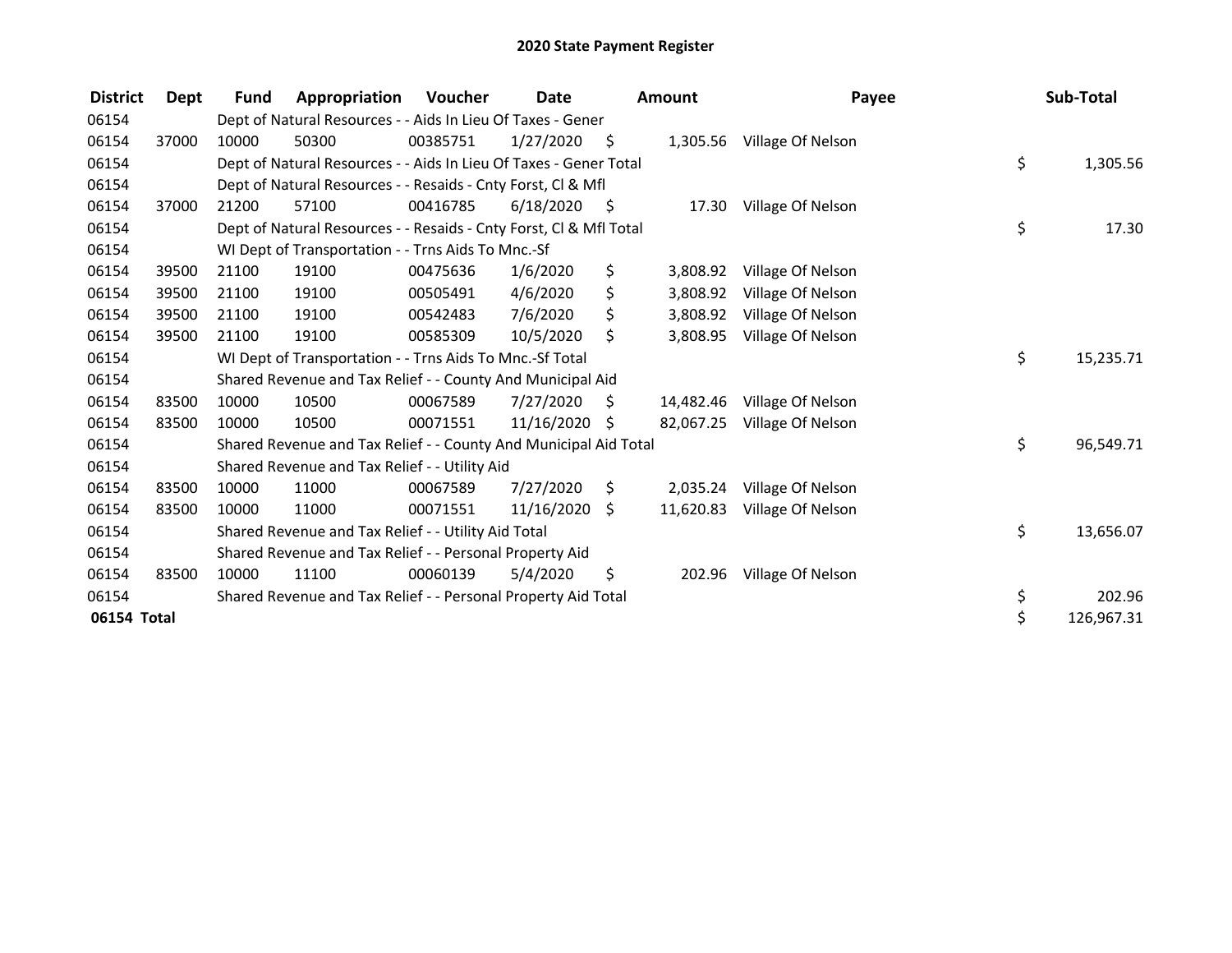| <b>District</b> | <b>Dept</b> | Fund  | Appropriation                                                        | Voucher  | <b>Date</b>   |                     | <b>Amount</b> |                        | Payee | Sub-Total        |
|-----------------|-------------|-------|----------------------------------------------------------------------|----------|---------------|---------------------|---------------|------------------------|-------|------------------|
| 06201           |             |       | Dept of Safety & Prof Services - - Fire Dues Distribution            |          |               |                     |               |                        |       |                  |
| 06201           | 16500       | 10000 | 22500                                                                | 00035703 | 7/20/2020     | \$                  |               | 2,576.62 City Of Alma  |       |                  |
| 06201           |             |       | Dept of Safety & Prof Services - - Fire Dues Distribution Total      |          |               |                     |               |                        |       | \$<br>2,576.62   |
| 06201           |             |       | Dept of Natural Resources - - Resaids - Cnty Forst, Cl & Mfl         |          |               |                     |               |                        |       |                  |
| 06201           | 37000       | 21200 | 57100                                                                | 00416786 | 6/18/2020     | - \$                |               | 125.70 City Of Alma    |       |                  |
| 06201           |             |       | Dept of Natural Resources - - Resaids - Cnty Forst, Cl & Mfl Total   |          |               |                     |               |                        |       | \$<br>125.70     |
| 06201           |             |       | WI Dept of Transportation - - Trns Aids To Mnc.-Sf                   |          |               |                     |               |                        |       |                  |
| 06201           | 39500       | 21100 | 19100                                                                | 00475637 | 1/6/2020      | \$                  | 13,784.03     | City Of Alma           |       |                  |
| 06201           | 39500       | 21100 | 19100                                                                | 00505492 | 4/6/2020      | \$                  | 13,784.03     | City Of Alma           |       |                  |
| 06201           | 39500       | 21100 | 19100                                                                | 00542484 | 7/6/2020      | \$                  | 13,784.03     | City Of Alma           |       |                  |
| 06201           | 39500       | 21100 | 19100                                                                | 00585310 | 10/5/2020     | \$                  | 13,784.03     | City Of Alma           |       |                  |
| 06201           |             |       | WI Dept of Transportation - - Trns Aids To Mnc .- Sf Total           |          |               |                     |               |                        |       | \$<br>55,136.12  |
| 06201           |             |       | Department of Justice - - Law Enforcement Train, Local               |          |               |                     |               |                        |       |                  |
| 06201           | 45500       | 10000 | 23100                                                                | 00090818 | 11/24/2020 \$ |                     | 160.00        | City Of Alma           |       |                  |
| 06201           |             |       | Department of Justice - - Law Enforcement Train, Local Total         |          |               |                     |               |                        |       | \$<br>160.00     |
| 06201           |             |       | Department of Administration - - Federal Aid                         |          |               |                     |               |                        |       |                  |
| 06201           | 50500       | 10000 | 14200                                                                | 00134153 | 12/9/2020     | \$                  | 12,632.00     | City Of Alma           |       |                  |
| 06201           | 50500       | 10000 | 14200                                                                | 00136099 | 12/16/2020 \$ |                     | 1,340.66      | City Of Alma           |       |                  |
| 06201           |             |       | Department of Administration - - Federal Aid Total                   |          |               |                     |               |                        |       | \$<br>13,972.66  |
| 06201           |             |       | Department of Administration - - Hv Trans Ln Annual Impact Fee       |          |               |                     |               |                        |       |                  |
| 06201           | 50500       | 10000 | 17400                                                                | 00121303 | 5/1/2020      | \$                  |               | 20,116.00 City Of Alma |       |                  |
| 06201           |             |       | Department of Administration - - Hv Trans Ln Annual Impact Fee Total |          |               |                     |               |                        |       | \$<br>20,116.00  |
| 06201           |             |       | Department of Administration - - Telecom Access; School Dist         |          |               |                     |               |                        |       |                  |
| 06201           | 50500       | 25500 | 46600                                                                | 00114523 | 1/22/2020     | $\ddot{\mathsf{s}}$ | 30.00         | City Of Alma           |       |                  |
| 06201           |             |       | Department of Administration - - Telecom Access; School Dist Total   |          |               |                     |               |                        |       | \$<br>30.00      |
| 06201           |             |       | Shared Revenue and Tax Relief - - County And Municipal Aid           |          |               |                     |               |                        |       |                  |
| 06201           | 83500       | 10000 | 10500                                                                | 00067590 | 7/27/2020     | Ŝ.                  | 17,428.79     | City Of Alma           |       |                  |
| 06201           | 83500       | 10000 | 10500                                                                | 00071552 | 11/16/2020 \$ |                     | 98,763.16     | City Of Alma           |       |                  |
| 06201           |             |       | Shared Revenue and Tax Relief - - County And Municipal Aid Total     |          |               |                     |               |                        |       | \$<br>116,191.95 |
| 06201           |             |       | Shared Revenue and Tax Relief - - Exempt Computer Aid                |          |               |                     |               |                        |       |                  |
| 06201           | 83500       | 10000 | 10900                                                                | 00064776 | 7/27/2020     | \$                  | 92.50         | City Of Alma           |       |                  |
| 06201           | 83500       | 10000 | 10900                                                                | 00066930 | 7/27/2020     | \$                  | 46.78         | City Of Alma           |       |                  |
| 06201           |             |       | Shared Revenue and Tax Relief - - Exempt Computer Aid Total          |          |               |                     |               |                        |       | \$<br>139.28     |
| 06201           |             |       | Shared Revenue and Tax Relief - - Utility Aid                        |          |               |                     |               |                        |       |                  |
| 06201           | 83500       | 10000 | 11000                                                                | 00067590 | 7/27/2020     | \$                  |               | 49,406.25 City Of Alma |       |                  |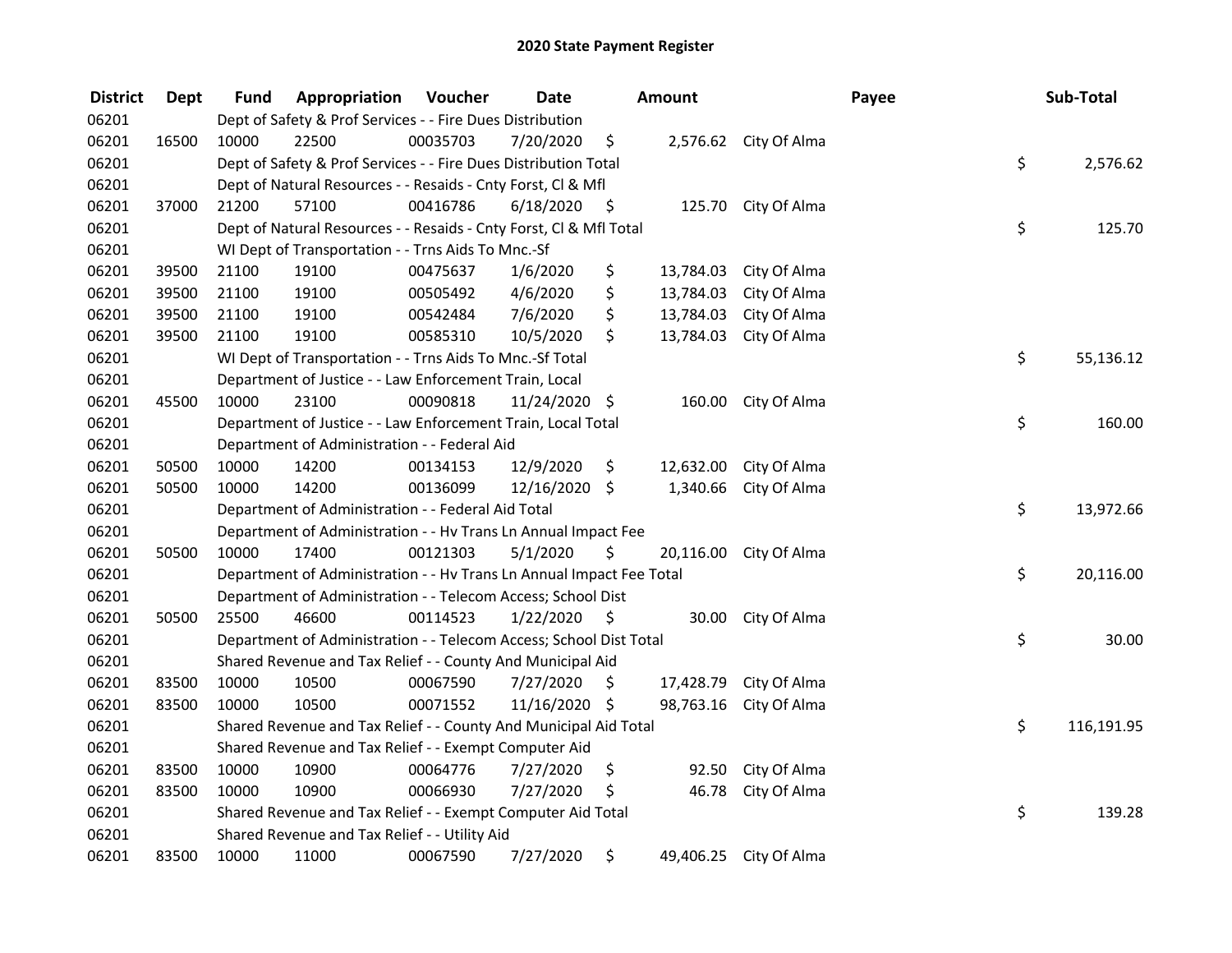| <b>District</b> | Dept  | <b>Fund</b> | Appropriation                                                   | <b>Voucher</b> | Date       |              | Amount     |              | Payee |  | Sub-Total  |  |  |
|-----------------|-------|-------------|-----------------------------------------------------------------|----------------|------------|--------------|------------|--------------|-------|--|------------|--|--|
| 06201           | 83500 | 10000       | 11000                                                           | 00071552       | 11/16/2020 | <sup>S</sup> | 280,818.75 | City Of Alma |       |  |            |  |  |
| 06201           |       |             | Shared Revenue and Tax Relief - - Utility Aid Total             |                |            |              |            |              |       |  | 330,225.00 |  |  |
| 06201           |       |             | Shared Revenue and Tax Relief - - Personal Property Aid         |                |            |              |            |              |       |  |            |  |  |
| 06201           | 83500 | 10000       | 11100                                                           | 00060140       | 5/4/2020   |              | 1,966.07   | City Of Alma |       |  |            |  |  |
| 06201           | 83500 | 10000       | 11100                                                           | 00062372       | 5/4/2020   |              | 576.96     | City Of Alma |       |  |            |  |  |
| 06201           |       |             | Shared Revenue and Tax Relief - - Personal Property Aid Total   |                |            |              |            |              |       |  | 2,543.03   |  |  |
| 06201           |       |             | Shared Revenue and Tax Relief - - Lottery & Gaming Credit       |                |            |              |            |              |       |  |            |  |  |
| 06201           | 83500 | 52100       | 36300                                                           | 00055180       | 3/23/2020  |              | 668.22     | City Of Alma |       |  |            |  |  |
| 06201           |       |             | Shared Revenue and Tax Relief - - Lottery & Gaming Credit Total |                |            |              |            |              |       |  | 668.22     |  |  |
| 06201 Total     |       |             |                                                                 |                |            |              |            |              |       |  | 541,884.58 |  |  |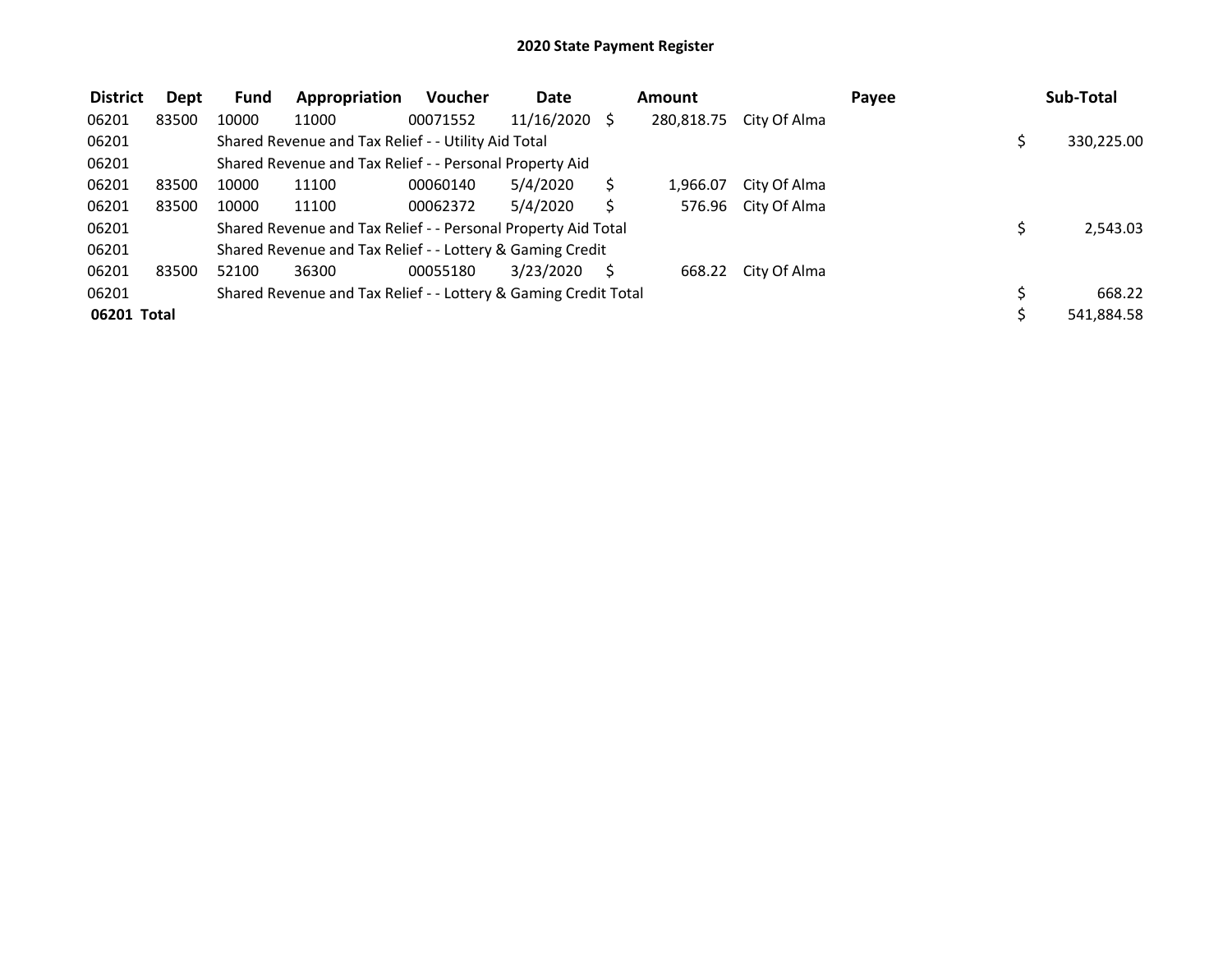| <b>District</b> | <b>Dept</b> | Fund  | Appropriation                                                        | Voucher  | <b>Date</b>   |     | Amount    | Payee                          | Sub-Total       |
|-----------------|-------------|-------|----------------------------------------------------------------------|----------|---------------|-----|-----------|--------------------------------|-----------------|
| 06206           |             |       | Dept of Safety & Prof Services - - Fire Dues Distribution            |          |               |     |           |                                |                 |
| 06206           | 16500       | 10000 | 22500                                                                | 00035704 | 7/20/2020     | \$  |           | 3,339.25 City Of Buffalo City  |                 |
| 06206           |             |       | Dept of Safety & Prof Services - - Fire Dues Distribution Total      |          |               |     |           |                                | \$<br>3,339.25  |
| 06206           |             |       | WI Dept of Transportation - - Trns Aids To Mnc.-Sf                   |          |               |     |           |                                |                 |
| 06206           | 39500       | 21100 | 19100                                                                | 00475638 | 1/6/2020      | \$  | 11,957.40 | City Of Buffalo City           |                 |
| 06206           | 39500       | 21100 | 19100                                                                | 00505493 | 4/6/2020      | \$  | 11,957.40 | City Of Buffalo City           |                 |
| 06206           | 39500       | 21100 | 19100                                                                | 00542485 | 7/6/2020      | \$  | 11,957.40 | City Of Buffalo City           |                 |
| 06206           | 39500       | 21100 | 19100                                                                | 00585311 | 10/5/2020     | \$  |           | 11,957.40 City Of Buffalo City |                 |
| 06206           |             |       | WI Dept of Transportation - - Trns Aids To Mnc.-Sf Total             |          |               |     |           |                                | \$<br>47,829.60 |
| 06206           |             |       | Department of Administration - - Federal Aid                         |          |               |     |           |                                |                 |
| 06206           | 50500       | 10000 | 14200                                                                | 00134154 | 12/10/2020 \$ |     |           | 14,233.00 City Of Buffalo City |                 |
| 06206           |             |       | Department of Administration - - Federal Aid Total                   |          |               |     |           |                                | \$<br>14,233.00 |
| 06206           |             |       | Department of Administration - - Hv Trans Ln Annual Impact Fee       |          |               |     |           |                                |                 |
| 06206           | 50500       | 10000 | 17400                                                                | 00121304 | 5/1/2020      | \$  |           | 2,950.00 City Of Buffalo City  |                 |
| 06206           |             |       | Department of Administration - - Hv Trans Ln Annual Impact Fee Total |          |               |     |           |                                | \$<br>2,950.00  |
| 06206           |             |       | Elections Commission - - 2018 Hava Election Security                 |          |               |     |           |                                |                 |
| 06206           | 51000       | 22000 | 18200                                                                | 00003833 | 7/13/2020     | \$  | 933.70    | City Of Buffalo City           |                 |
| 06206           |             |       | Elections Commission - - 2018 Hava Election Security Total           |          |               |     |           |                                | \$<br>933.70    |
| 06206           |             |       | Shared Revenue and Tax Relief - - County And Municipal Aid           |          |               |     |           |                                |                 |
| 06206           | 83500       | 10000 | 10500                                                                | 00067591 | 7/27/2020     | \$  | 9,459.45  | City Of Buffalo City           |                 |
| 06206           | 83500       | 10000 | 10500                                                                | 00071553 | 11/16/2020 \$ |     |           | 53,603.55 City Of Buffalo City |                 |
| 06206           |             |       | Shared Revenue and Tax Relief - - County And Municipal Aid Total     |          |               |     |           |                                | \$<br>63,063.00 |
| 06206           |             |       | Shared Revenue and Tax Relief - - Exempt Computer Aid                |          |               |     |           |                                |                 |
| 06206           | 83500       | 10000 | 10900                                                                | 00064777 | 7/27/2020     | -\$ | 2.08      | City Of Buffalo City           |                 |
| 06206           |             |       | Shared Revenue and Tax Relief - - Exempt Computer Aid Total          |          |               |     |           |                                | \$<br>2.08      |
| 06206           |             |       | Shared Revenue and Tax Relief - - Utility Aid                        |          |               |     |           |                                |                 |
| 06206           | 83500       | 10000 | 11000                                                                | 00067591 | 7/27/2020     | \$  | 71.04     | City Of Buffalo City           |                 |
| 06206           | 83500       | 10000 | 11000                                                                | 00071553 | 11/16/2020 \$ |     | 412.94    | City Of Buffalo City           |                 |
| 06206           |             |       | Shared Revenue and Tax Relief - - Utility Aid Total                  |          |               |     |           |                                | \$<br>483.98    |
| 06206           |             |       | Shared Revenue and Tax Relief - - Personal Property Aid              |          |               |     |           |                                |                 |
| 06206           | 83500       | 10000 | 11100                                                                | 00060141 | 5/4/2020      | \$  | 155.50    | City Of Buffalo City           |                 |
| 06206           |             |       | Shared Revenue and Tax Relief - - Personal Property Aid Total        |          |               |     |           |                                | \$<br>155.50    |
| 06206           |             |       | Shared Revenue and Tax Relief - - Lottery & Gaming Credit            |          |               |     |           |                                |                 |
| 06206           | 83500       | 52100 | 36300                                                                | 00055181 | 3/23/2020     | \$  |           | 3,124.98 City Of Buffalo City  |                 |
| 06206           |             |       | Shared Revenue and Tax Relief - - Lottery & Gaming Credit Total      |          |               |     |           |                                | \$<br>3,124.98  |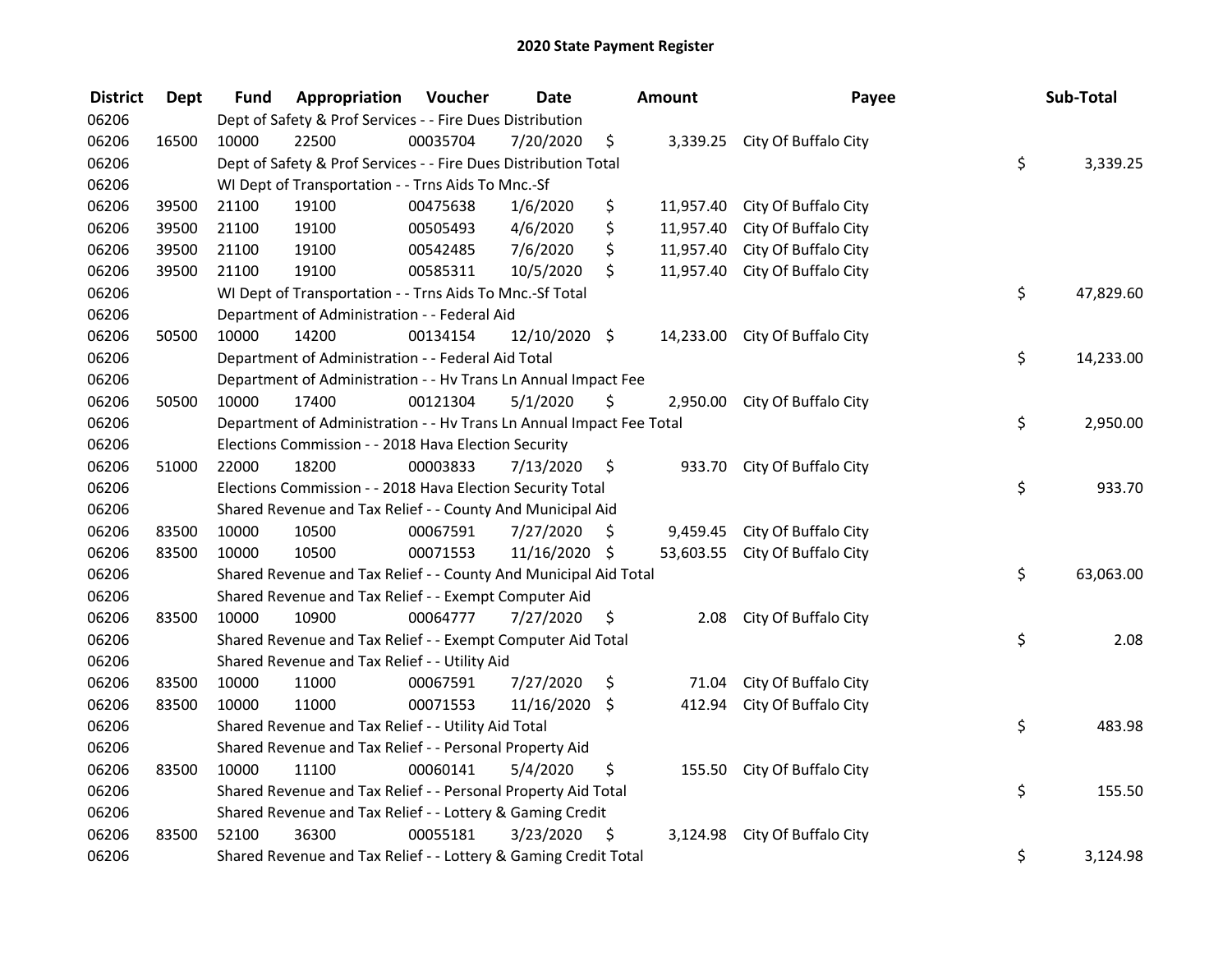|             |  | District Dept Fund Appropriation Voucher | Date | Amount | Payee | Sub-Total  |
|-------------|--|------------------------------------------|------|--------|-------|------------|
| 06206 Total |  |                                          |      |        |       | 136,115.09 |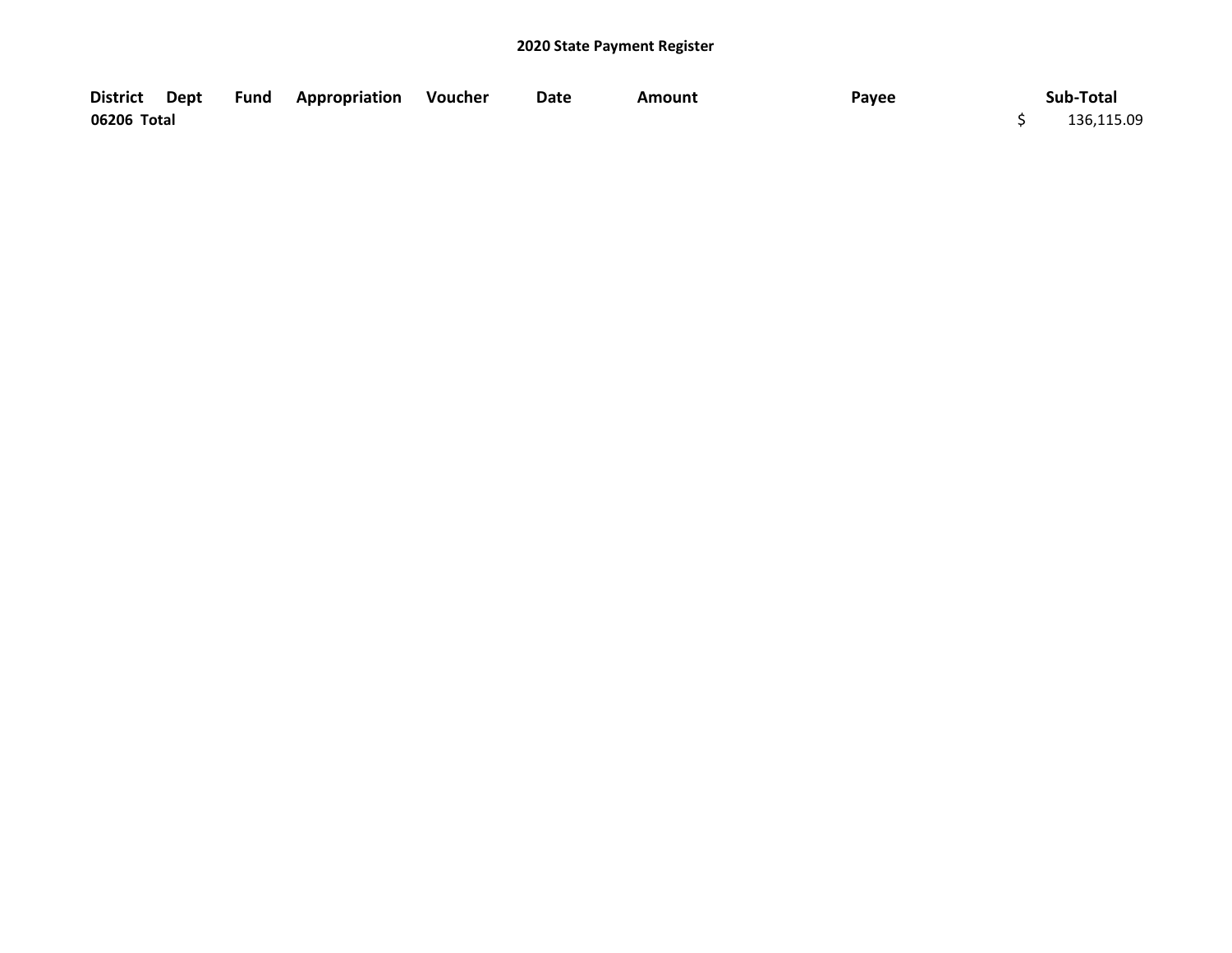| <b>District</b> | <b>Dept</b> | Fund  | Appropriation                                                      | Voucher  | <b>Date</b>   |      | Amount    | Payee                            | Sub-Total        |
|-----------------|-------------|-------|--------------------------------------------------------------------|----------|---------------|------|-----------|----------------------------------|------------------|
| 06226           |             |       | Dept of Safety & Prof Services - - Fire Dues Distribution          |          |               |      |           |                                  |                  |
| 06226           | 16500       | 10000 | 22500                                                              | 00035705 | 7/20/2020     | \$   |           | 2,099.29 City Of Fountain City   |                  |
| 06226           |             |       | Dept of Safety & Prof Services - - Fire Dues Distribution Total    |          |               |      |           |                                  | \$<br>2,099.29   |
| 06226           |             |       | Dept of Natural Resources - - Resaids - Cnty Forst, Cl & Mfl       |          |               |      |           |                                  |                  |
| 06226           | 37000       | 21200 | 57100                                                              | 00416787 | 6/18/2020     | - \$ | 30.54     | City Of Fountain City            |                  |
| 06226           |             |       | Dept of Natural Resources - - Resaids - Cnty Forst, Cl & Mfl Total |          |               |      |           |                                  | \$<br>30.54      |
| 06226           |             |       | Dept of Natural Resources - - Fin Asst For Responsible Units       |          |               |      |           |                                  |                  |
| 06226           | 37000       | 27400 | 67000                                                              | 00413468 | 5/29/2020     | - \$ |           | 4,645.11 City Of Fountain City   |                  |
| 06226           |             |       | Dept of Natural Resources - - Fin Asst For Responsible Units Total |          |               |      |           |                                  | \$<br>4,645.11   |
| 06226           |             |       | WI Dept of Transportation - - Trns Aids To Mnc.-Sf                 |          |               |      |           |                                  |                  |
| 06226           | 39500       | 21100 | 19100                                                              | 00475639 | 1/6/2020      | \$   | 7,159.27  | City Of Fountain City            |                  |
| 06226           | 39500       | 21100 | 19100                                                              | 00505494 | 4/6/2020      | \$   | 7,159.27  | City Of Fountain City            |                  |
| 06226           | 39500       | 21100 | 19100                                                              | 00542486 | 7/6/2020      | \$   | 7,159.27  | City Of Fountain City            |                  |
| 06226           | 39500       | 21100 | 19100                                                              | 00585312 | 10/5/2020     | \$   | 7,159.30  | City Of Fountain City            |                  |
| 06226           |             |       | WI Dept of Transportation - - Trns Aids To Mnc.-Sf Total           |          |               |      |           |                                  | \$<br>28,637.11  |
| 06226           |             |       | Department of Administration - - Federal Aid                       |          |               |      |           |                                  |                  |
| 06226           | 50500       | 10000 | 14200                                                              | 00134155 | 12/10/2020    | \$   | 13,803.00 | City Of Fountain City            |                  |
| 06226           | 50500       | 10000 | 14200                                                              | 00136100 | 12/17/2020 \$ |      | 1,464.93  | City Of Fountain City            |                  |
| 06226           |             |       | Department of Administration - - Federal Aid Total                 |          |               |      |           |                                  | \$<br>15,267.93  |
| 06226           |             |       | Shared Revenue and Tax Relief - - County And Municipal Aid         |          |               |      |           |                                  |                  |
| 06226           | 83500       | 10000 | 10500                                                              | 00067592 | 7/27/2020     | \$   | 30,949.68 | City Of Fountain City            |                  |
| 06226           | 83500       | 10000 | 10500                                                              | 00071554 | 11/16/2020 \$ |      |           | 175,381.50 City Of Fountain City |                  |
| 06226           |             |       | Shared Revenue and Tax Relief - - County And Municipal Aid Total   |          |               |      |           |                                  | \$<br>206,331.18 |
| 06226           |             |       | Shared Revenue and Tax Relief - - Exempt Computer Aid              |          |               |      |           |                                  |                  |
| 06226           | 83500       | 10000 | 10900                                                              | 00064778 | 7/27/2020     | \$.  | 496.77    | City Of Fountain City            |                  |
| 06226           |             |       | Shared Revenue and Tax Relief - - Exempt Computer Aid Total        |          |               |      |           |                                  | \$<br>496.77     |
| 06226           |             |       | Shared Revenue and Tax Relief - - Utility Aid                      |          |               |      |           |                                  |                  |
| 06226           | 83500       | 10000 | 11000                                                              | 00067592 | 7/27/2020     | \$   | 655.26    | City Of Fountain City            |                  |
| 06226           | 83500       | 10000 | 11000                                                              | 00071554 | 11/16/2020    | \$   |           | 10,447.32 City Of Fountain City  |                  |
| 06226           |             |       | Shared Revenue and Tax Relief - - Utility Aid Total                |          |               |      |           |                                  | \$<br>11,102.58  |
| 06226           |             |       | Shared Revenue and Tax Relief - - Personal Property Aid            |          |               |      |           |                                  |                  |
| 06226           | 83500       | 10000 | 11100                                                              | 00060142 | 5/4/2020      | \$   | 469.12    | City Of Fountain City            |                  |
| 06226           |             |       | Shared Revenue and Tax Relief - - Personal Property Aid Total      |          |               |      |           |                                  | \$<br>469.12     |
| 06226           |             |       | Shared Revenue and Tax Relief - - Lottery & Gaming Credit          |          |               |      |           |                                  |                  |
| 06226           | 83500       | 52100 | 36300                                                              | 00055182 | 3/23/2020     | \$   |           | 1,659.52 City Of Fountain City   |                  |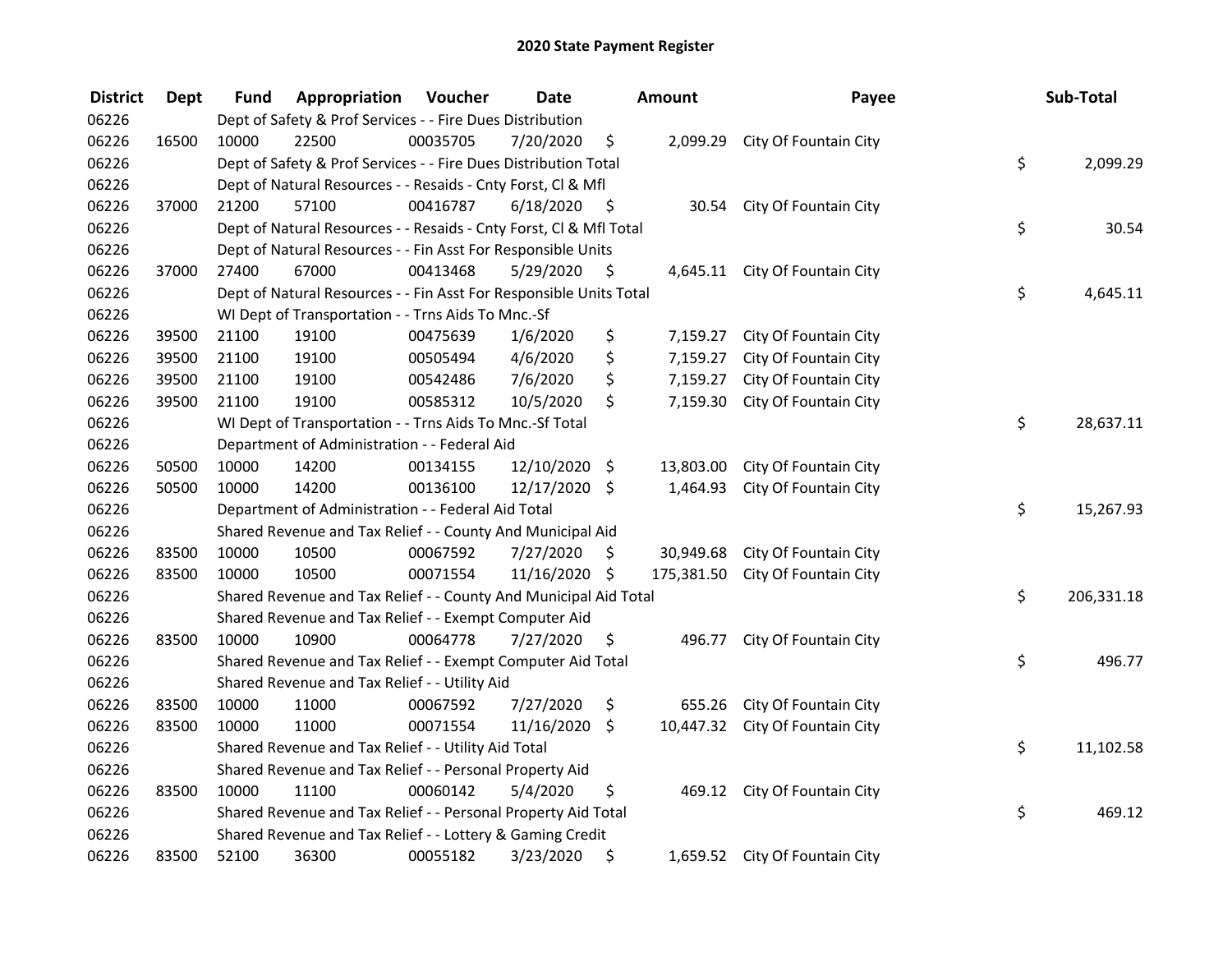| <b>District</b> | Dept                                                            |  | <b>Fund Appropriation Voucher</b> |  | Date | Amount | Pavee |  | Sub-Total  |
|-----------------|-----------------------------------------------------------------|--|-----------------------------------|--|------|--------|-------|--|------------|
| 06226           | Shared Revenue and Tax Relief - - Lottery & Gaming Credit Total |  |                                   |  |      |        |       |  |            |
| 06226 Total     |                                                                 |  |                                   |  |      |        |       |  | 270.739.15 |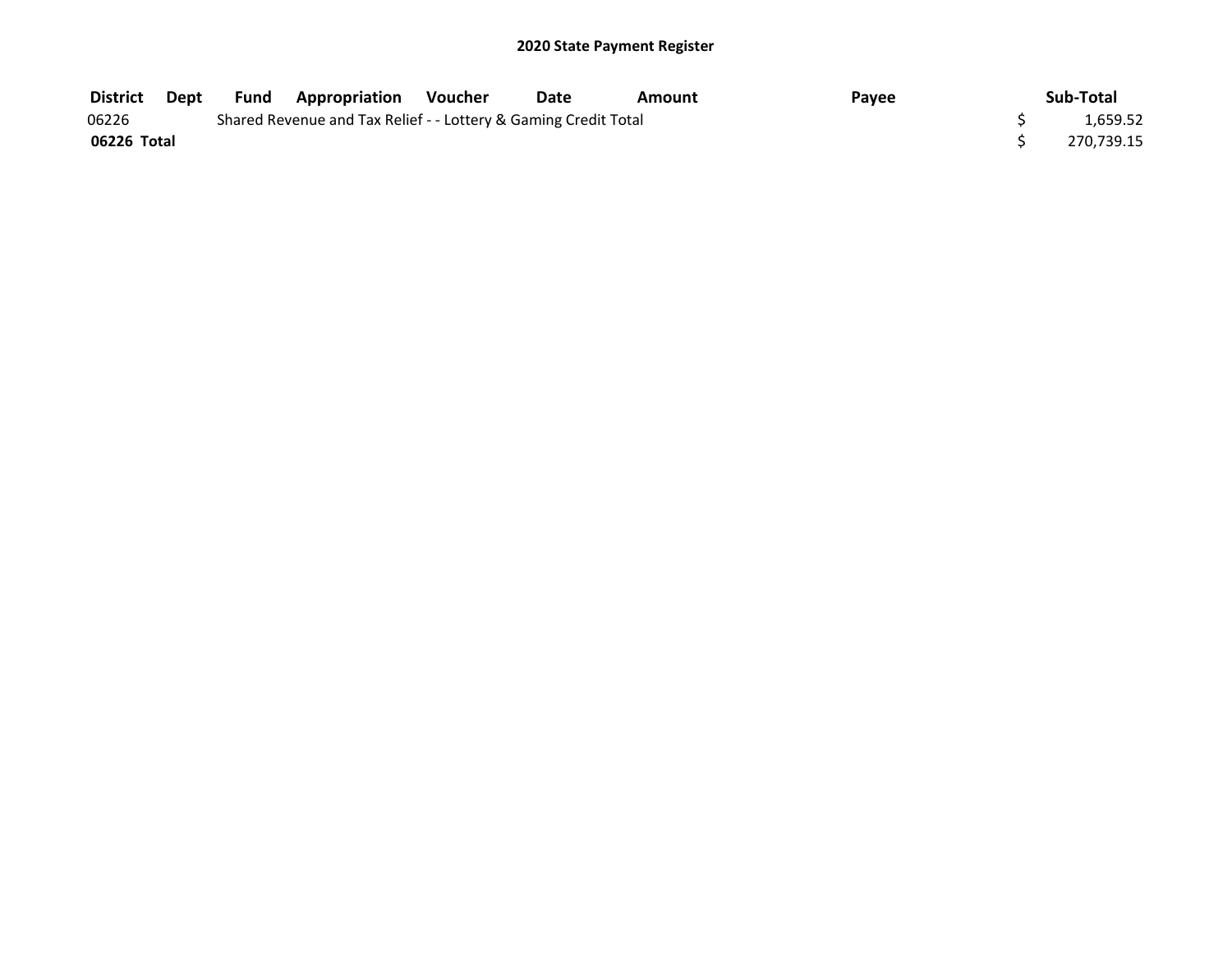| <b>District</b> | <b>Dept</b> | Fund  | Appropriation                                                                   | Voucher  | <b>Date</b>             |      | Amount    | Payee                     | Sub-Total        |
|-----------------|-------------|-------|---------------------------------------------------------------------------------|----------|-------------------------|------|-----------|---------------------------|------------------|
| 06251           |             |       | Dept of Safety & Prof Services - - Fire Dues Distribution                       |          |                         |      |           |                           |                  |
| 06251           | 16500       | 10000 | 22500                                                                           | 00035706 | 7/20/2020               | \$   |           | 7,681.32 City Of Mondovi  |                  |
| 06251           |             |       | Dept of Safety & Prof Services - - Fire Dues Distribution Total                 |          |                         |      |           |                           | \$<br>7,681.32   |
| 06251           |             |       | Dept of Natural Resources - - Aids In Lieu Of Taxes - Gener                     |          |                         |      |           |                           |                  |
| 06251           | 37000       | 10000 | 50300                                                                           | 00404588 | 4/21/2020               | - \$ |           | 45.56 City Of Mondovi     |                  |
| 06251           |             |       | Dept of Natural Resources - - Aids In Lieu Of Taxes - Gener Total               |          |                         |      |           |                           | \$<br>45.56      |
| 06251           |             |       | Dept of Natural Resources - - Rec & Resource Aids, Fed                          |          |                         |      |           |                           |                  |
| 06251           | 37000       | 21200 | 58300                                                                           | 00408383 | 5/13/2020               | \$   |           | 4,075.00 City Of Mondovi  |                  |
| 06251           |             |       | Dept of Natural Resources - - Rec & Resource Aids, Fed Total                    |          |                         |      |           |                           | \$<br>4,075.00   |
| 06251           |             |       | WI Dept of Transportation - - Hwy Sfty Loc Aid Ffd                              |          |                         |      |           |                           |                  |
| 06251           | 39500       | 21100 | 18500                                                                           | 00485718 | 1/28/2020               | \$   |           | 3,995.55 City Of Mondovi  |                  |
| 06251           |             |       | WI Dept of Transportation - - Hwy Sfty Loc Aid Ffd Total                        |          |                         |      |           |                           | \$<br>3,995.55   |
| 06251           |             |       | WI Dept of Transportation - - Trns Aids To Mnc.-Sf                              |          |                         |      |           |                           |                  |
| 06251           | 39500       | 21100 | 19100                                                                           | 00475640 | 1/6/2020                | \$   | 31,094.72 | City Of Mondovi           |                  |
| 06251           | 39500       | 21100 | 19100                                                                           | 00505495 | 4/6/2020                | \$   | 31,094.72 | City Of Mondovi           |                  |
| 06251           | 39500       | 21100 | 19100                                                                           | 00542487 | 7/6/2020                | \$   | 31,094.72 | City Of Mondovi           |                  |
| 06251           | 39500       | 21100 | 19100                                                                           | 00585313 | 10/5/2020               | \$   | 31,094.73 | City Of Mondovi           |                  |
| 06251           |             |       | WI Dept of Transportation - - Trns Aids To Mnc.-Sf Total                        |          |                         |      |           |                           | \$<br>124,378.89 |
| 06251           |             |       | WI Dept of Transportation - - Loc Rd Imp Prg St Fd                              |          |                         |      |           |                           |                  |
| 06251           | 39500       | 21100 | 27800                                                                           | 00631060 | 12/28/2020 \$           |      |           | 6,887.66 City Of Mondovi  |                  |
| 06251           |             |       | WI Dept of Transportation - - Loc Rd Imp Prg St Fd Total                        |          |                         |      |           |                           | \$<br>6,887.66   |
| 06251           |             |       | Department of Health Services - - Prepaid Medical Transport Reimbursement       |          |                         |      |           |                           |                  |
| 06251           | 43500       | 10000 | 16300                                                                           |          | AMBULANCE 11/16/2020 \$ |      |           | 10,178.14 City Of Mondovi |                  |
| 06251           |             |       | Department of Health Services - - Prepaid Medical Transport Reimbursement Total |          |                         |      |           |                           | \$<br>10,178.14  |
| 06251           |             |       | Dept of Workforce Development - - Title Ib Aids State GPR                       |          |                         |      |           |                           |                  |
| 06251           | 44500       | 10000 | 50900                                                                           | 00267341 | 1/13/2020               | \$   | 70.08     | City Of Mondovi           |                  |
| 06251           | 44500       | 10000 | 50900                                                                           | 00267342 | 1/13/2020               | \$   | 64.11     | City Of Mondovi           |                  |
| 06251           |             |       | Dept of Workforce Development - - Title Ib Aids State GPR Total                 |          |                         |      |           |                           | \$<br>134.19     |
| 06251           |             |       | Dept of Workforce Development - - Title Ib Aids Federal Prf                     |          |                         |      |           |                           |                  |
| 06251           | 44500       | 10000 | 54400                                                                           | 00267341 | 1/13/2020               | \$   | 258.92    | City Of Mondovi           |                  |
| 06251           | 44500       | 10000 | 54400                                                                           | 00267342 | 1/13/2020               | \$   | 236.89    | City Of Mondovi           |                  |
| 06251           |             |       | Dept of Workforce Development - - Title Ib Aids Federal Prf Total               |          |                         |      |           |                           | \$<br>495.81     |
| 06251           |             |       | Department of Justice - - Law Enforcement Train, Local                          |          |                         |      |           |                           |                  |
| 06251           | 45500       | 10000 | 23100                                                                           | 00091565 | 12/7/2020               | \$   | 480.00    | City Of Mondovi           |                  |
| 06251           |             |       | Department of Justice - - Law Enforcement Train, Local Total                    |          |                         |      |           |                           | \$<br>480.00     |